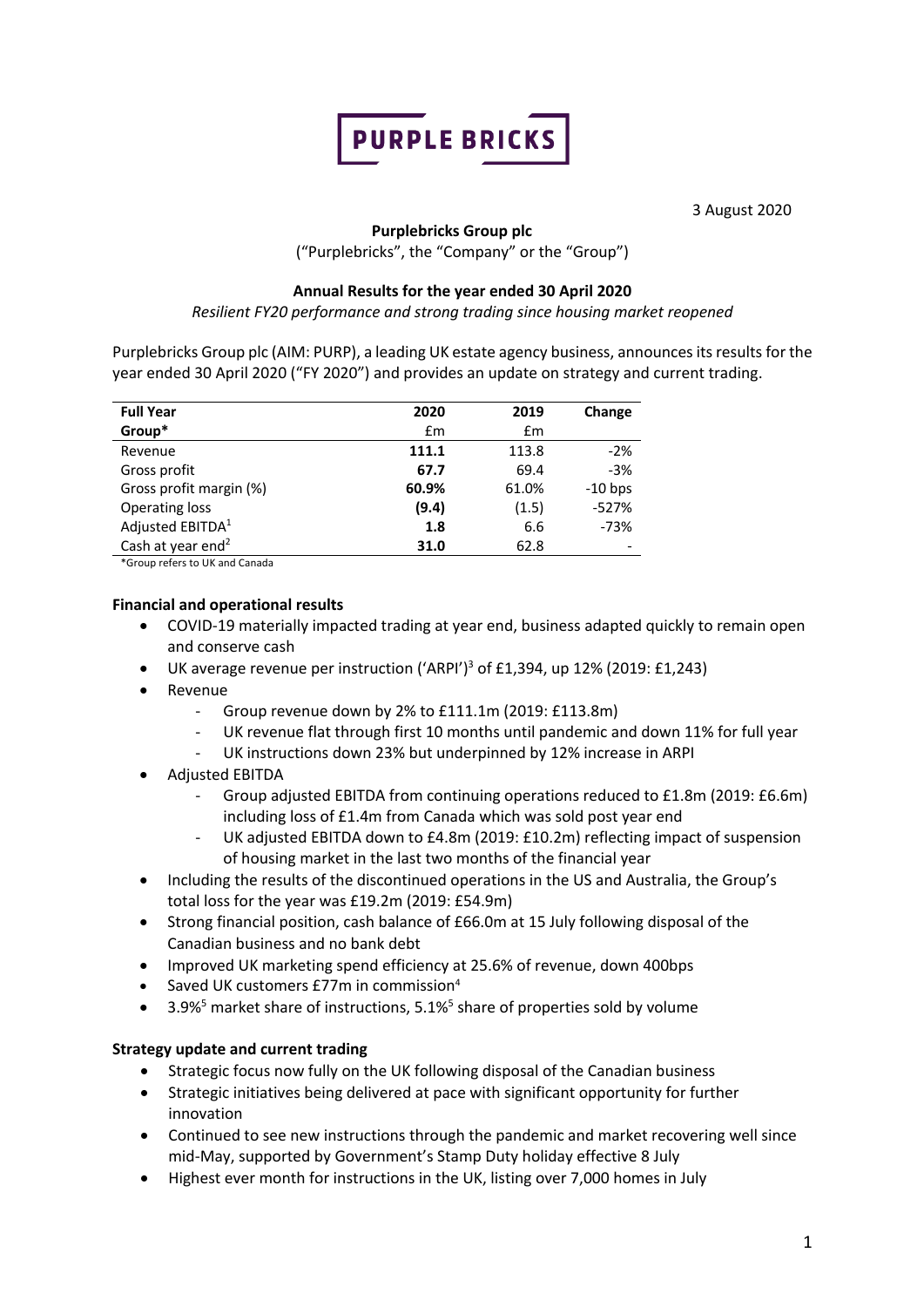- Clear evidence consumers are starting to shift towards apps and tech-based alternatives
- Confident in the opportunity to drive leverage and scale by extending our market and growing value-add revenues
- Despite market rebounding strongly, outlook for second half of year remains uncertain

## **Vic Darvey, Chief Executive Officer, commented**:

"This year has seen some very difficult market conditions with political and economic uncertainty dominating the landscape as a result of both Brexit and the COVID-19 pandemic. But despite all of this, I'm pleased to say that we saw a resilient performance, with revenue decline of only 2% across the Group.

This year has seen significant change for the Group, shifting our strategic focus back to the UK market and ensuring that we have a strong platform for growth. As a result, we are now emerging through the COVID-19 pandemic in a very strong position.

We exited the US and Australian markets, recently disposed of our Canadian business, and we've sharpened our focus on instilling financial discipline and operational excellence across the business. Alongside that, we've put in place a new and highly experienced digital leadership team.

Despite the challenges of COVID-19, our strategic initiatives are being delivered at pace to accelerate our digital and data capabilities, and with a very healthy net cash balance of £66m, I'm confident that we can take advantage of the changing landscape.

The Group is encouraged by the early signs of the housing market rebounding well following the lifting of the lockdown and the Government's Stamp Duty holiday.

We strongly believe that, in the current market, technology led estate agency is starting to emerge as the winning model and there is clear evidence that consumers are increasingly shifting towards apps and tech-based alternatives. With our strengthened leadership team and balance sheet, we are in a strong position to accelerate our model, extend our market share and grow our value-add revenues."

4. Fees paid by customers who sell with Purplebricks vs typical commission of 1.3% including VAT

---END---

<sup>1:</sup> The underlying performance of the Group is monitored internally using a number of alternative performance measures ("APMs"), which are not defined within IFRS. Such measures should be considered alongside the equivalent IFRS measures. For full definitions and reconciliations of APMs, please refer to note 4. FY 20 APMs are presented including the effects of adopting IFRS 16 (see note 2). As IFRS 16 was adopted using the modified retrospective approach, prior year comparatives have not been restated. Adjusted EBITDA is defined as Operating profit, adding back depreciation, amortisation, share based payment charges and exceptional items. 2. Cash position as at 15 July 2020 was £66.0m

<sup>3.</sup> ARPI: Average revenue per instruction equates to total fee income divided by the number of instructions published in the year

<sup>5.</sup> Source: Independent research from TwentyCi dated June 2020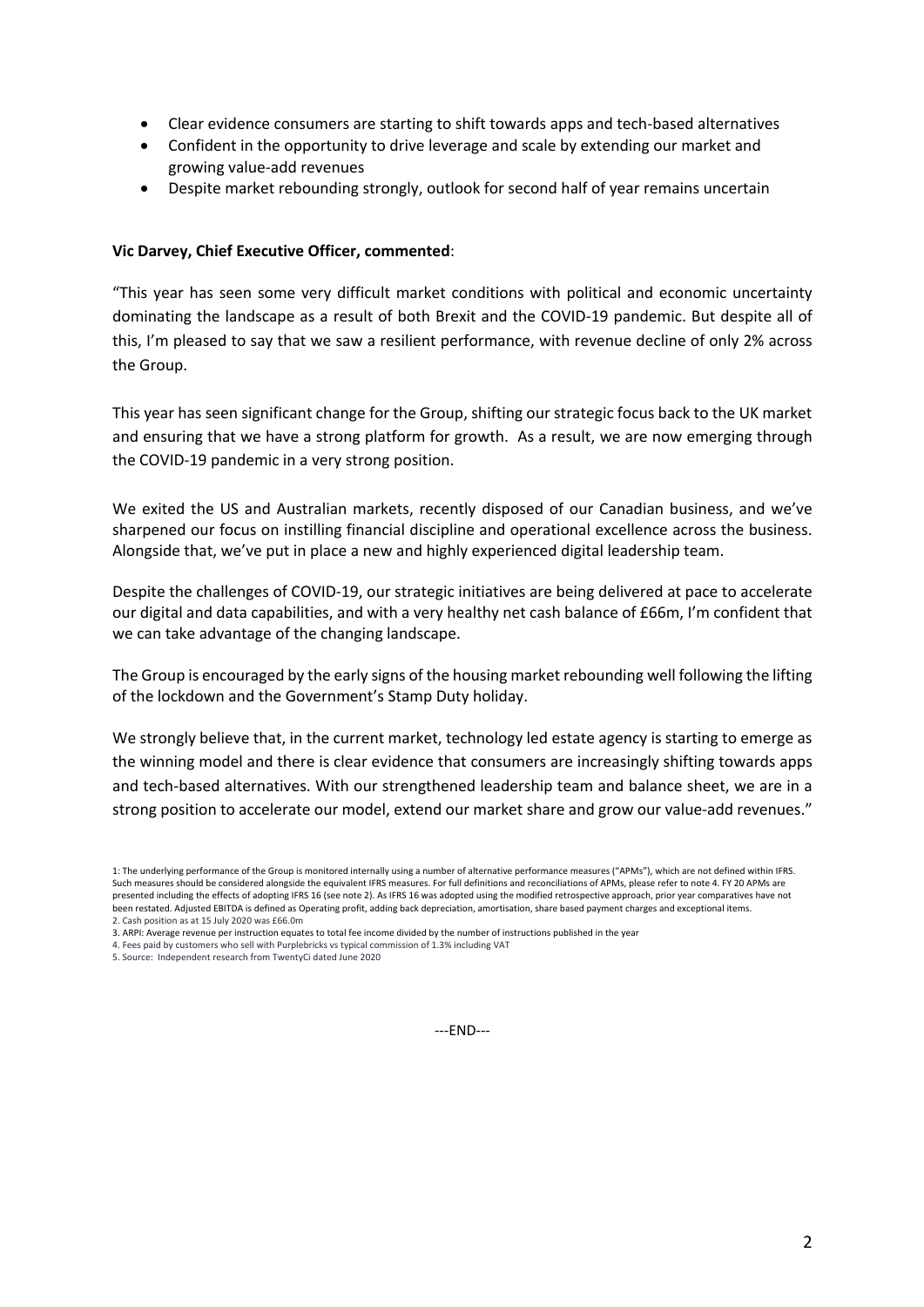# **Analyst presentation**

Vic Darvey, CEO and Andy Botha, CFO are streaming a video presentation via webcast at 09:00am today followed by a live Q&A session for analysts and investors.

The video webcast link is available via the registration page below. A replay will also be available on the Purplebricks website following the Q&A session. https://webcasting.brrmedia.co.uk/broadcast/5f11be1f4c167c1215797da7

# **Annual Report and Accounts**

The Company's Annual Report and Accounts 2020 will be available on the website of the Company at https://www.purplebricksplc.com/investors/latest\_results later today and is due to be posted to shareholders on or around 11 September 2020 along with the Company's Notice of Annual General Meeting which is expected to take place on 8 October 2020.

## **Enquiries**

| <b>Purplebricks</b><br>Vic Darvey, Chief Executive Officer<br>Andy Botha, Chief Financial Officer | +44 (0)20 7466 5000<br>investors@purplebricks.com |
|---------------------------------------------------------------------------------------------------|---------------------------------------------------|
| <b>Zeus Capital (NOMAD)</b><br>Daniel Harris, Nick Cowles                                         | +44 (0) 20 3829 5000                              |
| <b>Citi</b><br>Stuart Field, Robert Farrington                                                    | +44 (0) 207 986 4000                              |
| <b>Peel Hunt</b><br>Dan Webster, George Sellar                                                    | +44 (0) 20 7418 8900                              |
| <b>Buchanan</b><br>David Rydell, Jamie Hooper, Kim van Beeck                                      | +44 (0)20 7466 5000                               |

## **About Purplebricks**

Purplebricks is a leading estate agency business, based in the UK. Purplebricks combines highly experienced and professional Local Property Experts and innovative technology to help make the process of selling, buying or letting more convenient, transparent and cost effective. Purplebricks shares are traded on the London Stock Exchange AIM market.

## **Forward-looking statements**

This announcement includes statements that are, or may be considered to be, "forward-looking statements". By their nature, such statements involve risk and uncertainty since they relate to future events and circumstances. Results may, and often do, differ materially from forward-looking statements previously made. Any forward-looking statements in this announcement reflect management's view with respect to future events as at the date of this announcement. Except as required by law or by the AIM Rules of the London Stock Exchange, the Company undertakes no obligation to publicly revise any forward-looking statements in this announcement following any change in its expectations to reflect subsequent events or circumstances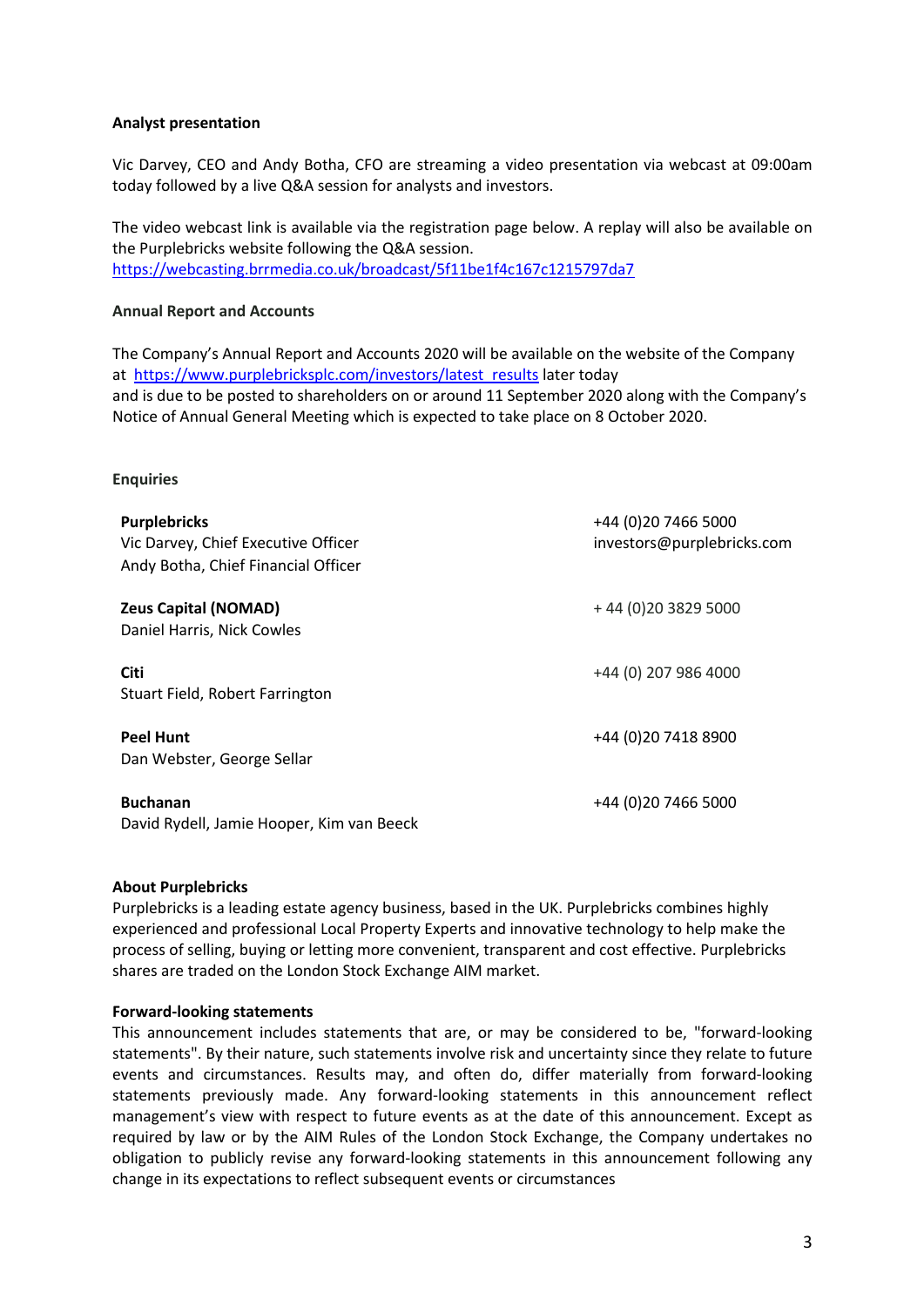# **Chairman's statement**

It has been a year of significant transition for Purplebricks, as we have sought to build on our exceptional six-year growth story and create a more mature organisation. An organisation that can offer even better service and greater transparency to our customers, while delivering the technology and propositions our people need to stay ahead of the competition and sell more homes.

Above all, this has been a year in which we have focused strongly on our core strategy – simplifying what we do and supporting our people, while improving our structures and processes. This has been achieved by strengthening our leadership and culture. I am grateful to Vic Darvey and his executive team for the way they are leading the next phase for Purplebricks, especially against an extraordinary and difficult backdrop as the COVID-19 crisis hit during the last few weeks of our financial year.

## **Focused on our core operations**

Unsurprisingly, this had an impact on FY 2020 performance, and contributed to Group revenue from continuing operations being down 2.4% to £111.1m (2019: £113.8m) and an operating loss of £9.4m (2019: £1.5m). Ongoing consumer uncertainty during the year and the lockdown from March, impacted our UK revenue, down 10.7% to £80.5m. Our Canada business, which was disposed of in July 2020, contributed £30.6m of revenue in its first full year of ownership, while our exits from the Australian and US markets have allowed us to concentrate on our key operations.

Having already worked through a period of internal change during the year, I am immensely proud of the way our management team handled the business disruption due to COVID-19. They did everything that could have been expected of them – making the tough decision to put people on furlough, supporting our self-employed partners and, where possible, reinventing the way we do business with our customers by building on things we were doing anyway.

As we come out of lockdown, Purplebricks colleagues are back in people's houses, where appropriate and with full PPE, keeping our people and customers safe.

## **Board priorities and changes**

The Board continues to ensure that the Group's ambitions are managed against risks, with sustainable growth at the heart of our business. It is our responsibility to ensure we have a cohesive team and culture – so that our people and management are free to get on with developing the commercial side of the business with our full support.

Mike Wroe, who was our Senior Independent Director, stepped down from the Board in December 2019, and I would like to thank him for the service he has given to the Company. I am delighted to say that Simon Downing has taken on the role of Senior Independent Director on the Board. We will seek to recruit a new non-executive director to the Board, and to appoint a new chair to our Audit Committee.

Following the recent change in ownership at Axel Springer, the company that owns a 26.5% stake in Purplebricks, they have nominated a new representative on our Board to replace Dr Andreas Wiele. Dr Stephanie Caspar joined the Board on 27 July and I look forward to working with her in the months ahead.

The Board appointed Vic Darvey as Chief Executive Officer in May 2019 to lead the business for the next phase of development, and to take the Company forward. I am pleased with the progress he has made during the year in strengthening the leadership, the appointment of an Executive Leadership Team, and beginning the transition to a digitally led, performance-based culture.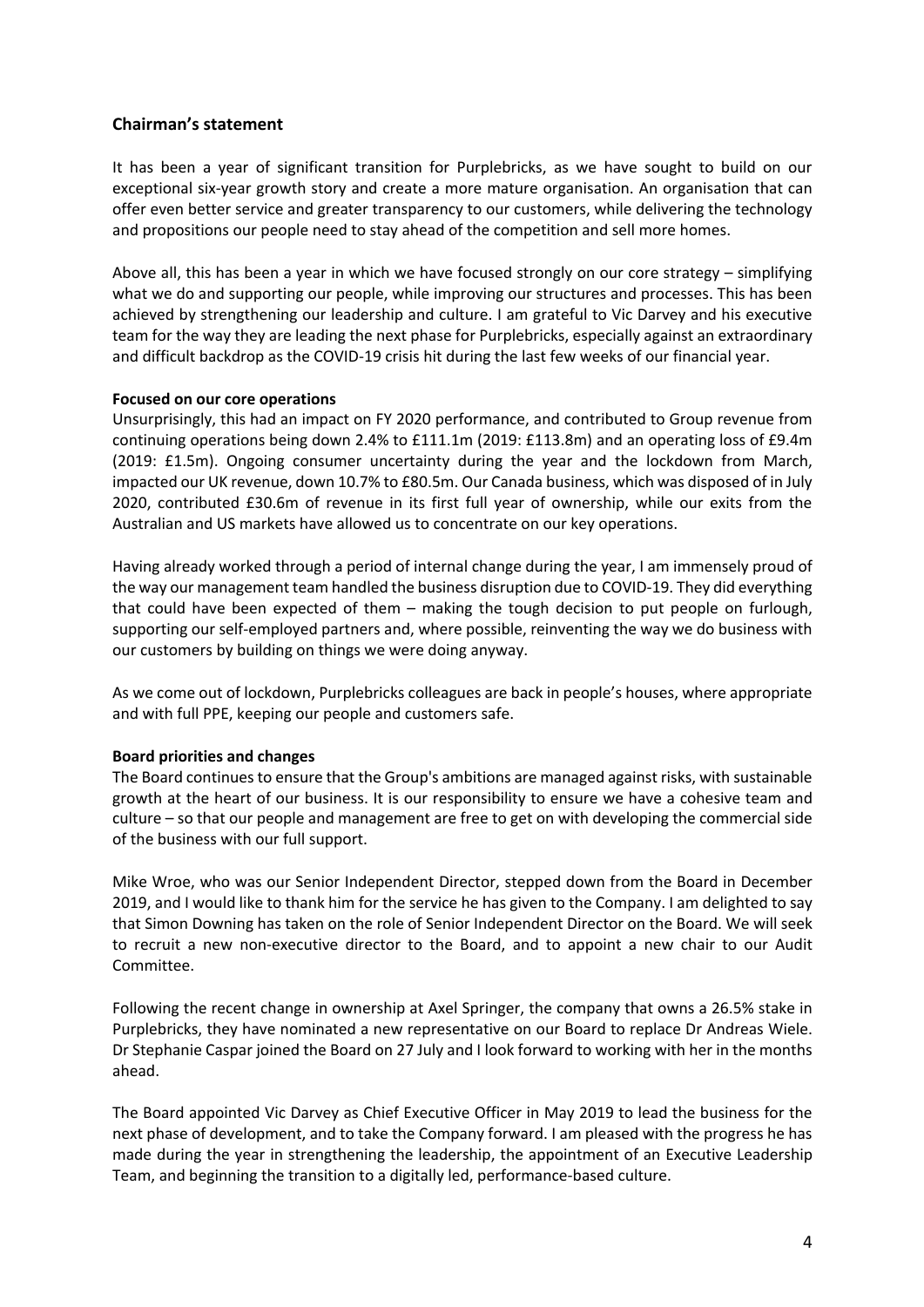Since the end of the reporting period, in early May 2020, James Davies resigned as Chief Financial Officer after three years with Purplebricks. I would like to wish James every success for the future, while also warmly welcoming Andy Botha as our new Chief Financial Officer. Andy joins us from online travel group Secret Escapes and has an excellent track record in growing digital businesses. He also brings a strong understanding of the UK hybrid property market from his time spent with both Zoopla and PrimeLocation.

## **Canada disposal**

As recently announced, on 15 July 2020 we completed the sale of our Canadian operations for cash proceeds of CAD\$60.5m (£35m). This disposal simplifies our investment case and enables Vic and his senior leadership team to focus on investing in the UK market, where we believe there is significant opportunity to generate shareholder value.

## **Committed to high standards of governance**

Following the management and operational changes this year, our progress on the Corporate Governance agenda was slow, but the Board remains committed to achieving high standards in our governance infrastructure appropriate to our increasing size and profile.

The Company continues to follow the Quoted Companies Alliance Corporate Governance Code ("QCA Code") and is committed to complying with the QCA Code or providing a clear explanation of any areas where we do not.

## **Distribution policy**

The Board has agreed that it is too early to consider returning capital to investors at this time, due to retained losses within our reserves and the need to focus our financial resources on future opportunities. However, as we build a more mature business with a strong strategy and relatively low fixed overheads, I believe we can generate the consistent profits and cash needed to make an appropriate distribution to investors in the coming years. It is the intention of the Board that we will then move to a progressive dividend policy as the business develops and we realise our potential.

### **Outlook**

To do that, we need to continue our journey to becoming the best known and most respected Estate Agent in the UK. When we entered the market six years ago, there were many competitors, but we have built a strong position. Our growth has enabled us to keep average costs down and, crucially, to build a market-leading platform. Market uncertainties remain, with the continuing impact of COVID-19 and potential concerns over a no-deal Brexit at the end of 2020. However, I believe we have the people, technology and functionality to empower our customers even in a difficult market, and to further open up the digital opportunities in our industry.

We will continue to build on that platform in the year ahead, enhancing our digital capabilities to ensure that we are even easier to do business with, and that we continue to outperform the market. Part of that success must be building our market share, and I am confident this will translate into significant shareholder value. But the key to achieving our objectives will be keeping things simple and improving our execution. In short, it's all about doing what we know best, and doing it well.

Paul Pindar Chairman 31 July 2020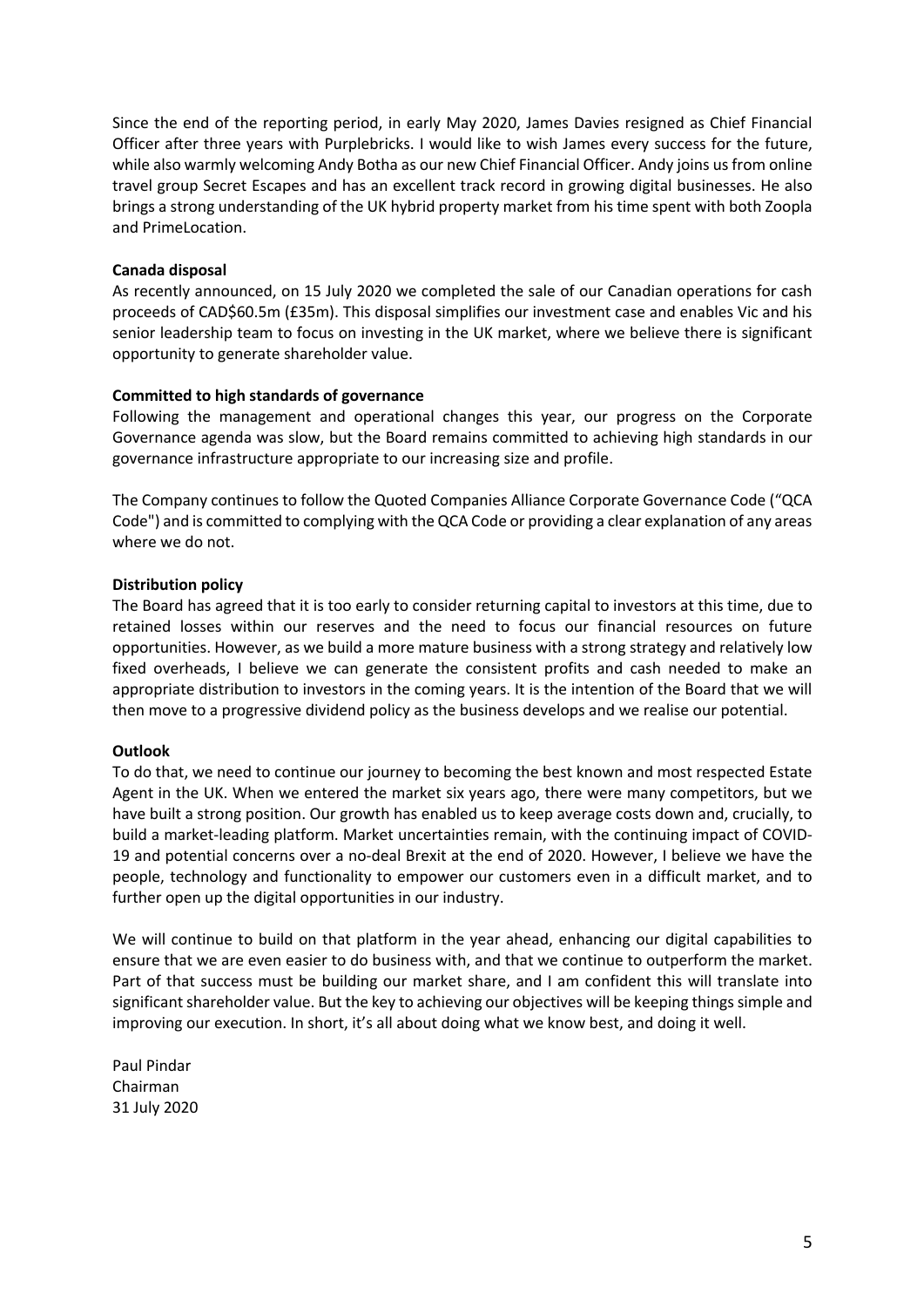# **Chief Executive's statement**

In a year that has seen political and economic uncertainty, followed by an unprecedented lockdown of the housing market alongside much of the UK and Canada's economic activity, our strong and differentiated business model has been vital to Purplebricks' overall performance in our two markets. We have set out a new strategy this year, invested in our people and platforms, and I firmly believe we can continue to use technology to significantly reduce the cost of moving home and to provide a better service to customers.

The COVID-19 crisis, which impacted our performance at the end of the financial year, has sharpened our focus on what technology can do for our business and we continue to believe that our differentiated, technology-led proposition will drive clear business model advantages and significant opportunities to scale. As consumer expectations evolve, especially in a post-COVID-19 environment, we anticipate that the hybrid model will continue to displace traditional agents as consumers look to more virtual ways of doing business.

## **Strengthening and restructuring the business**

I am pleased with everything we have achieved this year, particularly our work towards driving operational excellence. We have done a lot to stabilise the business – controlling costs and improving our financial discipline – and have moved our culture further towards digital innovation and continuous improvement. In turn, we have become more performance driven and made significant changes to our organisational structure. All that meant we were stronger as we entered the COVID-19 crisis and we are now even better-placed for the future.

Reflecting these changes and helped by the diversity of revenues across two key markets, I'm satisfied with our performance this year and optimistic for the future, despite a challenging market that has seen some of our competitors' revenues fall considerably. Meanwhile, our exits from the US and Australian markets are now complete and the associated costs were well within the guided range.

### **Multiple levers help UK revenue in weakened market**

We continue to maintain clear brand leadership in the UK, with awareness of the brand now at 97%. I was also delighted to see that we were one of the Top 20 most relevant brands in the UK in the annual Superbrands® insight survey, putting us in the company of other leading consumer brands such as Google, Amazon, Netflix and PayPal.

Despite the impacts of Brexit and then COVID-19 on trading conditions, we have focused on growing our basket size and improving our average revenue per instruction (ARPI) over the last year. Overall, instructions were 23% down year on year, but our revenue was down just over 10%. This is due to an improved focus on ancillary attachment and other adjacent opportunities, such as mortgages and conveyancing, which resulted in our ARPI increasing 12% to £1,394, up from £1,243 last year.

We made an operating loss in the year of £9.4m, up from a loss of £1.5m in 2019, resulting from the fall in revenue as the business was impacted by a declining market and COVID-19. Our market share of UK listings for the financial year was 3.9%, and our share of the number of properties sold was 5.1% of the total market.

### **Impacts of COVID-19**

What we couldn't have predicted, even at our Half Year results, was the arrival of the COVID-19 crisis, the devastating consequences for our communities and local economies, and the continuing impact of social distancing restrictions in our marketplace even as lockdown eases.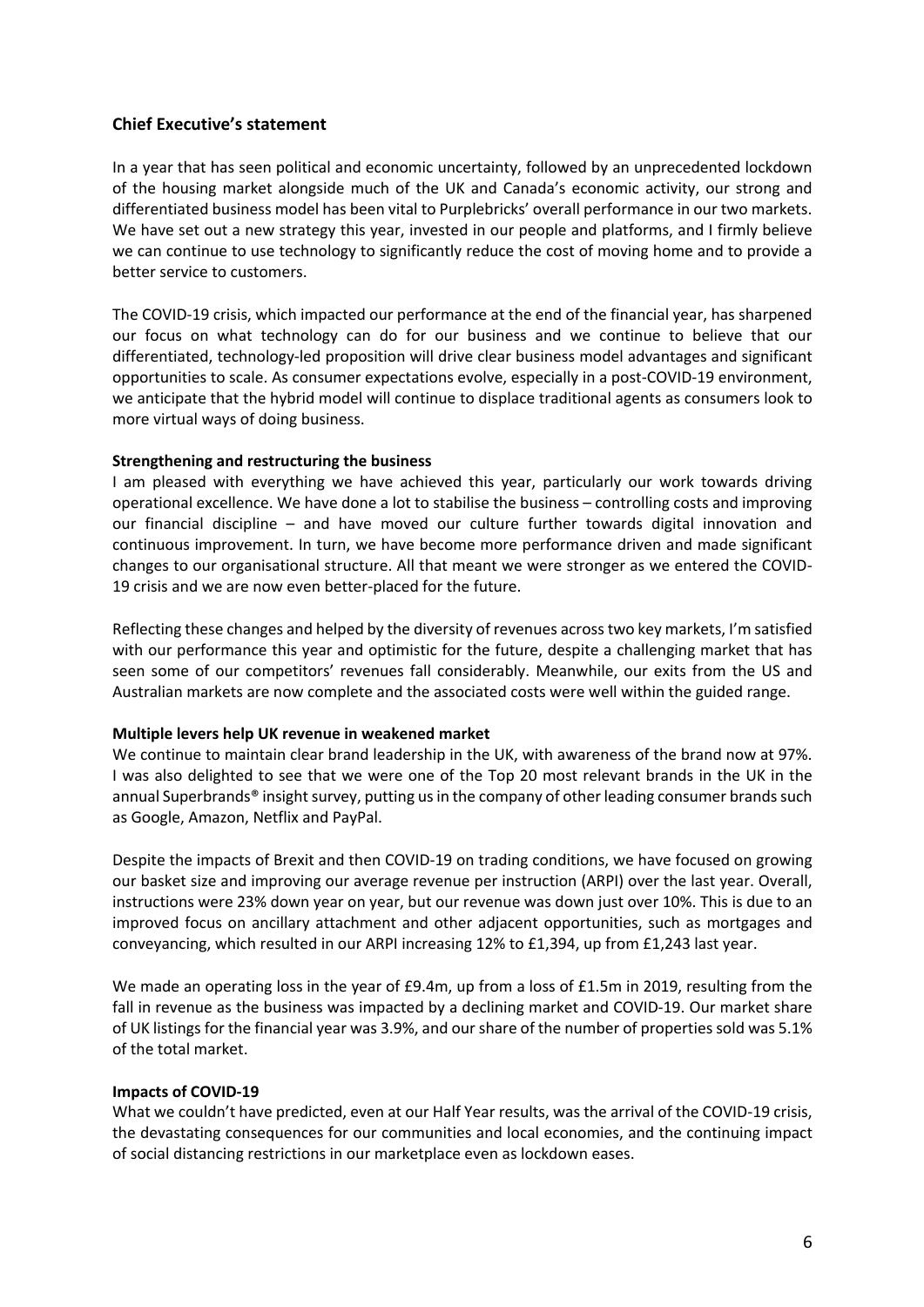At the start of the crisis, we managed to pivot the organisation very quickly to smart working in both our markets, as consumers moved towards virtual valuations and viewings, and buying and selling homes online became even more important. Unlike most of our competitors, we remained open for business throughout the crisis, offering people a safe way to move home, in spite of the challenging market conditions, using both our desktop service and mobile app.

During this period, we successfully reduced a number of our costs to reflect lower levels of market activity, with the UK Coronavirus Job Retention Scheme and the Canada Emergency Wage Subsidy deployed in respect of 50% of our employees in both the UK and Canada. In addition, the Board and Executive Team voluntarily reduced their salaries by 20%. Our variable cost model has proved to be a significant advantage during this period – we have lower overheads than most of our competitors, and we can flex up and down with the market over time to manage demand.

We also created a fund of up to £2.2 million to provide support payments to our self-employed agents, many of whom operate as limited companies, so were unable to furlough or claim through the selfemployed income support scheme. I have been proud to stand shoulder to shoulder with all of our people through this difficult period and, if nothing else, the COVID-19 crisis has served to further unify our Team as we work together to respond to the challenges.

I'm confident that the work we have done this year, particularly in early 2020, will ensure we are more than ready to compete in the post-COVID-19 market, as restrictions ease but don't go away. What's very clear at the moment is that social distancing measures will be in place for the foreseeable future and consumer risk tolerance will continue to reduce. As a result, Purplebricks remains well positioned as consumers continue to shift towards apps and technology-based solutions when buying and selling a home.

## **Innovating to create the estate agent of the future**

We continue to focus on delivering a step-change to our customer experience and ensure that the buying and selling process becomes personalised and friction free for both our customers and our agents on the ground.

Over the last year, we have continued to invest in technology and in building out our engineering capability. We've restructured our teams to accelerate our ability to deliver, with dedicated squads focused on improving the customer experience and delivering greater automation and efficiency for our agents.

With nearly 70% of our customers using Purplebricks through a mobile device, we've also increased our resources in mobile to deliver a more personalised experience for our customers. The App now has a 4.5 star approval rating in the App Store (based on over 27,000 ratings) and we continue to work hard to improve our overall customer experience. I'm pleased to announce that we've also recently teamed up with Amazon so that Purplebricks' customers can now interact with Alexa to answer a range of questions about the sale of their home.

## **Enhancing our performance through leadership, culture and service**

It's important that we continue to recruit and retain the best talent in the industry. As a result, we have spent a significant amount of time this year ensuring that we have the right capability and structure to deliver our strategy. Over the last 12 months, we have reviewed and restructured our Field operations, helping us create the right structure for success with clear leadership and the right target operating model to ensure greater performance in the Field. We have also introduced a new leadership team in the UK with a significant range of experience across a number of publicly quoted and privately-owned digital businesses.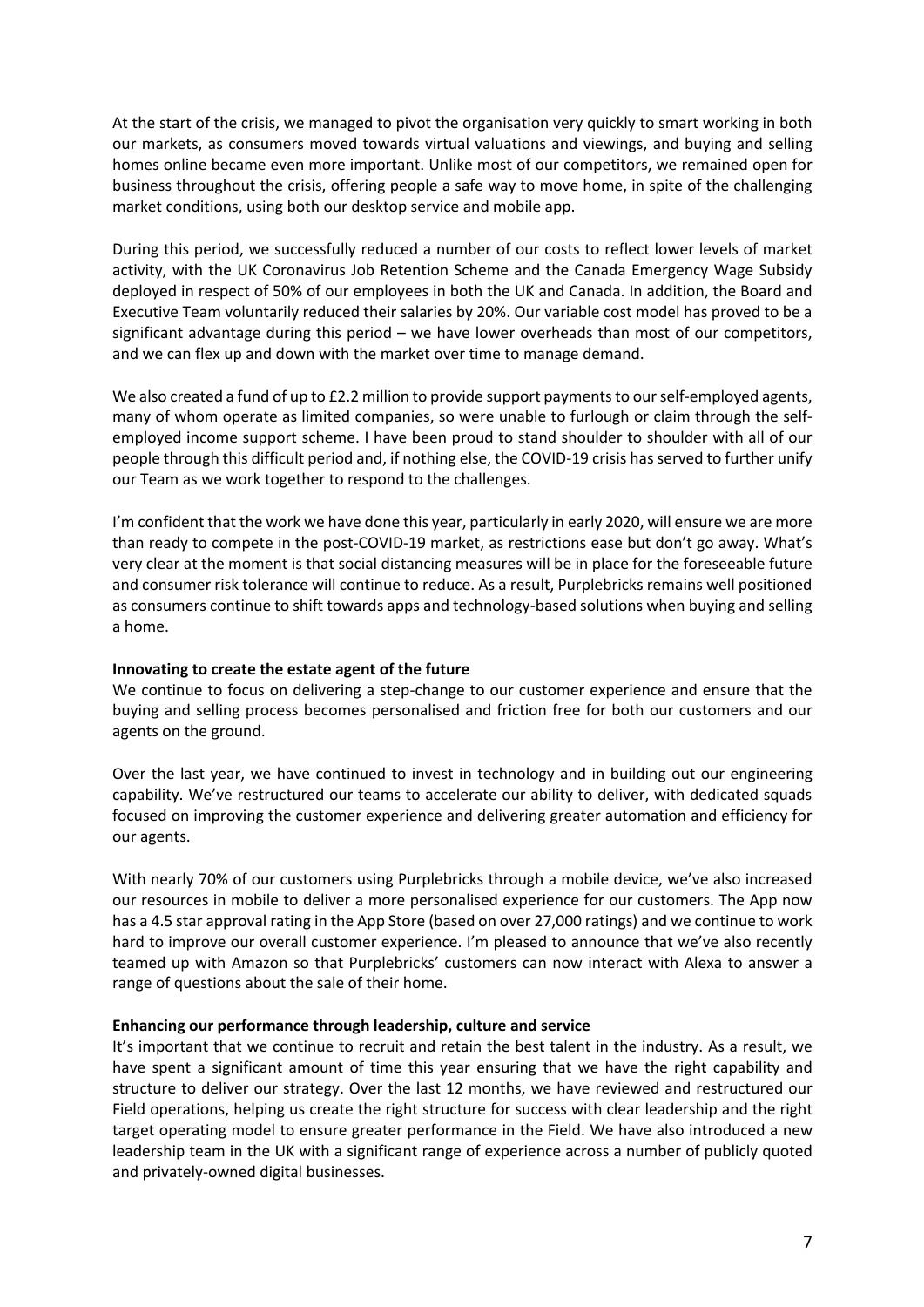We continue to evolve our culture and to understand how we can introduce more lean and agile processes across the business to ensure that our contact centre, central functions and Field operations work better together.

I would like to take this opportunity to thank all of our people across the business for their incredible work in what has been an extraordinary and very tough year. The changes we have made have resulted in the recruitment of several excellent people from within our organisation to new roles, as well as key external hires who have brought in market leading, best in class, digital approaches to what we do. We end the year in a much stronger position with a very clear purpose and a strong focus on continuously improving the service we provide to our customers.

## **Evolving our pricing model**

We have a business model that is based on value. It's unrivalled in the marketplace and offers consumers the opportunity to sell their homes for a fair, fixed fee. This single-minded proposition has got us to where we are today and created a business model that has resulted in Purplebricks becoming the largest estate agency brand in the UK. However, we also recognise that, to extend our market leadership, we'll need to evolve our pricing. That means looking at different pricing strategies to reduce the up-front fee and splitting the payment between listing and completion.

Following an in-depth pricing study in the first half of the year, we had hoped to pilot a new pricing structure in early 2020, but the lockdown has delayed this to the autumn. I believe reducing the level of the upfront fee will widen the market opportunity significantly, although a fixed fee element will remain a critical part of our success, as hybrid adopters remain more motivated to sell their homes. Reducing the upfront fee will reduce the barrier for many customers in instructing us – while higher fees on completion will allow our LPEs to earn more from each sale, ensuring our self-employed model will not only remain sustainable but become more attractive to the best talent in the industry.

## **Transforming our processes and technology**

Over the last 12 months we've made significant investments in both our people and our technology to improve the level of service we provide to our customers. We've introduced the World Class Manager training programme as well as a Contact Centre School, helping to increase productivity.

We've invested in further technology to ensure customers have a choice of channel to communicate with us including the deployment of a new omni-channel customer engagement platform and virtual valuations and viewings.

Our focus on innovation and service improvement continues to be reflected in the feedback we receive from customers. We are still the most positively reviewed estate agent in the UK with nearly 75,000 independent reviews on Trustpilot. We have also achieved a consistently high score of 4.6/5 with Feefo and retained their 'Gold Trusted Service' award in 2020 for the second year running.

## **Sale of Canadian business**

While performance in our Canadian business has been improving over the last 12 months, maintaining a strong market share in Quebec and experiencing positive growth in English Canada, we announced on 15 July 2020 that we had completed the sale of our Canadian operations to the Desjardins Group. This disposal further simplifies the business and will allow us to focus management time and resources on delivering growth in our core UK market. We wish the team at DuProprio and Purplebricks Canada the very best in their new venture - and I'd like to thank them personally for the collaboration and mutual sharing of knowledge and expertise over the last couple of years.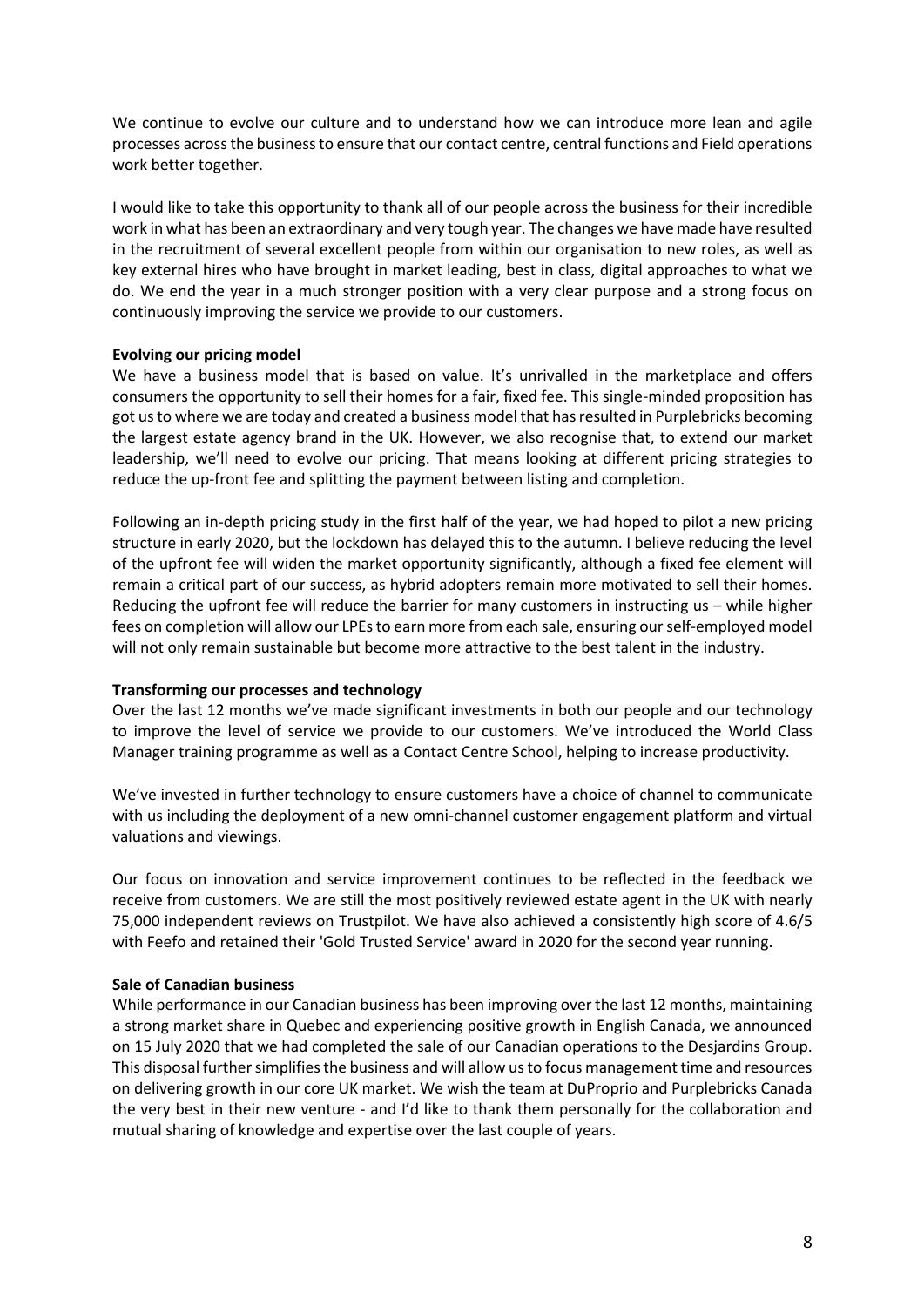## **Looking ahead**

I'm optimistic about the future of our business, notwithstanding the macro environment, which remains uncertain. I expect our number of listings in the year to fall, but I think we can continue to mitigate the challenging market conditions with an operating platform and strategy that give us multiple levers we can utilise to grow our business.

Whatever happens next, trust will be important. I was delighted to see a big jump in perceptions around value and trust in Purplebricks earlier this year.

The longer-term effects of the COVID-19 crisis may temper enthusiasm for moving home, but I believe we will see a slow and solid recovery over the next 12 months. It is also possible that there could be short to medium-term implications for the competitive landscape. What we are seeing at the moment, is that people are already starting to use technology in a different way with virtual valuations and viewings being considered by a much wider audience.

What we have demonstrated through the crisis is that we can leverage our operating model successfully, maximise the opportunity and increase our market share, even in the toughest of circumstances. I believe our hybrid model will be able to deliver better service and flexibility to customers in a changed environment, and our virtual capabilities will play a key role in this.

Vic Darvey Chief Executive Officer 31 July 2020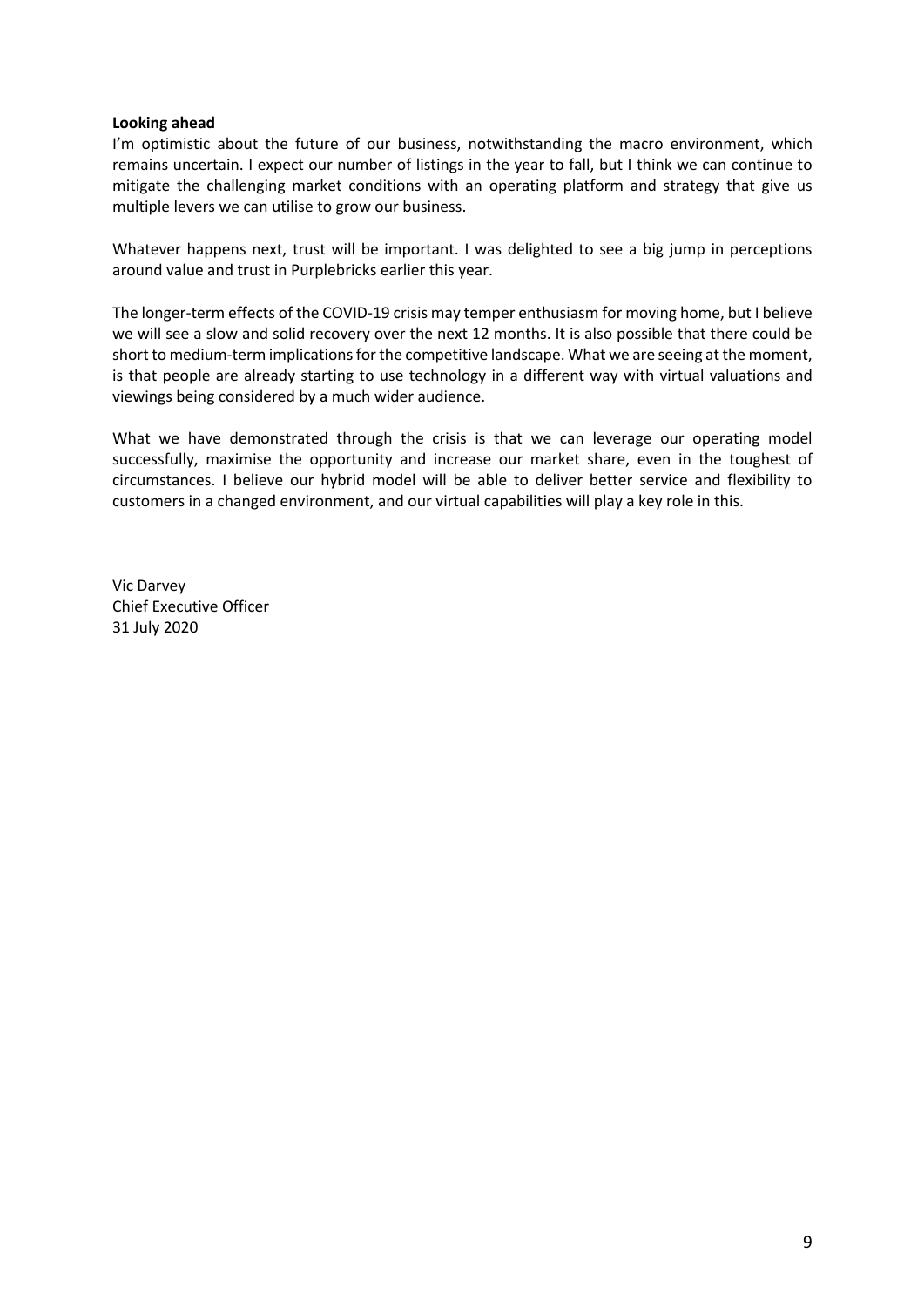# **Chief Financial Officer's report**

## **Financial review**

The Group delivered a resilient financial performance through the majority of FY 2020, despite the ongoing challenges in the market. However the overall results for the year were impacted by the COVID-19 crisis which affected our ability to operate in the final two months of the year.

During FY 2020 we refocused the business on the UK and Canadian markets, invested in our senior leadership team, restructured and repurposed our Field agent teams and invested in our Digital team and platforms. We also improved our financial discipline around capital allocation and marketing execution.

We exited the year with a strong cash position and balance sheet to support the next phase of our growth in the UK market.

## **Summary of financial performance**

Overall Group revenues from continuing operations of £111.1m were down 2.4% in the year (2019: £113.8m) against the backdrop of a challenging market in the UK and Canada due to ongoing political and economic uncertainty, and the impact of COVID-19 which effectively closed the housing market towards the end of the period. Due to COVID-19, at 30 April 2020 there was higher than usual uncertainty regarding the impact of the timing and profile of recovery from the crisis on the UK housing market. Based on available information, we have estimated that the future service period in respect of instructions on hand at 30 April 2020 will be approximately 35% longer than at prior year. This has led to an increase in the proportion of revenue deferred at the year end in the UK. Based on the timing and extent of the lockdown in Canada, we have assessed that no significant increase in the future service period existed as at 30 April 2020.

Our gross profit margin remained steady at 61% (2019: 61%), with gross profit from continuing operations of £67.7m down 2.5% (2019: £69.4m).

Adjusted operating costs (see definition in note 4) of the continuing operations increased by 29% to £37.1m (2019: £28.7m). Conversely, marketing costs, which were largely focused on our two core markets, reduced by 16% to £28.8m (2019: £34.1m). Overall this highlights our ability to manage our variable costs quickly, and dial up and down in response to the market.

Operating costs increased through an investment in our management team capacity and capability, an increase in the capacity and responsiveness of our contact centre, and our Digital teams to deliver improvements to both our customer facing solutions and our internal processes. Following the adoption of IFRS 16, lease costs have been replaced by depreciation and interest in FY 2020.

Adjusted EBITDA (see definition in note 4) I was £1.8m, down 73% (2019: £6.6m). Given the challenges experienced towards the end of this year, we are pleased with the results of both the UK and Canada businesses, which are set out individually later in the section. The Group made an operating loss of £9.4m (2019: £1.5m) including share of joint venture losses. Including the results of the discontinued operations in the US and Australia, the Group's total loss for the year was £19.2m (2019: £54.9m).

The business responded swiftly to the accelerating impacts of the COVID-19 pandemic. Due to the high degree of flexibility in our cost base we were able to adjust our operating model and cash-burn accordingly, while still remaining open for business. We continue to have a robust balance sheet and a strong cash position with £31.0m on the balance sheet as at the year-end (2019: £62.8m).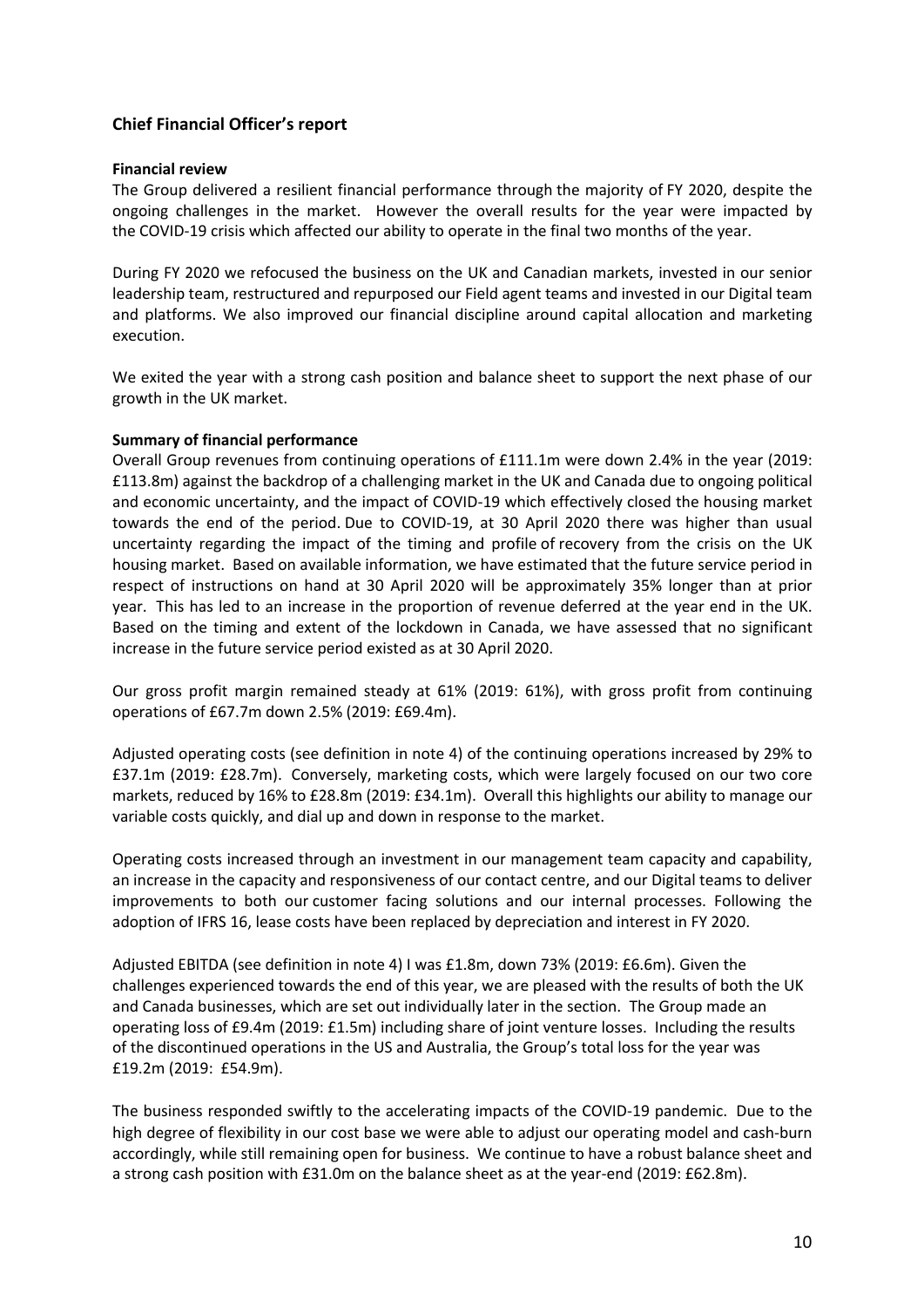#### **GROUP – continuing operations**

Extract of Consolidated Statement of Comprehensive Income and Group Alternative Performance Measures<sup>1</sup>

|                                    | 2020   | 2019   | Change     |
|------------------------------------|--------|--------|------------|
| For the year ended 30 April        | £m     | Em     | %          |
| Revenue                            | 111.1  | 113.8  | (2.4)      |
| Cost of sales                      | (43.4) | (44.4) | (2.3)      |
| <b>Gross profit</b>                | 67.7   | 69.4   | (2.5)      |
| Gross profit margin                | 60.9%  | 61.0%  | $(10)$ bps |
| Adjusted operating costs           | (37.1) | (28.7) | 29.3       |
| Marketing costs                    | (28.8) | (34.1) | (15.5)     |
| <b>Adjusted EBITDA</b>             | 1.8    | 6.6    | (72.7)     |
| Depreciation and amortisation      | (6.1)  | (4.4)  | 38.6       |
| Adjusted operating (loss) / profit | (4.3)  | 2.2    | (295.5)    |
| Share-based payment charge         | (0.7)  | (2.7)  | (74.1)     |
| <b>Exceptional operating costs</b> | (1.6)  | (0.5)  | 220.0      |
| Share of results of joint venture  | (2.8)  | (0.5)  | 460.0      |
| <b>Operating loss</b>              | (9.4)  | (1.5)  | (526.7)    |

# **UK**

Extract of Statement of Comprehensive Income and Alternative Performance Measures<sup>1</sup>

|                                       | 2020   | 2019          | Change    |
|---------------------------------------|--------|---------------|-----------|
| For the year ended 30 April           | £m     | $\mathsf{fm}$ | %         |
| Revenue                               | 80.5   | 90.1          | (10.7)    |
| Cost of sales                         | (28.9) | (33.3)        | (13.2)    |
| <b>Gross profit</b>                   | 51.6   | 56.8          | (9.2)     |
| Gross profit margin                   | 64.1%  | 63.0%         | $110$ bps |
| Adjusted operating costs              | (26.2) | (19.9)        | 31.7      |
| Marketing costs                       | (20.6) | (26.7)        | (22.8)    |
| <b>Adjusted EBITDA</b>                | 4.8    | 10.2          | (52.9)    |
| Depreciation and amortisation         | (3.5)  | (2.3)         | 52.2      |
| <b>Adjusted operating profit</b>      | 1.3    | 7.9           | (83.5)    |
| Share-based payment credit / (charge) | 0.1    | (2.1)         | (1,047.6) |
| <b>Exceptional operating costs</b>    | (1.6)  | (0.5)         | 220.0     |
| Operating (loss) / profit             | (0.2)  | 5.3           | (1,037.7) |

1: The underlying performance of the Group is monitored internally using a number of alternative performance measures ("APMs"), which are not defined within IFRS. Such measures should be considered alongside the equivalent IFRS measures. For full definitions and reconciliations of APMs, please refer to note 4. FY 20 APMs are presented including the effects of adopting IFRS 16 (see note 2). As IFRS 16 was adopted using the modified retrospective approach, prior year comparatives have not been restated.

### **Key Performance Indicators**:

The directors use key performance indicators (KPIs) to assess performance of the business against the Group's strategy. The strategy is built around: efficiently attracting good quality customers to our website; gaining market share; and providing customers with choice to enable revenue per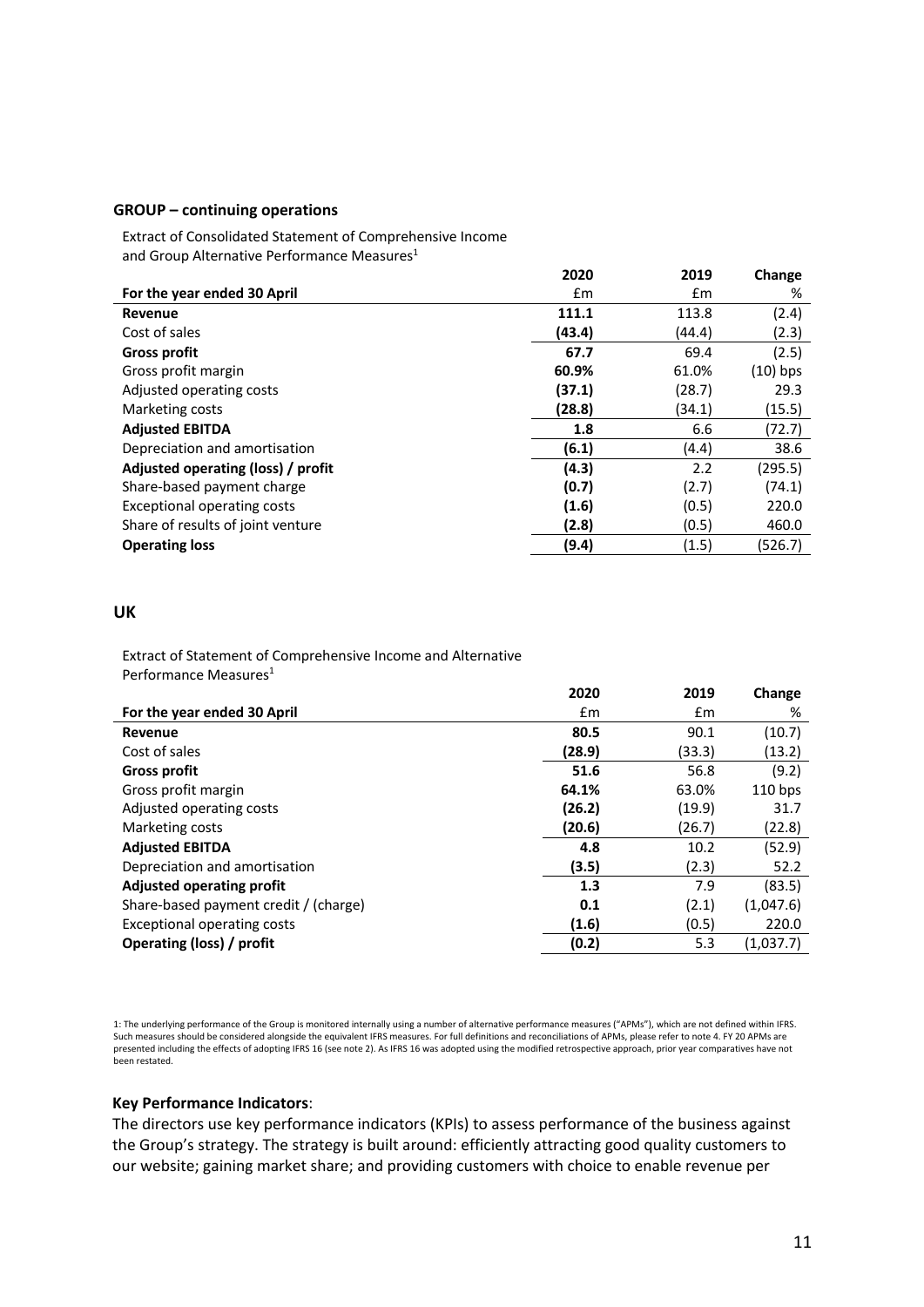instruction to increase. Cost-effective marketing and a controllable operating cost base are the ingredients to a sustainably profitable business.

*New users* represents the number of unique visitors to the website in the year.

*Average revenue per instruction* equates to total fee income divided by the number of published instructions.

*Cost per instruction* represents total marketing costs, including portal costs, divided by instructions.

*Marketing as a percentage of revenue* represents the total marketing costs, including portal costs, as a percentage of total revenue.

| <b>UK KPIS</b>                           | 2020   | 2019   | Change    |
|------------------------------------------|--------|--------|-----------|
|                                          |        |        | %         |
| Unique visitors (m)                      | 13.1   | 13.5   | (3)       |
| <b>Instructions</b>                      | 53,680 | 69,892 | (23)      |
| Average revenue per instruction ("ARPI") | £1.394 | £1,243 | 12        |
| Cost per instruction (CPI)               | £383   | £382   |           |
| Marketing as a % of revenue              | 25.6%  | 29.6%  | (400) bps |

The onset of COVID-19 had a material impact on trading at the end of the year. This, combined with a very challenging property market, resulted in UK revenue falling 11% while we experienced a 23% reduction in the number of instructions. This reduction was partially offset by a 12% increase in average revenue per instruction (ARPI) to £1,394 (2019: £1,243).

Due to COVID-19, at 30 April 2020 there was higher than usual uncertainty regarding the impact of the timing and profile of recovery from the crisis on the UK housing market. Based on available information, we have estimated that the future service period in respect of instructions on hand at 30 April 2020 will be approximately 35% longer than at prior year. This has led to an increase in the proportion of revenue deferred at year end. For context, a 10% increase or decrease in the estimated service period would have increased or decreased deferred income by around £1.8m respectively.

Revenue was split 53:47 between instruction and ancillary revenue respectively (2019: 56:44). This further shift in the year towards ancillary revenue becoming a greater proportion of our revenue is a result of our continued commitment to delivering value-add, complementary products to our customers.

The majority of cost of sales is represented by the earnings of self-employed Local Property Agents (LPEs). UK gross profit margin for the year was 64.1% up 110 bps from the prior year, reflecting price increases in the year.

Adjusted operating costs (see definition in note 4) were up 32% to £26.2m (2019: £19.9m). These costs reflect further investment in the UK business, particularly the Digital team (where costs are only partly capitalised, based on the activity undertaken).

Marketing costs were £20.6m (2019: £26.7m), down 23% year on year, reflecting our ability to effectively manage marketing spend in line with the market activity. Marketing cost per instruction ("CPI") was £383, marginally up from £382 in FY 2019.

Adjusted EBITDA for the year (see definition in note 4) was down by 53% to £4.8m (2019: £10.2m).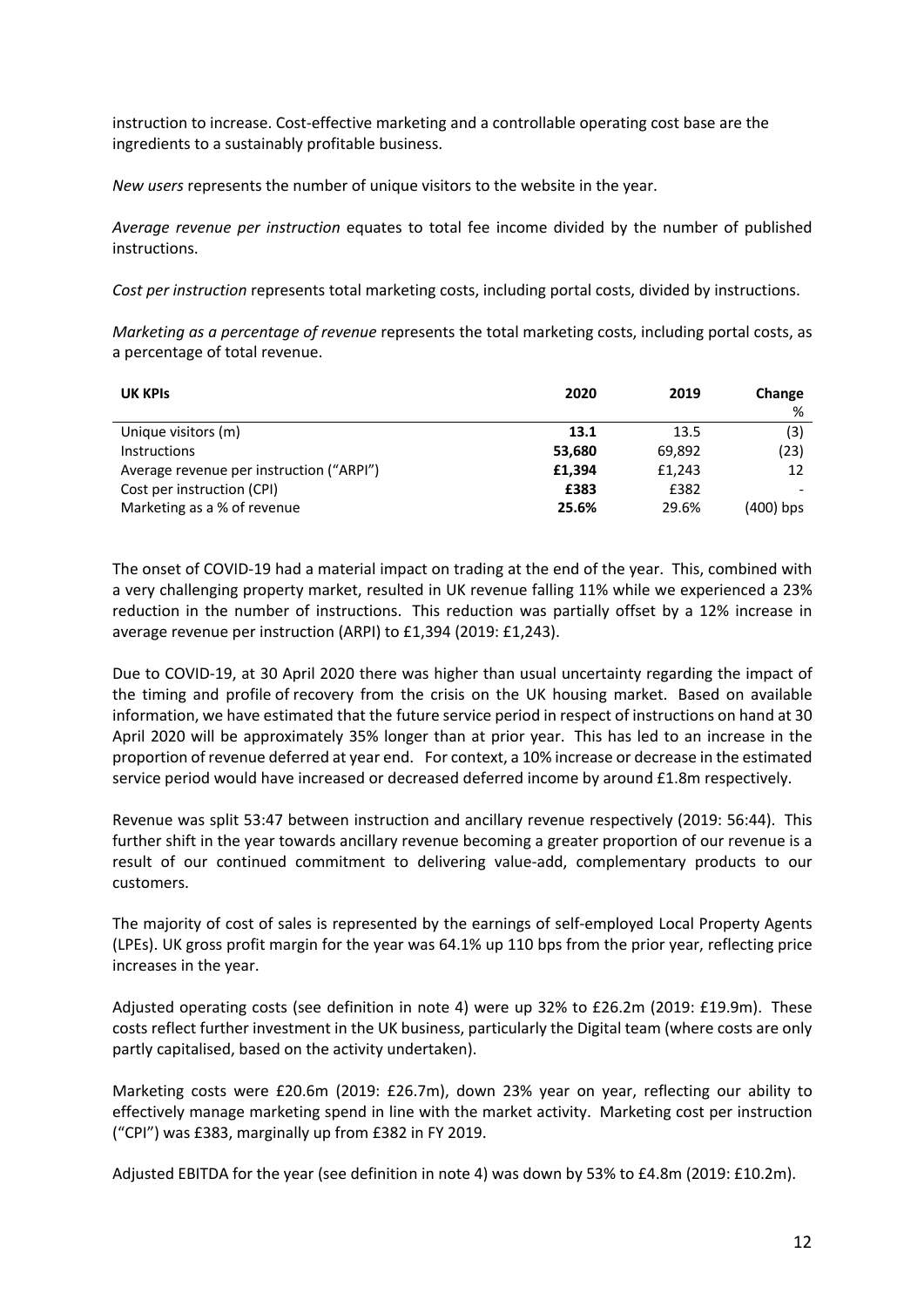Depreciation and amortisation was £3.5m, up from £2.3m in FY 2019, predominantly reflecting the increase in capitalised development costs from prior years as well as the adoption of IFRS 16 at 1 May 2019 (without restatement of FY 2019), which led to an additional £0.3m of depreciation of right-ofuse lease assets. Adjusted EBITDA has also benefited from the reclassification of £0.3m of rental payments under IFRS 16.

Share-based payments gave rise to a credit in the year of £0.1m, compared to a charge of £2.1m in the prior year. This movement reflects a significant credit in the current year arising from the reversal of charges taken in previous years as options held by leavers lapsed on their leaving the business. Overall, the UK made an operating loss of £0.2m (FY 19: profit of £5.3m).

Regrettably, the Group incurred a fine from HMRC for historical breaches of certain aspects of the UK's anti-money laundering legislation. We have since improved our anti-money laundering controls.

# **Exceptional items**

Exceptional items include amounts that management believes it is necessary to present separately in order to show a more comparable view of the underlying performance of the business. Total exceptional items this year were costs of £1.6m (2019: £0.5m, badged as "non-recurring costs") and comprised:

- i) Costs of a fundamental restructure of the sales and operational functions, primarily involving rationalisation of the network of self-employed LPEs, as described in the business model, of £1.2m.
- ii) Costs of supporting the network of independent LPEs in response to the COVID-19 crisis of £0.4m.

Each of these items is expected to continue into FY 2021 and the relevant costs will be presented consistently next year. The Board expects the aggregate costs of each of these items to be material across the two years.

## **Canada**

| Extract of Statement of Comprehensive Income and |        |          |            | 2019           |
|--------------------------------------------------|--------|----------|------------|----------------|
| Alternative Performance Measures <sup>1</sup>    |        |          |            | from           |
|                                                  |        | 2019     |            | acquisition on |
|                                                  | 2020   | Proforma | Change     | 6 July 2018    |
| For the year ended 30 April                      | £m     | £m       | %          | £m             |
| Revenue                                          | 30.6   | 29.7     | 3.0        | 23.7           |
| Cost of sales                                    | (14.5) | (13.8)   | 5.1        | (11.1)         |
| <b>Gross profit</b>                              | 16.1   | 15.9     | 1.3        | 12.6           |
| Gross profit margin (%)                          | 52.6%  | 53.5%    | $(90)$ bps | 53.2%          |
| Adjusted operating costs                         | (9.3)  | (8.6)    | 8.1        | (7.2)          |
| Marketing costs                                  | (8.2)  | (8.4)    | (2.4)      | (7.4)          |
| <b>Adjusted EBITDA</b>                           | (1.4)  | (1.1)    | 27.3       | (2.0)          |
| Depreciation and amortisation                    | (1.0)  | (0.9)    | 11.1       | (0.8)          |
| <b>Adjusted operating loss</b>                   | (2.4)  | (2.0)    | 20.0       | (2.8)          |
| Share-based payment credit / (charge)            | (0.3)  | (0.4)    | (25.0)     | (0.4)          |
| <b>Exceptional operating costs</b>               |        |          |            |                |
| <b>Operating loss</b>                            | (2.7)  | (2.4)    | 12.5       | (3.2)          |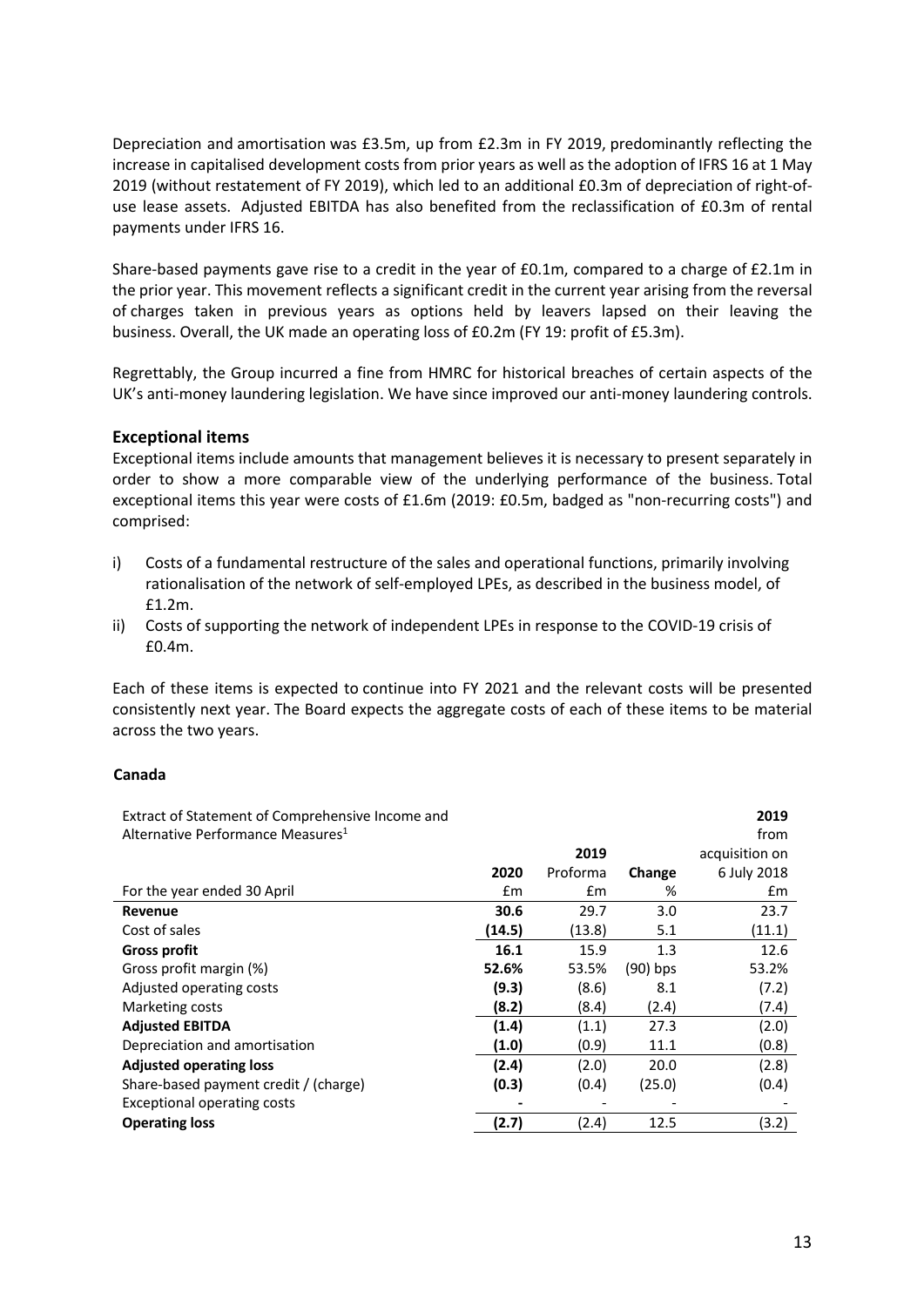| Canada KPIs                              |        |          |           | 2019<br>from<br>acquisition |
|------------------------------------------|--------|----------|-----------|-----------------------------|
|                                          | 2020   | 2019     | Change    | on 6 July                   |
|                                          |        | Proforma | %         | 2018                        |
| <b>Instructions</b>                      | 31,906 | 37,819   | (15.6)    | 32,626                      |
| Average revenue per instruction ("ARPI") | £883   | £747     | 18.2      | £691                        |
| Marketing cost per transaction           | £257   | £206     | 24.8      | £227                        |
| Marketing costs as a % of revenue        | 26.8%  | 28.3%    | (150) bps | 31.2%                       |

1: The underlying performance of the Group is monitored internally using a number of alternative performance measures ("APMs"), which are not defined within IFRS. Such measures should be considered alongside the equivalent IFRS measures. For full definitions and reconciliations of APMs, please refer to note 4. FY 20 APMs are presented including the effects of adopting IFRS 16 (see note 2). As IFRS 16 was adopted using the modified retrospective approach, prior year comparatives have not been restated.

Canada achieved revenue growth overall, despite the COVID-19 crisis having a significant effect on the last 2 months of the year.

In Quebec, we experienced a challenging and competitive environment but delivered a healthy profitable performance.

In the Rest of Canada ("ROC"), our continued marketing efforts have driven an increase in our brand awareness and an increase in revenues despite a challenging underlying market pre COVID-19, and the effects of the crisis in the last 2 months of the year.

In ROC we operate a number of service offerings which have allowed us to target different sections of the market. Focus on these new products, including a focus on generating buy-side revenues, has led to us servicing a lower number of overall clients, but at significantly higher ARPI.

A targeted reduction in marketing spend as the effect of the COVID-19 crisis became apparent has led to a slight reduction in marketing spend year on year. Canadian wage subsidy during COVID-19 crisis has offset wages and salaries by around £0.7m, allowing us to retain staff during this period.

On 15 July 2020 the Group completed the sale of its Canadian business, being all Canadian subsidiaries and the entire Canada segment, to the Desjardins Group, a Canadian cooperative financial group. Cash proceeds were \$60.5m Canadian Dollars (£35m). Consideration is subject to adjustments for completion working capital and completion debt which will be calculated in due course.

### **Closure of operations in the US and Australia**

Throughout the closure processes in both countries, the wind-up of operations has been conducted in a responsible manner to protect the Purplebricks brand and respect commitments made to customers and business partners, while minimising costs where possible within these broader reputational parameters. The closures have now been commercially completed, with only certain legal formalities outstanding. The cash costs of closure have been at the higher end of the Group's H1 guidance of £10.5 - £13m, however these are inclusive of the cash costs of pre-closure announcement trading losses and working capital positions unwinding. The results of the US and Australia are set out within the segmental analysis at note 6.

### **Homeday joint venture**

During the year the Group invested a further EUR 5.0m (£4.6m) in Homeday.de via its joint venture with Axel Springer. As a result of the conversion of previously existing convertible loans from JV HoldCo to Homeday, JV HoldCo's shareholding in Homeday increased in the year from 26% to 54%,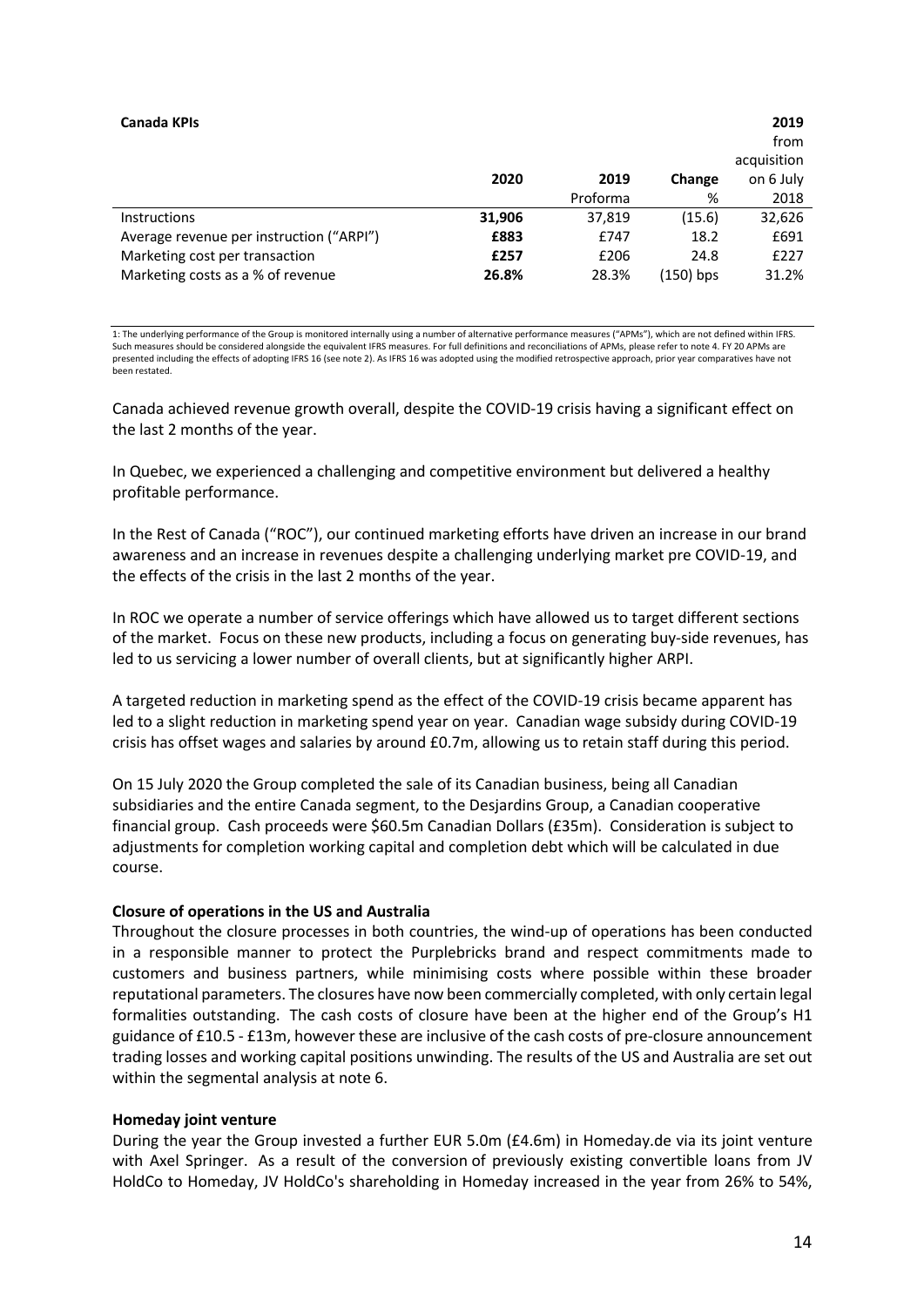and JV HoldCo therefore took control of Homeday. As part of the provisional fair value accounting for this acqusition, JV HoldCo revalued both its previous shareholding and the convertible loans to fair value immediately before conversion. This revaluation has led to a gain in JV HoldCo, of which the Purplebricks' 50% share is £2.6m. Purplebricks' share of Homeday's underlying losses for the year was £5.3m. After accounting for amortisation of intangibles arising on acqusition of £0.1m, this means that our net share of the JV HoldCo result for the year was a loss of £2.8m. Further detail is set out in note 9.

The Group has no further obligation to provide funding to Homeday.de, and no further investment is expected at this stage.

## **Tax**

The Group reported a net tax credit of £1.7m (2019: £1.3m in respect of the continuing group). This amount is comprised primarily of a £1.8m deferred tax credit relating to the UK and Canadian businesses, less a £0.1m current tax charge relating to the UK. Deferred tax assets continue to be recognised in full in the UK and Canada, based on expectations of sufficient taxable profits being available for utilisation of these assets in future. No tax impact is recognised in relation to either losses arising during the year or previously unrecognised losses of prior years, relating to the discontinued US and Australian businesses, as the closure of the relevant companies means there is no prospect of utilisation of their tax losses against future taxable profits.

## **Statement of financial position**

The Group has a strong financial position to support its current activities and future growth, including a cash balance of £31.0m (30 April 2019: £62.8m). Net assets of £82.1m were £21.6m lower than the comparable figure (30 April 2019: £103.7m) mostly as a result of the total comprehensive loss for the year of £19.3m, which includes the final losses in respect of the US and Australia. Trade receivables and payables and contract assets and liabilities are all reduced year on year, primarily reflecting the closure of the US and Australian businesses, as well as timing of creditor payments. Deferred income in the UK is reduced due to lower transaction volumes, partly offset by a longer service period.

### **Cash flow**

Operating cash flow was an outflow of £24.0m (2019: £49.1m). Within this, continuing operations accounted for an outflow of £10.9m (2019: inflow of £9.9m) and for discontinued operations an outflow of £13.1m (2019: outflow of £59.0m). The FY 2020 outflow from continuing operations is caused by marketing investment into the Canada business and working capital timing effects in the UK. Capital expenditure and financing items represented an outflow of £7.8m (2019: £41.2m), with an additional £4.6m investment being made in Homeday.de (2019: £27.3m in relation to our Canadian acquisition and £14.3m in Homeday.de). Total cash outflows for the period were £31.8m (2019: £90.3m), of which continuing operations comprised £18.7m and discontinued operations comprised £13.1m. There are no further contractual commitments to invest further into Homeday.de.

Approved and signed on behalf of the Board

Andy Botha Chief Financial Officer 31 July 2020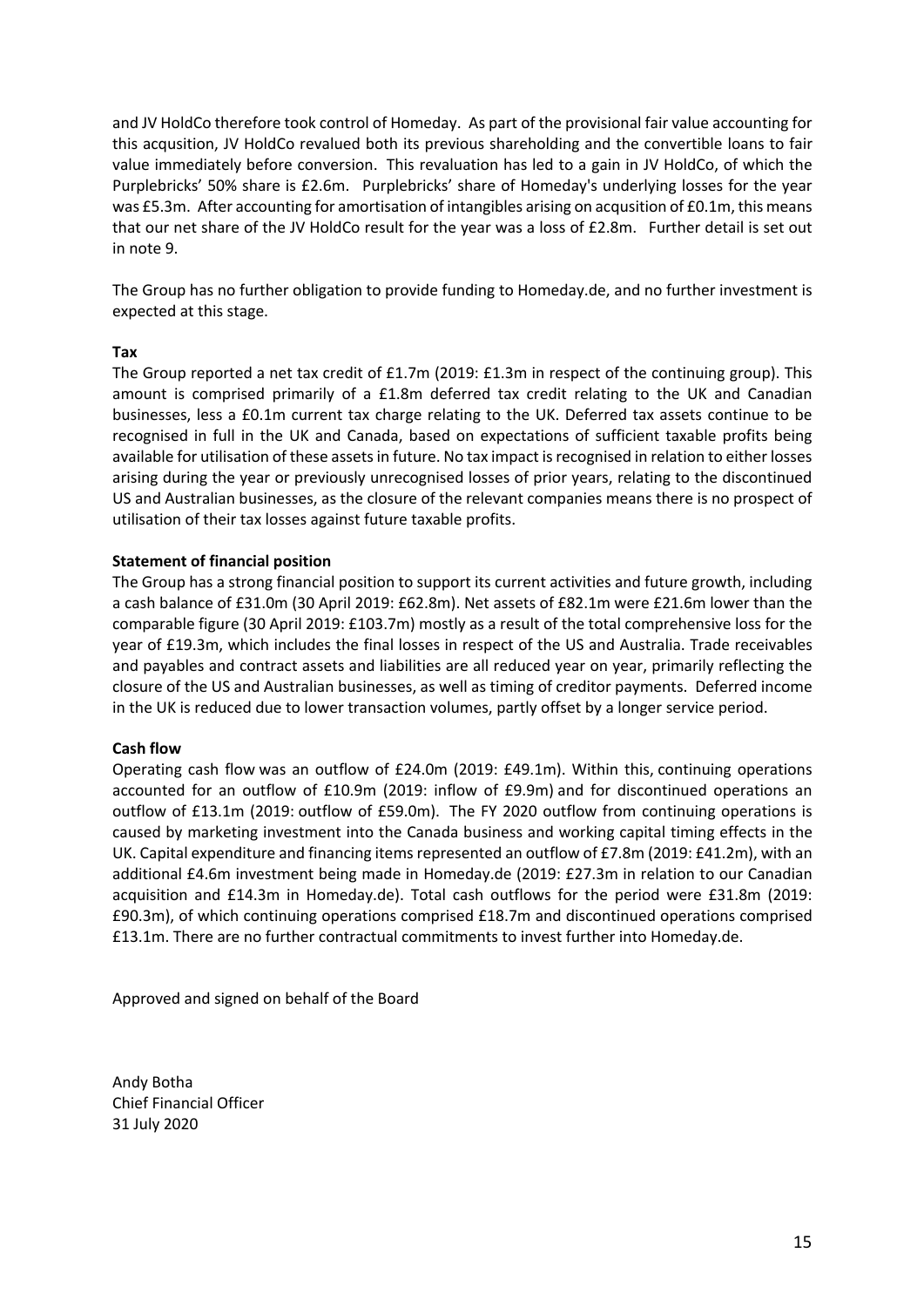# **Consolidated statement of comprehensive income for the year ended 30 April 2020**

|                                                                 |             | 2020   | 2019            |
|-----------------------------------------------------------------|-------------|--------|-----------------|
|                                                                 | <b>Note</b> | £m     | £0 <sub>m</sub> |
|                                                                 |             |        |                 |
| Revenue                                                         | 5           | 111.1  | 113.8           |
| Cost of sales                                                   |             | (43.4) | (44.4)          |
| <b>Gross profit</b>                                             |             | 67.7   | 69.4            |
| Administrative and establishment expenses                       |             | (45.5) | (36.3)          |
|                                                                 |             |        |                 |
| Marketing costs                                                 |             | (28.8) | (34.1)          |
| Share of results of joint venture                               |             | (2.8)  | (0.5)           |
| <b>Operating loss</b>                                           |             | (9.4)  | (1.5)           |
| Finance income                                                  |             | 0.5    | 0.8             |
| Finance expense                                                 |             | (4.3)  | (4.2)           |
| Loss on ordinary activities before taxation                     |             | (13.2) | (4.9)           |
|                                                                 |             |        |                 |
| Taxation on loss on ordinary activities                         |             | 1.7    | 1.3             |
| Loss from continuing operations                                 |             | (11.5) | (3.6)           |
| Loss from discontinued operations                               |             | (7.7)  | (51.3)          |
| Loss for the year                                               |             | (19.2) | (54.9)          |
|                                                                 |             |        |                 |
| Items that may be reclassified subsequently to profit and loss: |             |        |                 |
| Exchange differences on translation of foreign operations       |             | (0.1)  | (0.1)           |
|                                                                 |             |        |                 |
| Total other comprehensive income                                |             | (0.1)  | (0.1)           |
| <b>Total comprehensive loss</b>                                 |             | (19.3) | (55.0)          |
| <b>Earnings per share</b>                                       |             |        |                 |
|                                                                 |             |        |                 |
| Basic and diluted loss per share -                              |             |        |                 |
| continuing operations                                           | 8           | (4p)   | (1p)            |
| Basic and diluted loss per share - total                        | 8           | (6p)   | (18p)           |

The accompanying accounting policies and notes form an integral part of these financial statements.

Comparative figures have not been restated for the adoption of IFRS 16 at 1 May 2019 – see note 2.

Comparatives have been restated to show separately the results of continuing and discontinued operations – see note 2.2

All losses and other comprehensive income are attributable to equity shareholders of the parent.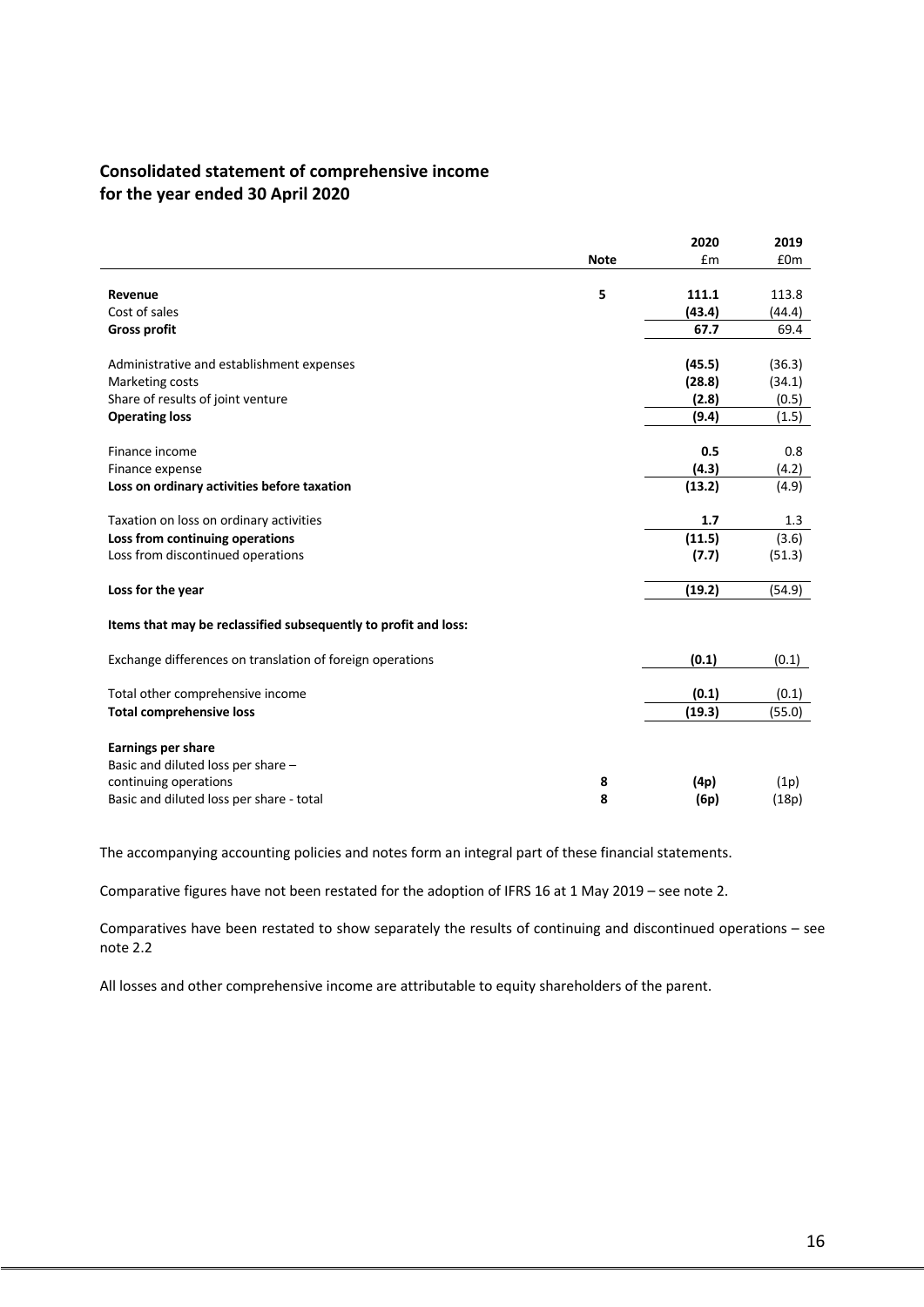# **Consolidated Statement of Financial Position At 30 April 2020**

|                                                                    |         | Restated* |
|--------------------------------------------------------------------|---------|-----------|
|                                                                    | 2020    | 2019      |
| <b>Note</b>                                                        | £m      | £m        |
| <b>Non-current assets</b>                                          |         |           |
| Goodwill                                                           | 19.5    | 19.5      |
| Intangible assets                                                  | 19.2    | 21.9      |
| Property, plant and equipment                                      | 3.5     | 2.0       |
| 9<br>Investment in joint venture                                   | 12.5    | 10.7      |
| Deferred tax asset                                                 | 9.0     | 7.1       |
|                                                                    | 63.7    | 61.2      |
|                                                                    |         |           |
| <b>Current assets</b>                                              |         |           |
| Tax receivable                                                     | 0.1     | 1.2       |
| Trade and other receivables                                        | 10.2    | 11.4      |
| Contract assets - accrued income                                   | 5.3     | 9.7       |
| Contract assets - prepaid cost of sales                            | 5.3     | 6.3       |
| Cash and cash equivalents                                          | 31.0    | 62.8      |
|                                                                    | 51.9    | 91.4      |
|                                                                    |         |           |
| <b>Total Assets</b>                                                | 115.6   | 152.6     |
| <b>Current liabilities</b>                                         |         |           |
|                                                                    |         |           |
| Trade and other payables<br>Contract liabilities - deferred income | (11.8)  | (25.0)    |
|                                                                    | (14.6)  | (19.4)    |
| Provisions                                                         | (0.4)   |           |
| <b>Borrowings</b>                                                  | (0.1)   |           |
| Lease liabilities                                                  | (0.7)   |           |
|                                                                    | (27.6)  | (44.4)    |
| <b>Net current assets</b>                                          | 24.3    | 47.0      |
|                                                                    |         |           |
| <b>Total assets less current liabilities</b>                       | 88.0    | 108.2     |
| <b>Non-current liabilities</b>                                     |         |           |
| Borrowing                                                          | (0.1)   |           |
| Deferred tax liabilities                                           | (4.4)   | (4.5)     |
| Lease liabilities                                                  | (1.4)   |           |
|                                                                    | (5.9)   | (4.5)     |
|                                                                    |         |           |
| <b>Net assets</b>                                                  | 82.1    | 103.7     |
| Equity                                                             |         |           |
| Share Capital                                                      | 3.1     | 3.0       |
|                                                                    | 177.4   | 177.4     |
| Share premium                                                      | 6.9     |           |
| Share-based payments reserve                                       |         | 8.6       |
| Foreign exchange reserve                                           | (1.8)   | (0.5)     |
| Retained earnings                                                  | (103.5) | (84.8)    |
| <b>Total Equity</b>                                                | 82.1    | 103.7     |

\*See note 2.2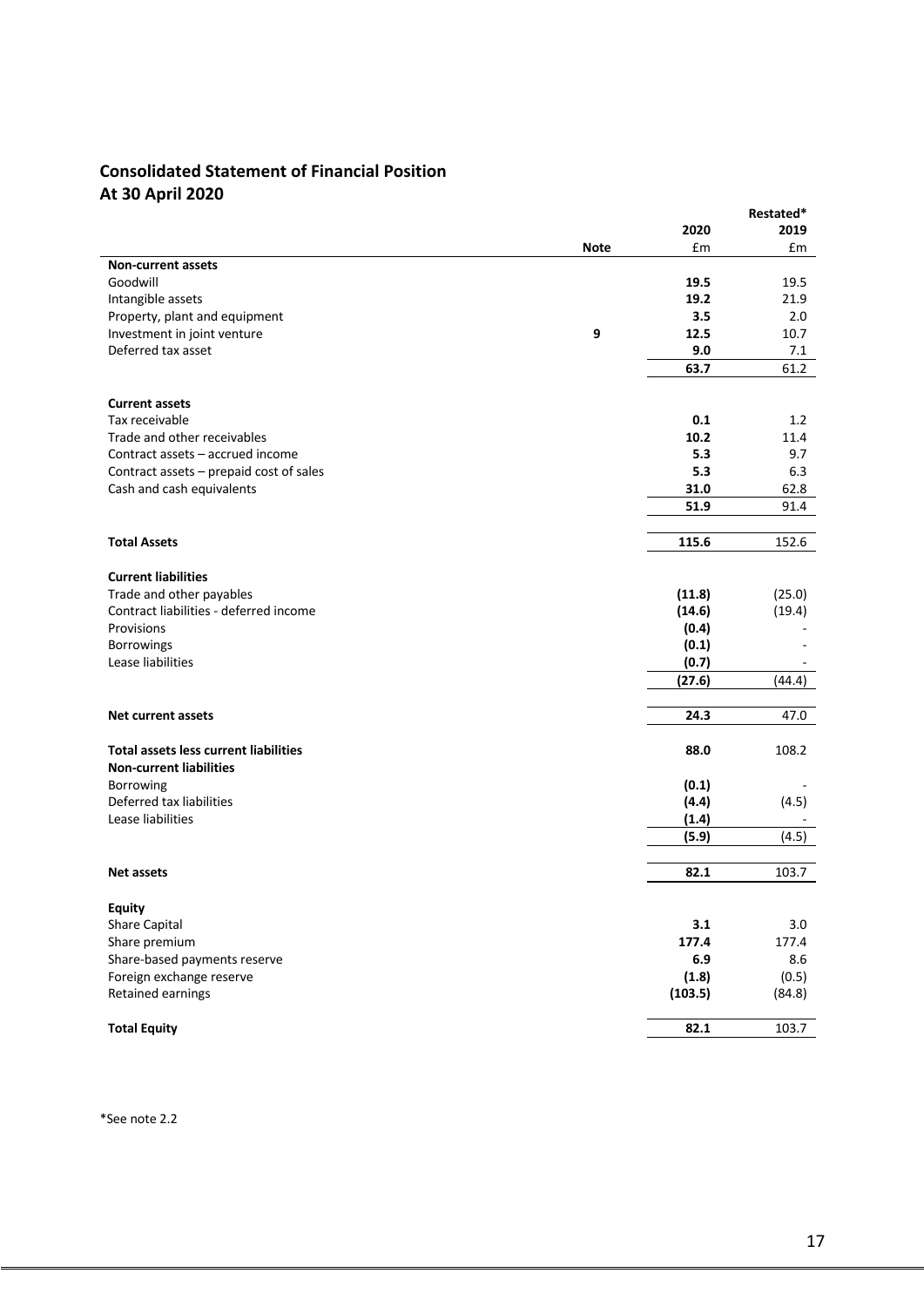# **Consolidated Statement of Changes in Equity For the year ended 30 April 2020**

|                                        |              |                              | Share-based | Foreign  |                 |               |
|----------------------------------------|--------------|------------------------------|-------------|----------|-----------------|---------------|
|                                        | <b>Share</b> | <b>Share</b>                 | payment     | exchange | <b>Retained</b> | Total         |
|                                        | Capital      | Premium                      | reserve     | reserve  | <b>Earnings</b> | <b>Equity</b> |
|                                        | Em           | Em                           | £m          | £m       | $\mathsf{fm}$   | £m            |
|                                        |              |                              |             |          |                 |               |
| At 1 May 2019                          | 3.0          | 177.4                        | 8.6         | (0.5)    | (84.8)          | 103.7         |
| Exercise of options                    | 0.1          | $\overline{\phantom{0}}$     | (0.4)       | ٠        | 0.4             | 0.1           |
| Tax in respect of share options        | ۰            | ٠                            | -           | ۰        | 0.2             | 0.2           |
| Share-based payment charge             |              | ۰                            | (1.3)       | ٠        |                 | (1.3)         |
| <b>Transactions with owners</b>        | 0.1          | $\qquad \qquad \blacksquare$ | (1.7)       | ۰        | 0.6             | (1.0)         |
|                                        |              |                              |             |          |                 |               |
| Loss for the year                      |              |                              |             | ۰        | (19.3)          | (19.3)        |
|                                        |              |                              |             |          |                 |               |
| Exchange differences on translation of |              |                              |             |          |                 |               |
| foreign operations                     |              |                              |             | (1.3)    |                 | (1.3)         |
| <b>Total comprehensive loss</b>        |              |                              |             | (1.3)    | (19.3)          | (20.6)        |
|                                        |              |                              |             |          |                 |               |
| At 30 April 2020                       | 3.1          | 177.4                        | 6.9         | (1.8)    | (103.5)         | 82.1          |

# **For the year ended 30 April 2019**

|                                        |               |                              | <b>Share-based</b>       | Foreign  |                 |        |
|----------------------------------------|---------------|------------------------------|--------------------------|----------|-----------------|--------|
|                                        | <b>Share</b>  | Share                        | payment                  | exchange | Retained        | Total  |
|                                        | Capital       | Premium                      | reserve                  | reserve  | <b>Earnings</b> | Equity |
|                                        | $\mathsf{fm}$ | £m                           | £m                       | £m       | Em              | Em     |
| At 1 May 2018                          | 3.0           | 176.4                        | 4.6                      | (0.4)    | (33.4)          | 150.2  |
| <b>Exercise of options</b>             |               | 1.0                          | (0.3)                    |          | 0.3             | 1.0    |
| Tax in respect of share options        |               | -                            |                          |          | 3.2             | 3.2    |
| Share-based payment charge             |               |                              | 4.3                      |          |                 | 4.3    |
| <b>Transactions with owners</b>        |               | 1.0                          | 4.0                      | ٠        | 3.5             | 8.5    |
|                                        |               |                              |                          |          |                 |        |
| Loss for the year                      |               | $\qquad \qquad \blacksquare$ |                          |          | (54.9)          | (54.9) |
| Exchange differences on translation of |               |                              |                          |          |                 |        |
| foreign operations                     |               | ۰                            | $\overline{\phantom{a}}$ | (0.1)    |                 | (0.1)  |
|                                        |               |                              |                          |          |                 |        |
| <b>Total comprehensive loss</b>        |               | ۰                            |                          | (0.1)    | (54.9)          | (55.0) |
|                                        |               |                              |                          |          |                 |        |
| At 30 April 2019                       | 3.0           | 177.4                        | 8.6                      | (0.5)    | (84.8)          | 103.7  |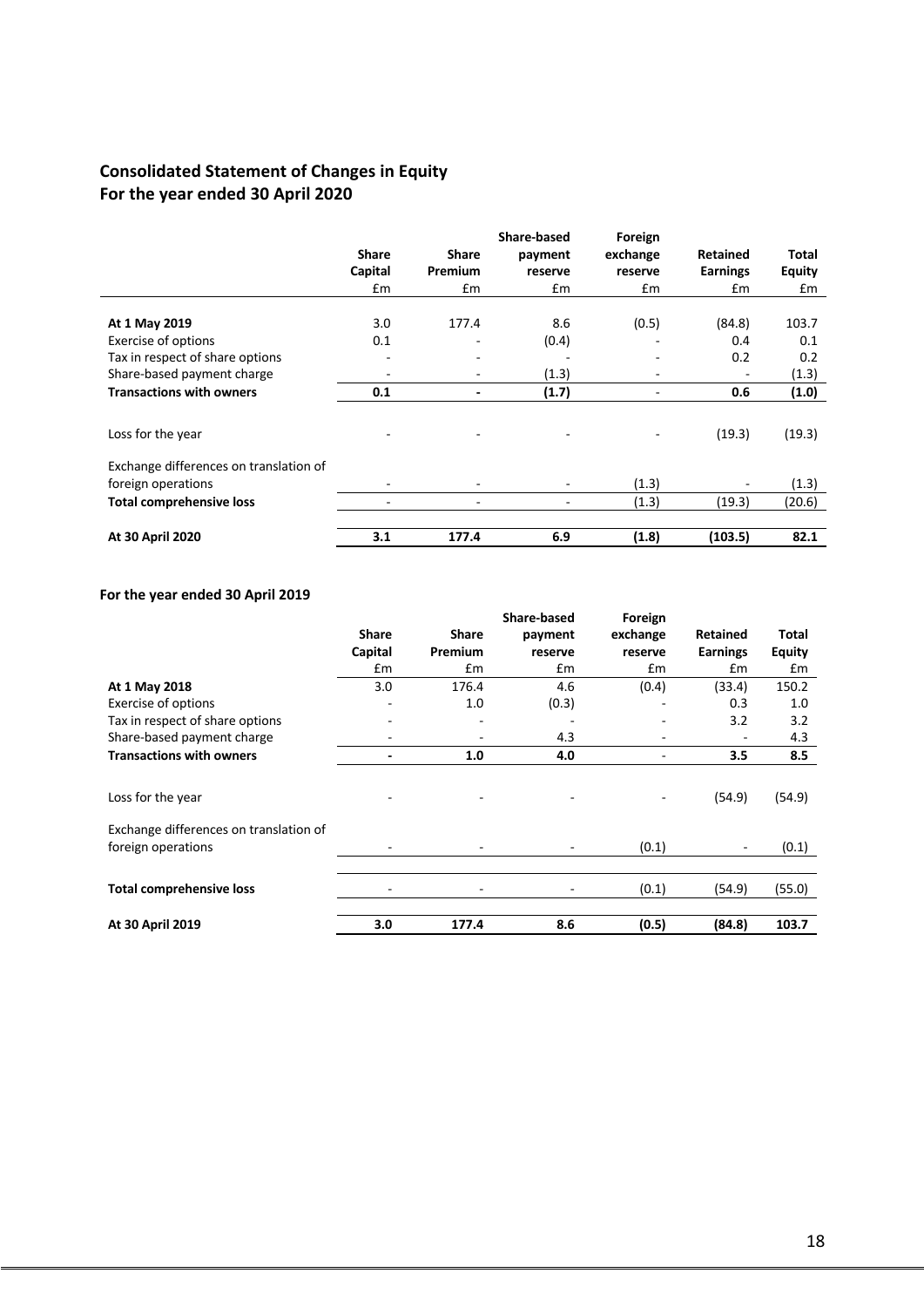# **Consolidated Statement of Cash Flows For the year ended 30 April 2020**

|                                                          |             | 2020         | 2019         |
|----------------------------------------------------------|-------------|--------------|--------------|
|                                                          | <b>Note</b> | £m           | £m           |
|                                                          |             |              |              |
| Loss for the year after taxation                         |             | (19.2)       | (54.9)       |
| Adjustments for:<br>Amortisation of intangible assets    |             | 4.1          | 3.7          |
| Depreciation of tangible fixed assets                    |             | 1.7          | 0.8          |
| Impairment of intangible assets                          |             | 0.5          |              |
| Impairment of tangible fixed assets                      |             | 0.6          |              |
| Share-based payment (credit)/charge                      |             | (1.3)        | 4.3          |
| Gain on lease modification                               |             | (0.1)        |              |
| Credit to loss provision                                 |             | (0.4)        |              |
| Increase in provisions                                   |             | 0.4          |              |
| Interest income                                          |             | (0.5)        | (0.8)        |
| Interest expense                                         |             | 0.2          | 0.1          |
| Share of result of joint venture                         | 9           | 2.8          | 0.5          |
| Taxation                                                 |             | (1.7)        | (1.1)        |
| Operating cash outflow before changes in working capital |             | (12.9)       | (47.4)       |
| Movement in trade and other receivables                  |             | 7.0          | (6.6)        |
| Movement in trade and other payables                     |             | (14.2)       | 4.9          |
| Movement in deferred income                              |             | (4.8)        | $1.1\,$      |
| Cash utilised in operations                              |             | (24.9)       | (48.0)       |
|                                                          |             |              |              |
| Taxation received / (paid)                               |             | 1.0          | (1.0)        |
| Interest paid                                            |             | (0.1)        | (0.1)        |
| Net cash outflow from operating activities               |             | (24.0)       | (49.1)       |
|                                                          |             |              |              |
| <b>Investing activities</b>                              |             |              |              |
| Purchase of property, plant and equipment                |             | (0.8)        | (1.1)        |
| Development expenditure capitalised                      |             | (2.1)        | (2.6)        |
| Purchase of intangible assets                            |             | (0.1)<br>0.5 | (0.7)<br>0.7 |
| Interest income                                          |             |              |              |
| Investment in joint venture                              |             | (4.6)        | (11.2)       |
| Acquisition of subsidiary net of cash acquired           |             |              | (27.3)       |
| Net cash flow outflow from investing activities          |             | (7.1)        | (42.2)       |
| <b>Financing activities</b>                              |             |              |              |
| Lease interest payments                                  |             | (0.1)        |              |
| Payments against lease liabilities                       |             | (0.9)        |              |
| Proceeeds from external borrowings                       |             | 0.3          |              |
| Repayments of external borrowings                        |             | (0.1)        |              |
| Proceeds from issue of shares                            |             | 0.1          | 1.0          |
| Net cash (outflow)/inflow from financing activities      |             | (0.7)        | 1.0          |
|                                                          |             |              |              |
| Net decrease in cash and cash equivalents                |             | (31.8)       | (90.3)       |
| Effect of foreign exchange rates                         |             |              | 0.3          |
| Cash and cash equivalents at beginning of year           |             | 62.8         | 152.8        |
| Cash and cash equivalents at the end of the year         |             | 31.0         | 62.8         |

Cash flows relating to discontinued operations are presented within note 6.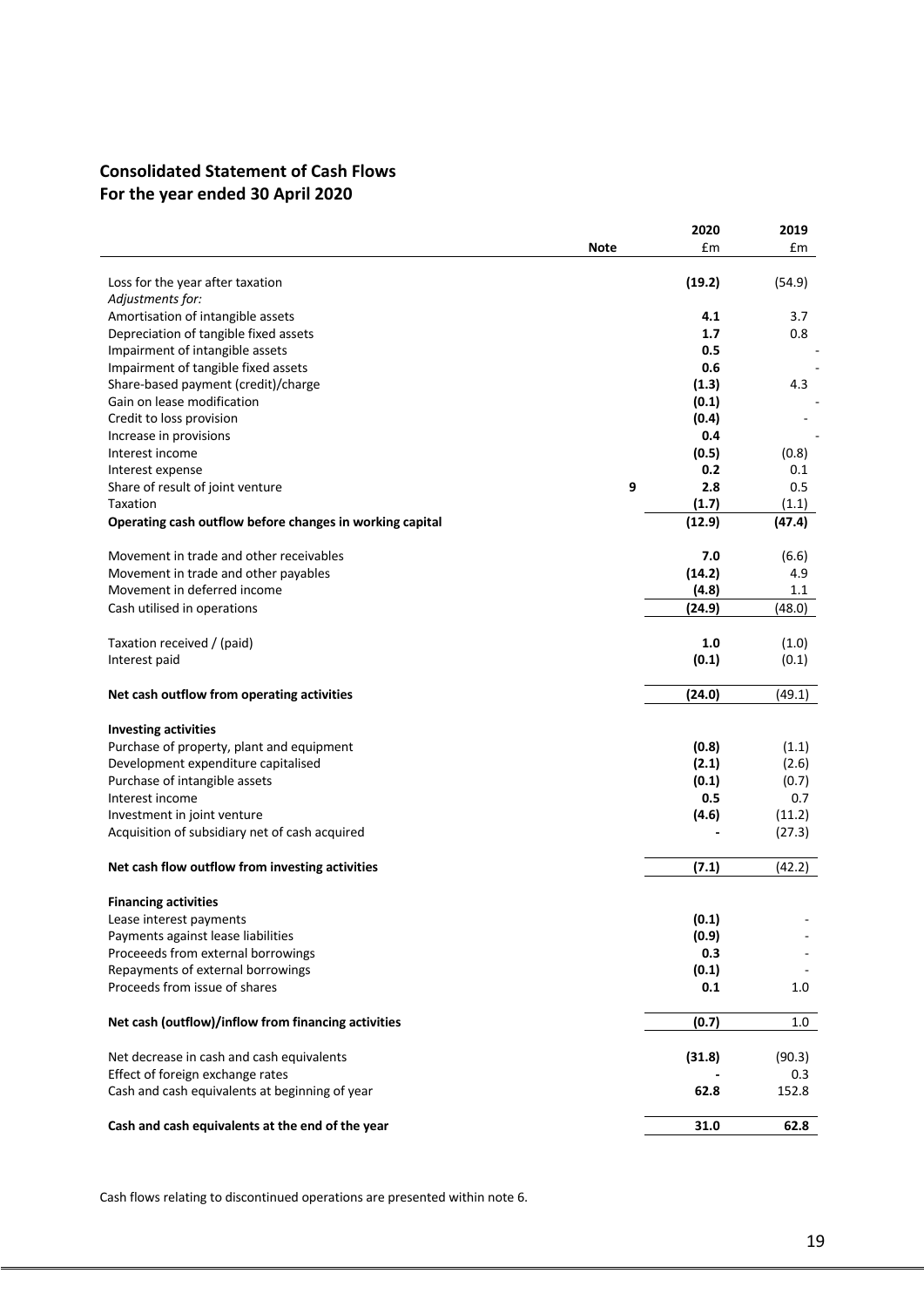## **Notes to the Condensed Financial Statements**

### **1. General information**

Purplebricks Group plc (the Company) is a public company limited by shares which is listed on the Alternative Investment Market of the London Stock Exchange. The company is incorporated in the United Kingdom and registered in England and Wales. The address of the Company's registered office is Suite 7, First Floor, Cranmore Place, Cranmore Drive, Shirley, Solihull, West Midlands, B90 4RZ. The Company is primarily involved in the estate agency business.

These condensed financial statements are presented in British Pounds, which is the currency of the primary economic environment in which the Company operates and are presented in £ million.

## **2. Summary of significant accounting policies**

### **2.1 Basis of preparation and consolidation**

These condensed financial statements have been prepared on the going concern basis under the historical cost convention as modified by the revaluation of certain financial assets and liabilities (including derivative instruments) at fair value.

The financial information set out in this announcement does not constitute the Company's statutory accounts, within the meaning of section 430 of the Companies Act 2006, for the years ended 30 April 2020 or 2019, but is derived from those accounts. While the financial information included within this announcement has been prepared in accordance with the recognition and measurement criteria of IFRS, it does not comply with the disclosure requirements of IFRS. Statutory accounts for 2019 have been delivered to the Registrar of Companies and those for 2020 will be delivered following the Company's Annual General Meeting. The auditors have reported on those accounts; their reports were unqualified and did not contain statements under section 498(2) or (3) of the Companies Act 2006. The auditors have consented to the publication of the Preliminary Announcement.

### **2.2 Restatement**

### *Discontinued operations*

A discontinued operation is a component of the entity which the Group has decided to close, or which has been disposed of or which is classified as held for sale and which represents a separate major line of business or geographical area of operations. The results of discontinued operations are presented separately in the statement of comprehensive income and statement of cash flows. In 2020, the results of the US and Australian operations have been classified as discontinued operations. The comparative figures included in the statement of comprehensive Income and statement of cash flows in respect of the year ended 30 April 2019 have been restated accordingly.

## *Presentation of contract assets*

In the current year, contract assets, being accrued income and prepaid cost of sales, are presented separately on the face of the statement of financial position. Comparative amounts have also been separately presented, with a corresponding reduction in the amounts shown as trade and other receivables. No restatement of total amounts has occurred.

### **2.3 Going Concern**

In adopting a going concern basis for the preparation of the financial statements, the directors have made appropriate enquiries and have considered the Group's business activities, cash flows and liquidity position, and the Group's principal risks and uncertainties.

The directors have taken into account reasonably possible future economic factors in preparing trading and cash flow forecasts covering the period to 31 August 2021. This assessment was carried out initially without taking account of the cash inflow arising from the sale of the Group's Canadian business, but did take into consideration sensitivity analysis with regard to the forecast volume of instructions, the variable nature of significant elements of the Group's cost base and steps which could be taken to further mitigate costs if required. Mitigations include a reduction in marketing expenditure and reductions in expenditure in the Group's contact centre and support functions.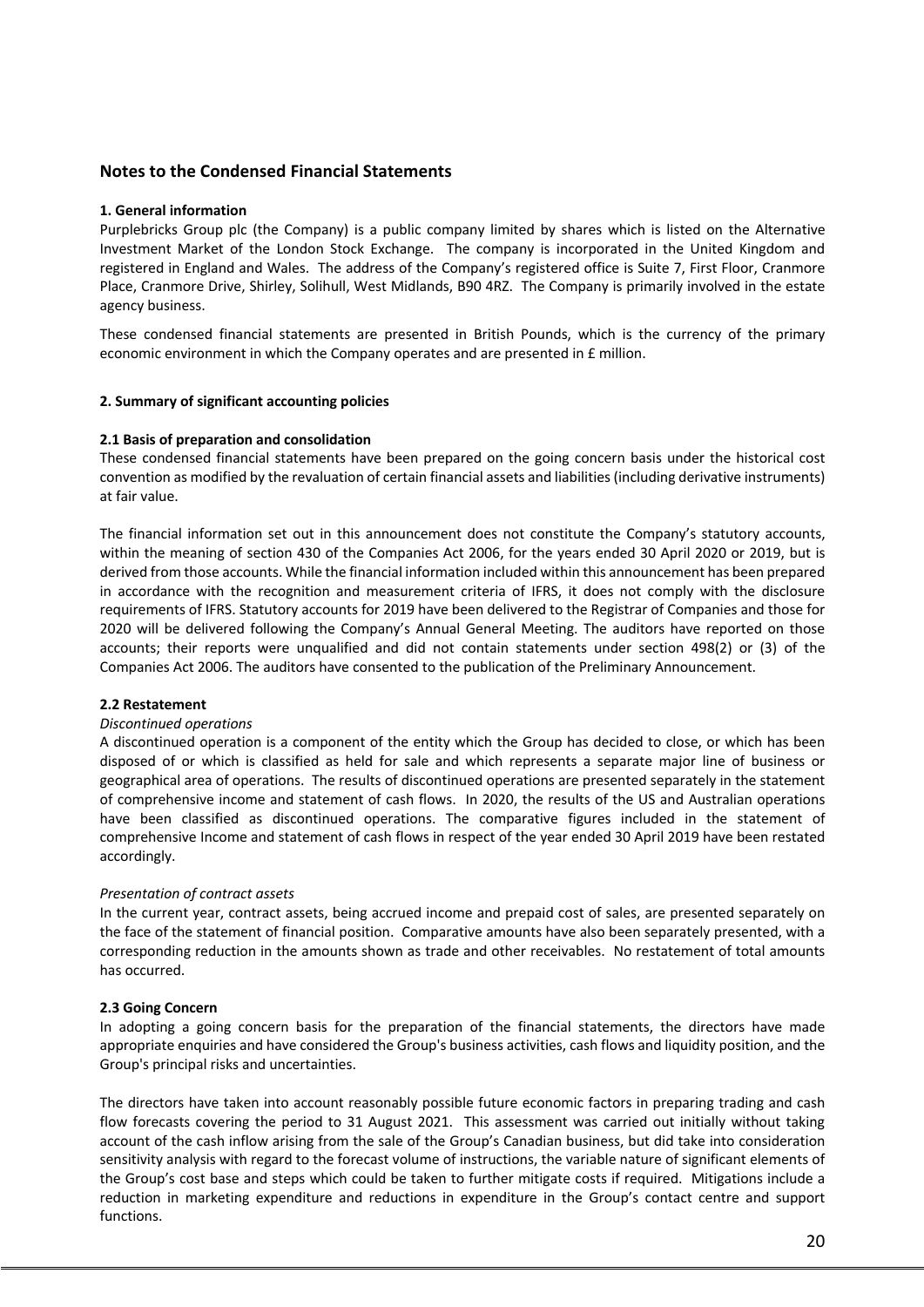In satisfying themselves that the going concern basis is appropriate, the directors also took into account recent practical experience and steps which were taken with regard to cost control and cash preservation due to the COVID-19-related macro-economic conditions leading up to and following the year-end. Even in the situation of a severe downside sensitised fall in revenues that is in excess of the directors' realistic expectations, and before taking any such mitigating actions, the Group expects to maintain a position of liquidity throughout the forecast period to 31 August 2021.

The subsequent cash inflow from the sale of the Group's Canadian business, of \$61.5m Canadian Dollars (c.£36m), received on 17 July 2020 (subject to further post-closing adjustments, as referred to in note 10) has further enhanced the Group's year-end cash position of £31.0m.

Based on the Group's forecasts, the Directors are satisfied that the Company, and the Group as a whole, have adequate resources to continue in operational existence for the foreseeable future. Accordingly, the financial statements have been prepared on the going concern basis.

### **2.4 New accounting standards adopted in the year**

### **2.4.1 Implementation of IFRS 16 leases**

The Group has adopted IFRS 16 Leases in these financial statements from 1 May 2019, using the modified retrospective approach.

IFRS 16 introduces new or amended requirements with respect to lease accounting. It introduces significant changes to lessee accounting by removing the distinction between operating and finance lease, requiring the recognition of a right-of-use asset and a lease liability at commencement for all leases, except for short-term leases and leases of low value assets. In contrast to lessee accounting, the requirements for lessor accounting have remained largely unchanged.

The Group is not party to any leases where it acts as a lessor.

Details of the Group's accounting policies under IFRS 16 are set out below, followed by a description of the impact of adopting IFRS 16.

### *Accounting policies under IFRS 16 leases*

The Group assesses whether a contract is or contains a lease, at inception of the contract. The Group recognises a right-of-use asset and a corresponding lease liability with respect to all lease arrangements in which it is the lessee, except for short-term leases (defined as leases with a lease term of 12 months or less) and leases of low value assets. For these leases, the Group recognises the lease payments as an operating expense on a straight-line basis over the term of the lease.

The lease liability is initially measured at the present value of the lease payments that are not paid at the commencement date, discounted by using the rate implicit in the lease. If this rate cannot be readily determined, the Group uses its incremental borrowing rate.

The lease liability is presented as a separate line in the consolidated statement of financial position and is subsequently measured by increasing the carrying amount to reflect interest on the lease liability (using the effective interest method) and by reducing the carrying amount to reflect the lease payments made.

The Group remeasures the lease liability (and makes a corresponding adjustment to the related right-of-use asset) whenever:

 the lease term has changed, in which case the lease liability is remeasured by discounting the revised lease payments using a revised discount rate.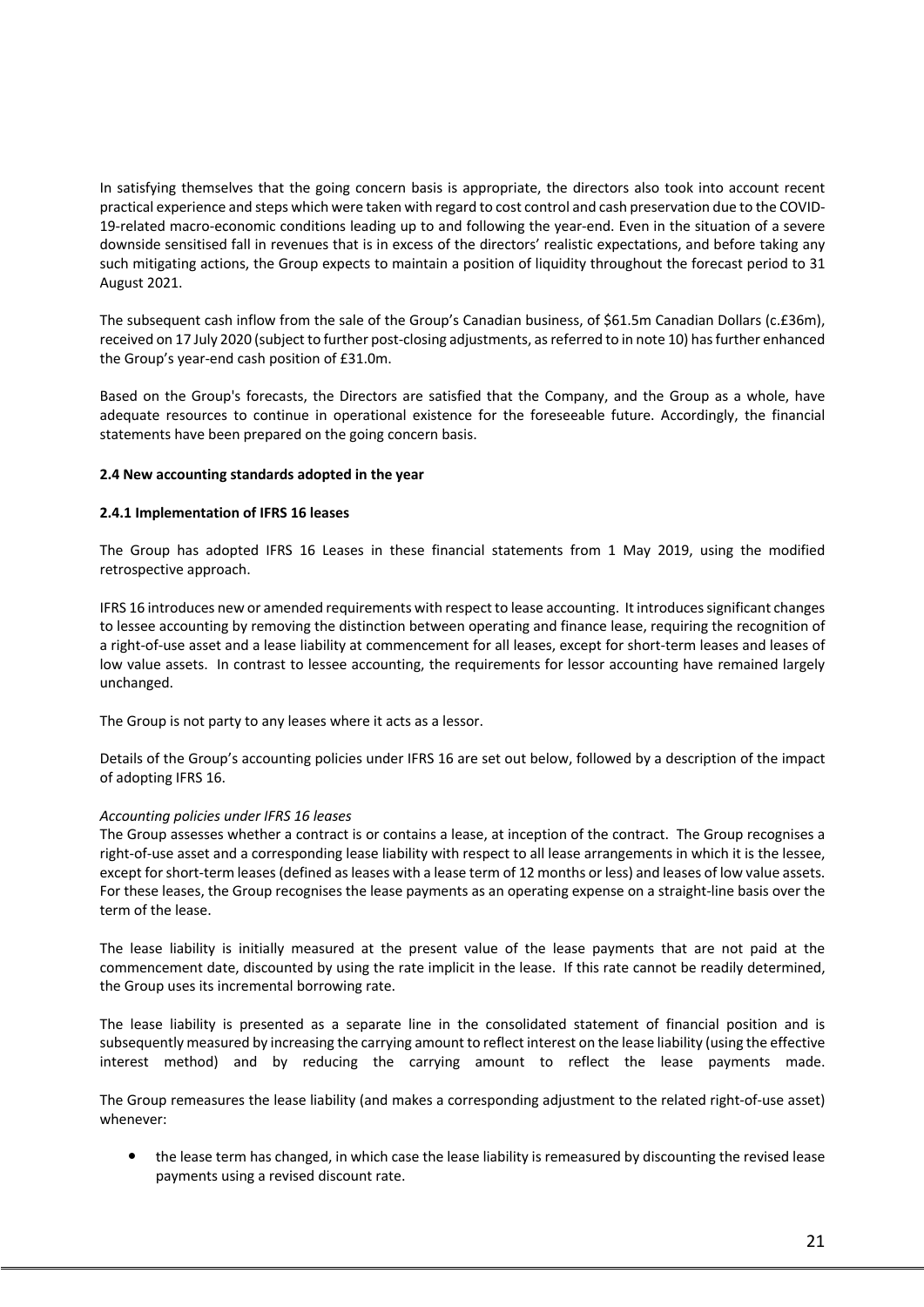a lease contract is modified and the lease modification is not accounted for as a separate lease, in which case the lease liability is remeasured by discounting the revised lease payments using a revised discount rate.

The right-of-use assets comprise the initial measurement of the corresponding lease liability, and any initial direct costs, less lease payments made at or before the commencement day. They are subsequently measured at cost less accumulated depreciation and impairment losses.

Right-of-use assets are depreciated over the shorter period of lease term and useful life of the underlying asset. The depreciation starts at the commencement date of the lease. The Group does not have any leases that include purchase options or transfer ownership of the underlying asset.

The right-of-use assets are presented within the same line item as that within which the corresponding underlying assets would be presented if they were owned – for the Group this is property, plant and equipment.

For short-term leases (lease term of 12 months or less) and leases of low-value assets (such as office equipment), the Group has opted to recognise a lease expense on a straight-line basis as permitted by paragraph 6 of IFRS 16. This expense is presented within administrative and establishment expenses in the statement of consolidated income.

Other costs associated with leases, such as maintenance and insurance, are expensed as incurred.

#### *Approach to transition*

The Group has applied IFRS 16 using the modified retrospective approach, without restatement of the comparative figures.

In respect of those leases the Group previously treated as operating leases, the Group has elected to measure its right-of-use assets arising from property leases using the approach set out in IFRS 16.C8(b)(i). Under IFRS 16.C8(b)(i) right-of-use assets are calculated as if IFRS 16 applied at the lease commencement date but discounted using the incremental borrowing rate at the date of initial application. The incremental borrowing rate represents the rate of interest that the Group would have had to pay to borrow the funds necessary to obtain an asset of similar value to the right-of-use asset in a similar economic environment, over a similar term, with similar security.

The Group's weighted average incremental borrowing rate applied to lease liabilities as at 1 May 2019 is 6.4%.

As a practical expedient, the Group has relied on the previous identification of leases under IAS 17 for all contracts that existed on the date of initial application.

### *Impact on lessee accounting*

IFRS 16 changes how the Group accounts for leases previously classified as operating leases under IAS 17, which were off-balance sheet.

Applying IFRS 16, for all leases (except as noted above), the Group now recognises right-of-use assets and lease liabilities in the consolidated statement of financial position, initially measured at the present value of the future lease payments as described above.

Lease incentives (e.g. rent-free periods) are recognised as part of the measurement of the right-of-use assets and lease liabilities whereas under IAS 17 they resulted in the recognition of a lease incentive liability, amortised as a reduction of rental expenses on a straight-line basis.

Under IFRS 16, right-of-use assets will be tested for impairment in accordance with IAS 36 Impairment of Assets. This replaces the previous requirement to recognise a provision for onerous lease contracts.

Under IFRS 16 the Group recognises depreciation of right-of-use assets and interest on lease liabilities in the consolidated income statement, whereas under IAS 17 operating leases previously gave rise to a straight-line expense in other operating expenses.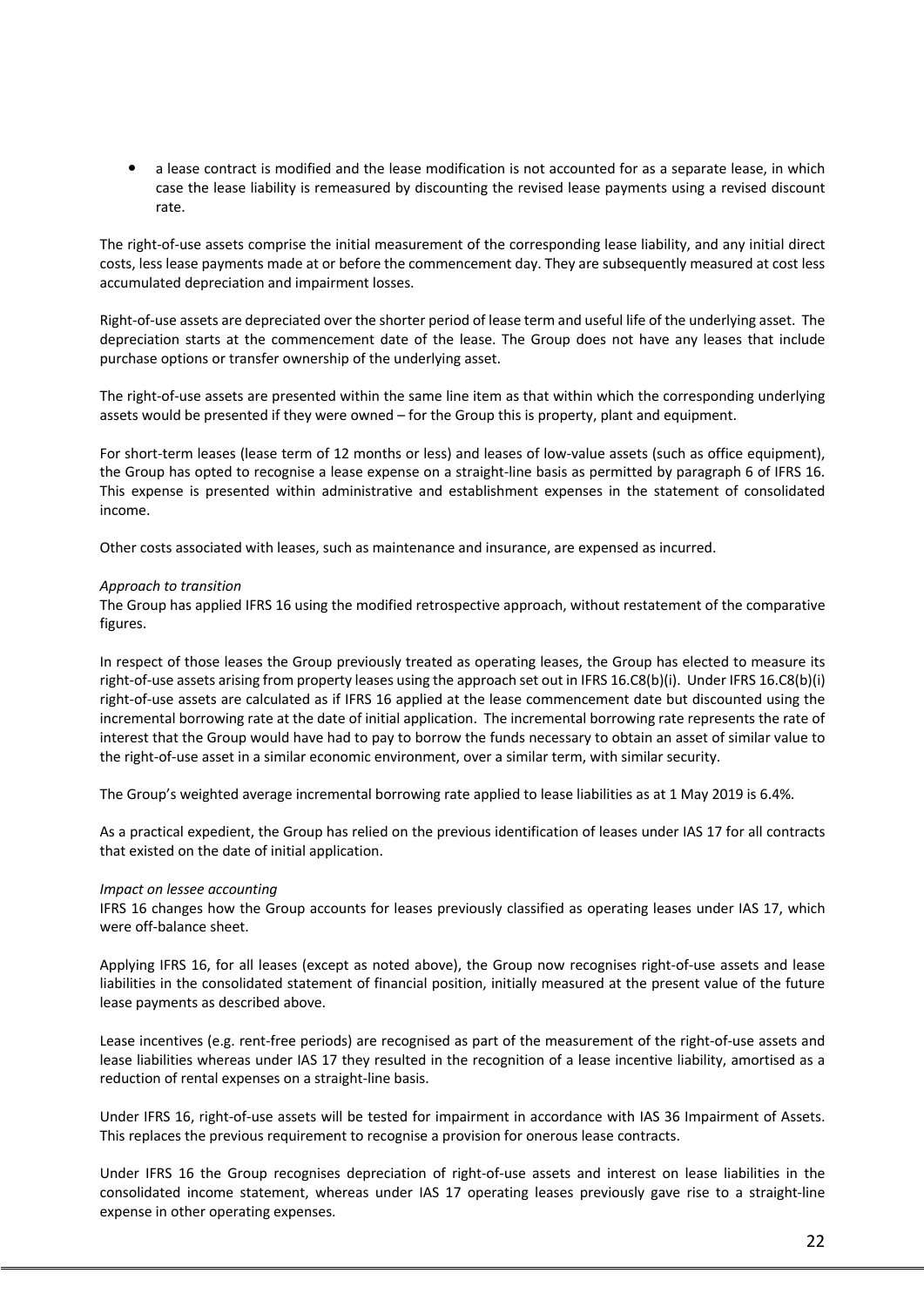Under IFRS 16 the Group separates the total amount of cash paid for leases that are on consolidated statement of financial position into a principal portion (presented within financing activities) and interest (presented within operating activities) in the consolidated statement of cash flows. Under IAS 17, operating lease payments were presented as operating cash outflows.

#### *Areas of judgement*

Significant judgements applied in the adoption of IFRS 16 included determining the lease term for those leases with termination or extension options and determining an incremental borrowing rate where the rate implicit in a lease could not be readily determined.

Where the Group's leases include termination options, the right-of-use assets and lease liabilities assume these are not exercised. None of the leases in place at 1 May 2019 included extension options.

#### *Financial Impact*

The application of IFRS 16 to leases previously classified as operating leases under IAS 17 resulted in the recognition of right-of-use assets and lease liabilities. Operating lease incentives previously recognised as liabilities have been derecognised and factored into the measurement of the right-to-use assets and lease liabilities. The table below sets out the adjustments recognised at the date of initial application of IFRS 16.

| <b>GROUP</b>                       | As previously<br>reported at 30<br>April 2019 | Impact of<br><b>IFRS 16</b> | As restated at<br>1 May 2019 |
|------------------------------------|-----------------------------------------------|-----------------------------|------------------------------|
|                                    | £m                                            | £m                          | £m                           |
| <b>Non-current assets</b>          |                                               |                             |                              |
| Property, plant and equipment      | 2.0                                           | 2.2                         | 4.2                          |
| <b>Total impact on assets</b>      |                                               | 2.2                         |                              |
|                                    |                                               |                             |                              |
| <b>Current liabilities</b>         |                                               |                             |                              |
| Trade and other payables           | (25.0)                                        | 0.1                         | (24.9)                       |
| Lease liabilities                  |                                               | (1.0)                       | (1.0)                        |
|                                    |                                               |                             |                              |
| <b>Non-current liabilities</b>     |                                               |                             |                              |
| Lease liabilities                  |                                               | (1.3)                       | (1.3)                        |
|                                    |                                               |                             |                              |
| <b>Total impact on liabilities</b> |                                               | (2.2)                       |                              |
|                                    |                                               |                             |                              |
| Impact on retained earnings        |                                               |                             |                              |

Of the total right-of-use assets of £2.2m recognised at 1 May 2019, £2.1m related to leases of property and £0.1m to leases of other equipment.

The impact on trade and other payables relates to the previously recognised creditor in respect of rent-free periods.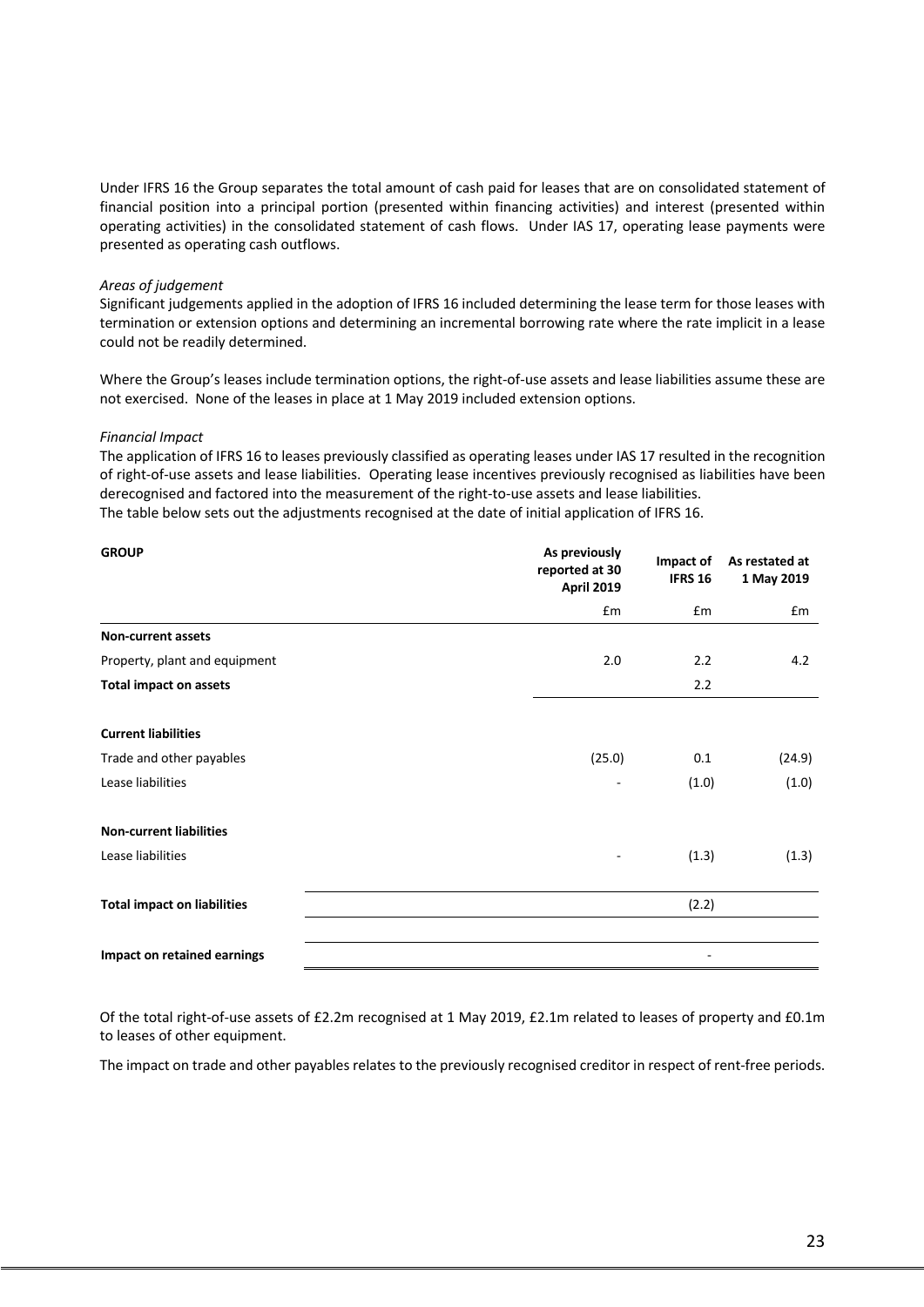| <b>COMPANY</b>                     | As previously<br>reported at 30<br><b>April 2019</b> | Impact of<br><b>IFRS 16</b> | As restated at 1<br>May 2019 |
|------------------------------------|------------------------------------------------------|-----------------------------|------------------------------|
|                                    | £m                                                   | £m                          | £m                           |
| Non-current assets                 |                                                      |                             |                              |
| Property, plant and equipment      | 0.8                                                  | 0.7                         | 1.5                          |
| Deferred tax asset                 | 6.1                                                  |                             | 6.1                          |
| <b>Total impact on assets</b>      |                                                      | 0.7                         |                              |
| <b>Current liabilities</b>         |                                                      |                             |                              |
| Trade and other payables           | (13.6)                                               | 0.1                         | (13.5)                       |
| Lease liabilities                  | $\overline{\phantom{a}}$                             | (0.3)                       | (0.3)                        |
| <b>Non-current liabilities</b>     |                                                      |                             |                              |
| Lease liabilities                  | $\overline{\phantom{a}}$                             | (0.5)                       | (0.5)                        |
| <b>Total impact on liabilities</b> |                                                      | (0.7)                       |                              |
| Impact on retained earnings        |                                                      |                             |                              |

The table below presents a reconciliation from operating lease commitments disclosed at 30 April 2019 to lease liabilities recognised at 1 May 2019.

|                                                                                    | Group | Company |
|------------------------------------------------------------------------------------|-------|---------|
|                                                                                    | £m    | £m      |
| Operating lease commitments disclosed under IAS 17 at 30 April<br>2019             | 4.5   | 1.5     |
| Short-term and low value lease commitments straight-line expensed<br>under IFRS 16 | (0.1) |         |
| <b>Effect of discounting</b>                                                       | (0.3) | (0.1)   |
| Service charges included in 30 April 2019 lease commitments                        | (1.8) | (0.5)   |
| Lease liabilities recognised at 1 May 2019                                         | 2.3   | 0.9     |

#### *Consolidated income statement Impact*

The application of IFRS 16 resulted in a decrease in other operating expenses and an increase in depreciation and interest expense compared to IAS 17.

During the year, the Group impaired right-of-use assets relating to leases held in the US and Australia of £0.6m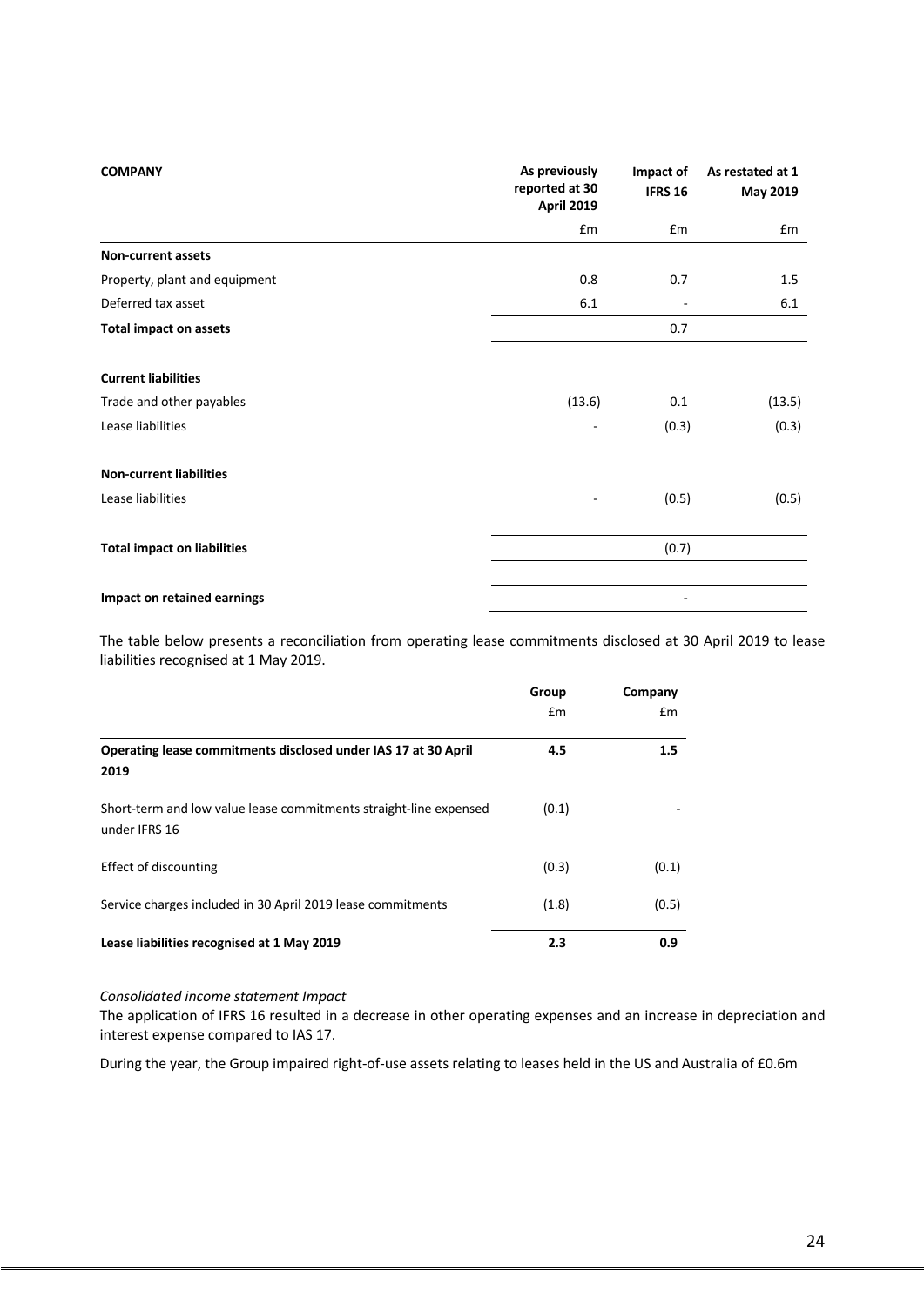During the year ended 30 April 2020, in relation to leases under IFRS 16 the Group recognised the following amounts in the consolidated income statement:

|                                        | Group<br>£m | Company<br>£m |
|----------------------------------------|-------------|---------------|
| Depreciation                           | 0.6         | 0.3           |
| Impairment of right-of-use assets      | 0.6         |               |
| Interest expense                       | 0.1         |               |
| Short term and low value lease expense | 0.1         |               |

Under IAS 17, the equivalent amounts would have been

|                  | Group | Company |
|------------------|-------|---------|
|                  | £m    | £m      |
| Depreciation     |       |         |
| Interest expense |       |         |
| Lease expense    | 0.9   | 0.3     |

### *Cash flow statement Impact*

Cash flows related to repayment of interest are presented within operating cash flows. Cash flows related to repayment of lease liabilities are presented within financing cash flows.

Total cash outflows under leases were £1.0m.

Previously, all cash flows relating to the Group's lease portfolio were presented within operating cash flows.

#### *Consolidated statement of financial position Impact*

The table below presents a reconciliation of right-of-use assets from 1 May 2019 to 30 April 2020

| <b>GROUP</b>                                       | Property | Other | <b>Total</b> |
|----------------------------------------------------|----------|-------|--------------|
|                                                    | £m       | £m    | £m           |
| Recognised on adoption of<br>IFRS 16 on 1 May 2019 | 2.1      | 0.1   | 2.2          |
| Additions                                          | 0.7      |       | 0.7          |
| Lease modification                                 | 0.1      |       | 0.1          |
| Depreciation                                       | (0.6)    | ٠     | (0.6)        |
| Impairment                                         | (0.6)    | ٠     | (0.6)        |
| FX on retranslation                                |          |       |              |
| 30 April 2020                                      | 1.7      | 0.1   | 1.8          |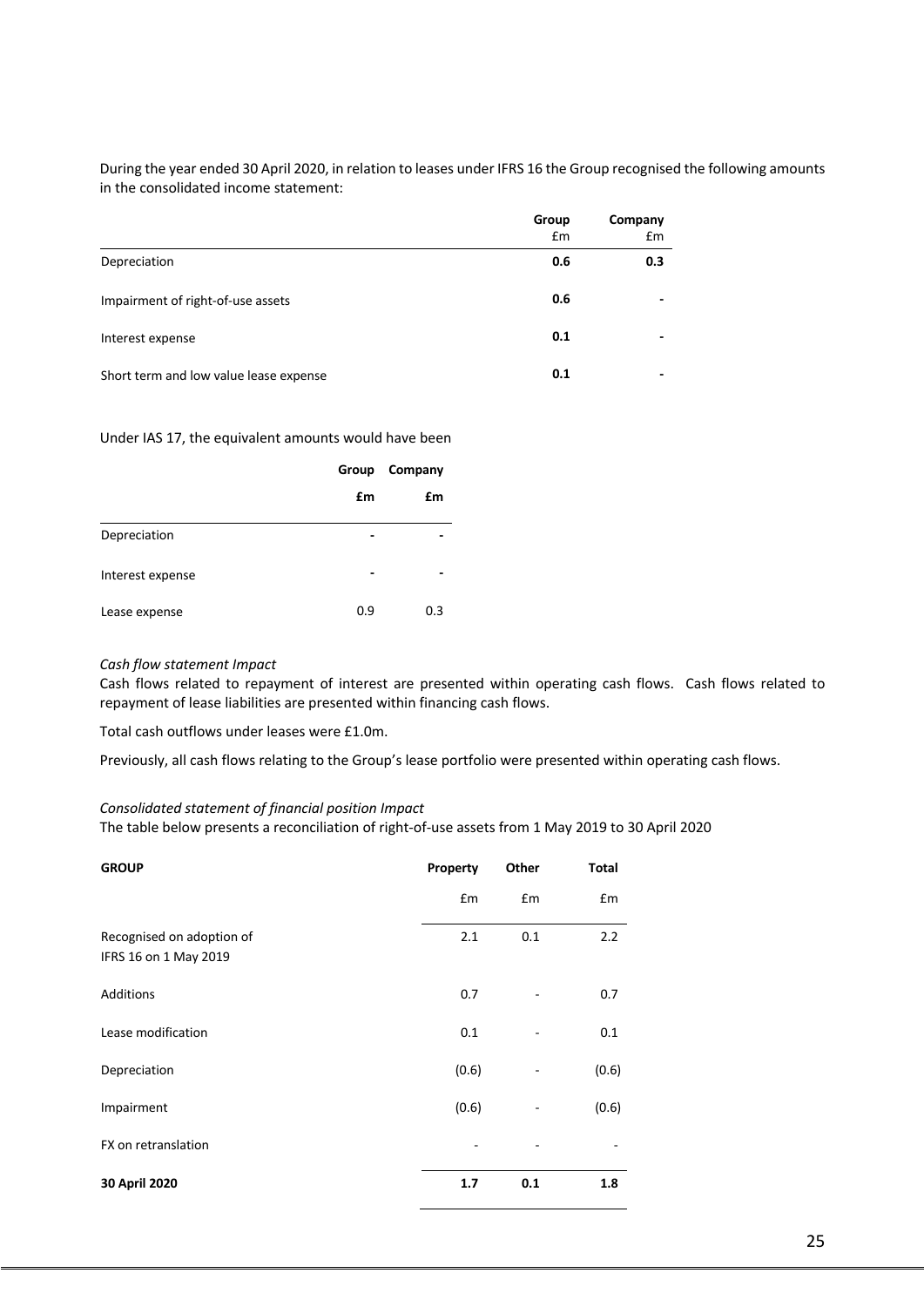| <b>COMPANY</b>                                     | Property<br>£m | Other<br>£m              | Total<br>£m |
|----------------------------------------------------|----------------|--------------------------|-------------|
| Recognised on adoption of<br>IFRS 16 on 1 May 2019 | 0.7            | ۰                        | 0.7         |
| <b>Additions</b>                                   | 0.1            | -                        | 0.1         |
| Lease modification                                 | 0.1            | -                        | 0.1         |
| Depreciation                                       | (0.3)          | $\qquad \qquad -$        | (0.3)       |
| 30 April 2020                                      | 0.6            | $\overline{\phantom{0}}$ | 0.6         |

The table below presents a reconciliation of lease liabilities from 1 May 2019 to 30 April 2020.

| <b>GROUP</b>                                       | Property<br>£m | Other<br>£m       | <b>Total</b><br>£m |
|----------------------------------------------------|----------------|-------------------|--------------------|
| Recognised on adoption of<br>IFRS 16 on 1 May 2019 | 2.2            | 0.1               | 2.3                |
| Additions                                          | 0.7            | $\qquad \qquad -$ | 0.7                |
| Lease modification                                 |                |                   |                    |
| Repayments of liabilities                          | (0.9)          | ۰                 | (0.9)              |
| FX on retranslation                                |                |                   |                    |
| 30 April 2020                                      | 2.0            | 0.1               | 2.1                |

| <b>COMPANY</b>                                     | Property<br>£m | Other<br>£m              | <b>Total</b><br>£m |
|----------------------------------------------------|----------------|--------------------------|--------------------|
| Recognised on adoption of<br>IFRS 16 on 1 May 2019 | 0.8            | -                        | 0.8                |
| Additions                                          | 0.1            |                          | 0.1                |
| Lease modification                                 | 0.1            | ۰                        | 0.1                |
| Repayments of liabilities                          | (0.2)          | $\overline{\phantom{a}}$ | (0.2)              |
| 30 April 2020                                      | 0.8            |                          | 0.8                |

## **2.5 Provisions**

Provisions for legal claims are recognised when the group has a present legal or constructive obligation as a result of past events, it is probable that an outflow of resources will be required to settle the obligation, and the amount can be reliably estimated.

Provisions are not recognised for future operating losses. Where there are a number of similar obligations, the likelihood that an outflow will be required in settlement is determined by considering the class of obligations as a whole. A provision is recognised even if the likelihood of an outflow with respect to any one item included in the same class of obligations may be small.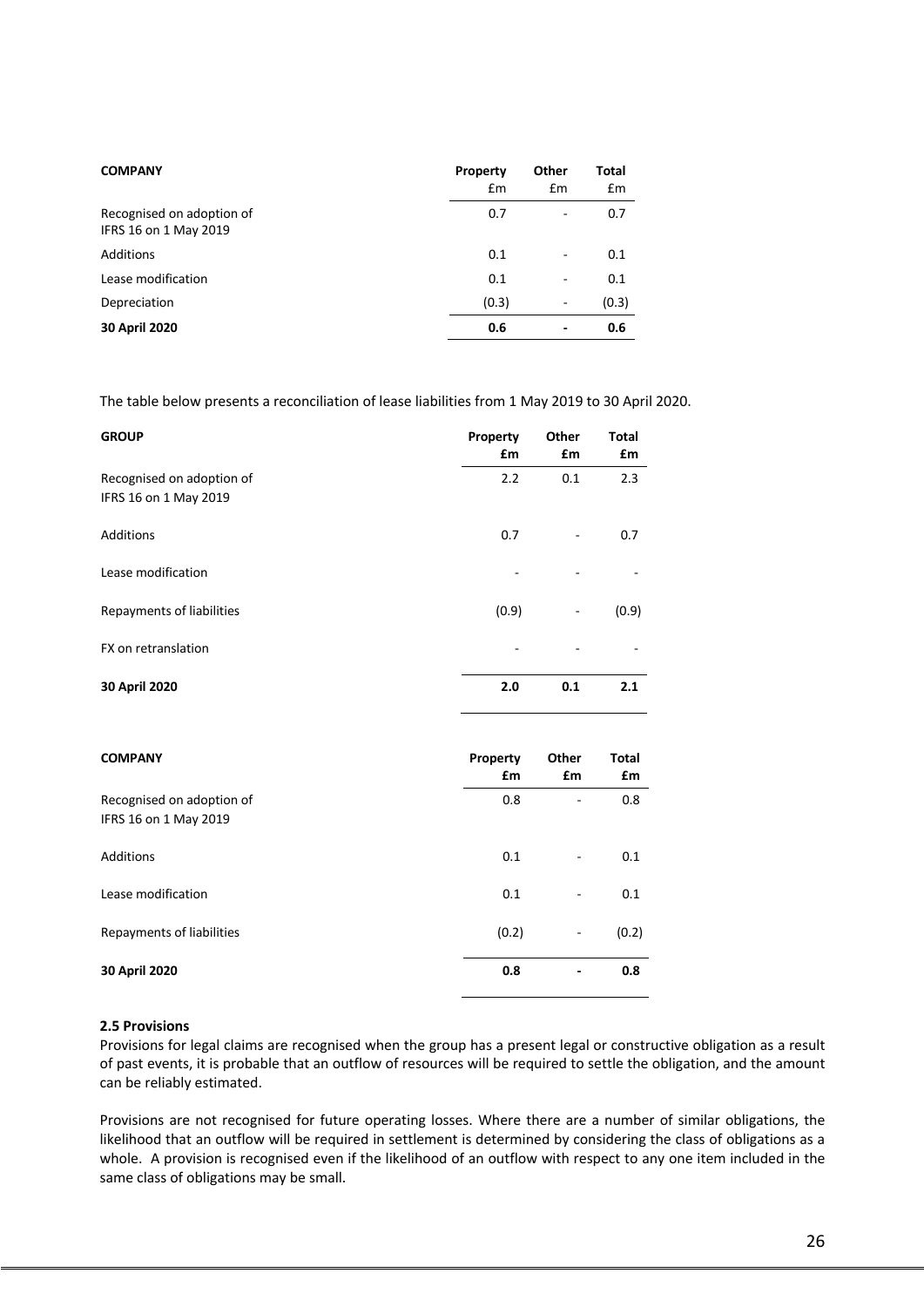Provisions are measured at the present value of management's best estimate of the expenditure required to settle the present obligation at the end of the reporting period. The discount rate used to determine the present value is a pre-tax rate that reflects current market assessments of the time value of money and the risks specific to the liability.

### **2.6 Exceptional items**

Exceptional items (referred to last year as "non-recurring items") represent amounts which result from unusual transactions or circumstances which warrant individual disclosure due to their nature and also significance. The identification of these items is judgmental and this judgment is made at Board level. We believe that adjusting for such items improves comparability period on period.

These amounts are adjusted from alternative performance measures in order to present an alternative perspective on the results of the Group. Exceptional items are not expected to recur regularly or cyclically.

## **3. Critical accounting estimates and judgements**

In the application of the Group's accounting policies, the directors are required to make judgements (other than those involving estimations) that have a significant impact on the amounts recognised in the financial statements and to make estimates and assumptions about the carrying amounts of assets and liabilities that are not readily apparent from other sources. The estimates and associated assumptions are based on historical experience and other factors that are considered to be relevant. Actual results may differ from these estimates.

The estimates and underlying assumptions are reviewed on an ongoing basis. Revisions to accounting estimates are recognised in the period in which the estimate is revised if the revision affects only that period, or in the period of the revision and future periods if the revision affects both current and future periods.

### **Estimates**

In the view of the directors, the areas of estimation uncertainty that may have a significant risk of causing a material adjustment to the carrying amounts of assets and liabilities within the next financial year are detailed below:

### **3.1 Measurement of intangible assets**

The Group recognises an intangible asset in respect of software developed in-house. This software is a key part of the Group's operating model and value proposition. Management are required to estimate the time and related value attributable to the element of the development team that relates to the creation and build of intangible assets which meet the criteria for capitalisation in IAS 38. The cost of this team is material and a significant change in this estimate could have a significant effect on the value of costs capitalised. The impact of a change to this estimate could result, at the most extreme, ie in a scenario where either no development team costs are capitalised, or where they are capitalised in full, in a decrease of £3.6m or increase of £2.1m in administrative and establishment expenses in the current year.

### **3.2 Measurement of deferred tax assets**

The Group has potential deferred tax assets, principally in the form of tax losses and possible tax deductions relating to the exercise of share-based payments. Deferred tax assets are only recognised to the extent it is probable that sufficient future taxable income will be available against which the losses and deductions can be utilised.

The recognition of deferred tax assets is dependent upon the estimation of future taxable profits in the territories that the group operates within. The decision to recognise deferred tax assets is made after taking into account forecasts of future taxable profits, sensitised for downside risk. If the estimated future taxable profits were to change materially, either positively or negatively, this could have a material impact on the tax charge or credit recognised in the income statement. Depending on the length of the forecast period and the scale of the downside reduction applied, the value of the recognised deferred tax asset could range from 0% to 100% of the balance recognised being £7.1m.

## **3.3 Revenue recognition**

Instruction revenue is recognised over the estimated period between instruction and completion or withdrawal of the property from sale ("service period") and the directors are, therefore, required to estimate the average total service period, taking into account historical experience in addition to current and possible future economic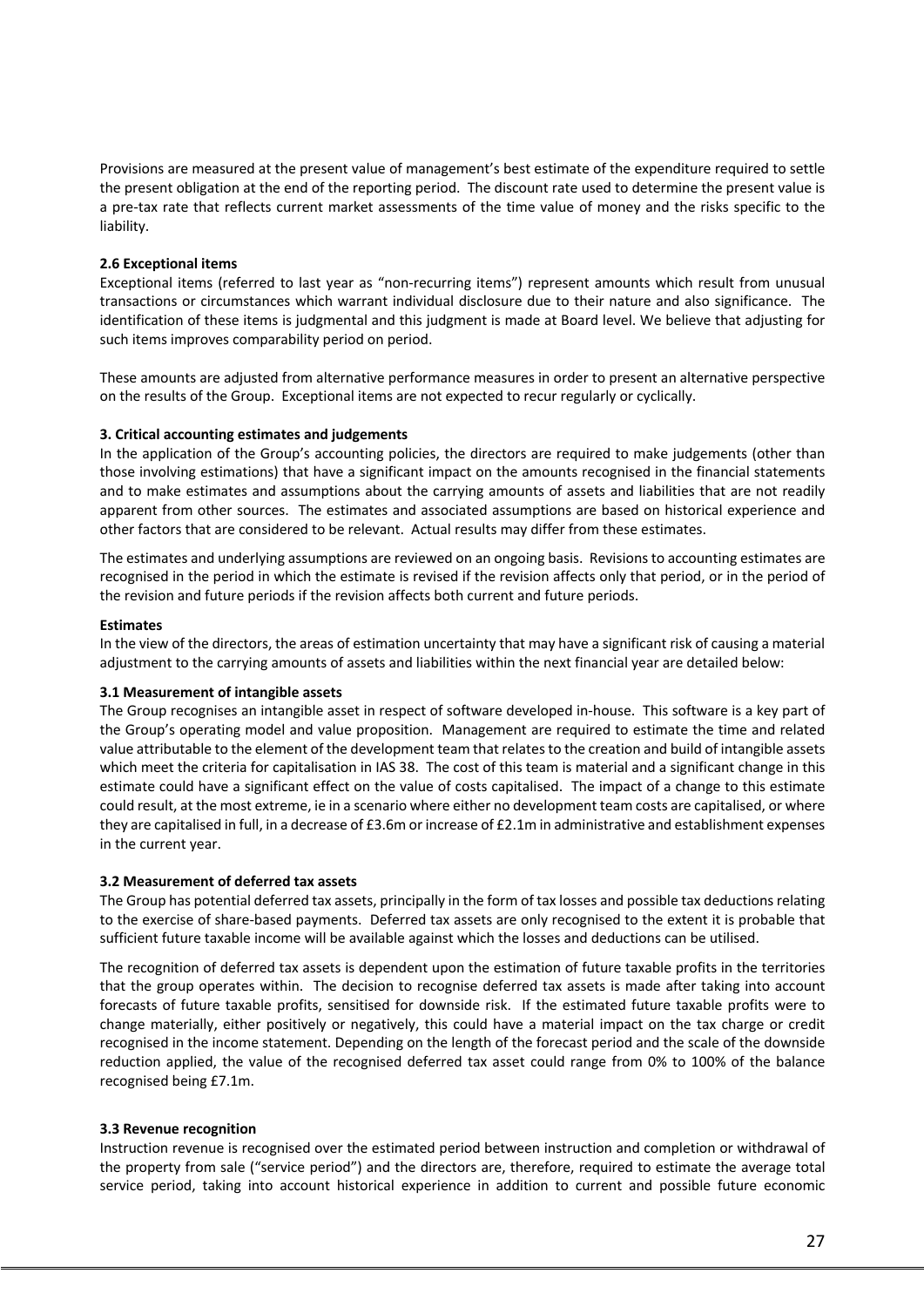conditions and factors. At each reporting date, this estimation includes an assessment of the future service period in respect of instructions on hand at the period end.

As at 30 April 2020, the directors have taken account of the impact of the COVID-19 crisis on the housing market in the UK in developing their view of the likely future service period. The directors assessed, as at 30 April, that in the UK, due to lockdown measures in place in March and April, the future service period in respect of instructions on hand at 30 April 2020 could reasonably be considered to be significantly longer than has historically been the case. While we are in the very early stages of seeing the impact of COVID-19, based on evidence to date, the directors have adopted an estimated service period which is approximately 35% longer than at prior year in calculating contract liabilities in respect of deferred income as at 30 April. An increase or decrease of 10% in the estimated service period would have resulted in an increase or decrease in deferred income of approximately £1.8m respectively.

Significant uncertainty at the reporting date, as to the timing and profile of recovery from lockdown measures and the wider impact of COVID-19 on the UK economy, means there is a greater degree of subjectivity in estimating the future service period than would be the case in a "steady state" scenario and the directors have adopted a best estimate approach, taking into account available evidence. Should the UK housing market recover to pre-crisis levels subsequent to the reporting date, there would be a reasonable expectation that the service period would move closer to the historical norm for future reporting periods.

The terms of the UK's future trading relationship with the EU following Brexit remain uncertain and could have an effect on the UK property market. Due to the uncertainty of the extent and timing of any impact on the wider UK economy, it is impractical to determine any potential, consequential impact on the timing of revenue recognition in the UK business at the date of this report and no such estimate has been made.

### **Judgements**

The following are the critical judgements, apart from those involving estimations (which are presented separately above), that the directors have made in the process of applying the Group's accounting policies and that have the most significant effect on the amounts recognised in the financial statements.

### **3.4 Revenue recognition**

The Group provides services for instruction fees, including fees receivable up front and fees receivable at completion of sale. The Group has taken a judgement that under IFRS 15 the Performance Obligation relating to these fees is discharged over time (between instruction and completion) rather than at a point in time. An alternative judgement that fees should be recognised at a point in time would have a material impact on both deferred income and revenue for the current year.

### **4. Alternative performance measures**

The Group makes use of a number of alternative performance measures in assessing the performance of the business. The definition and relevance of each of these is set out below. The Group believes that these measures, which are not considered to be a substitute for or superior to IFRS measures, provide stakeholders with helpful additional information on the underlying performance of the Group.

## **Adjusted EBITDA**

### *Definition*

Profit or loss from operating activities, adding back depreciation, amortisation, share-based payment charges and exceptional items.

### *Relevance to strategy*

The adjusted measure is considered relevant to assessing the underlying performance of the Group against its strategy and plans. The rationale for excluding certain items is as follows:

 *Depreciation:* a non-cash item which fluctuates depending on the timing of capital investment. We believe that a measure which removes this volatility improves comparability of the Group's results period on period.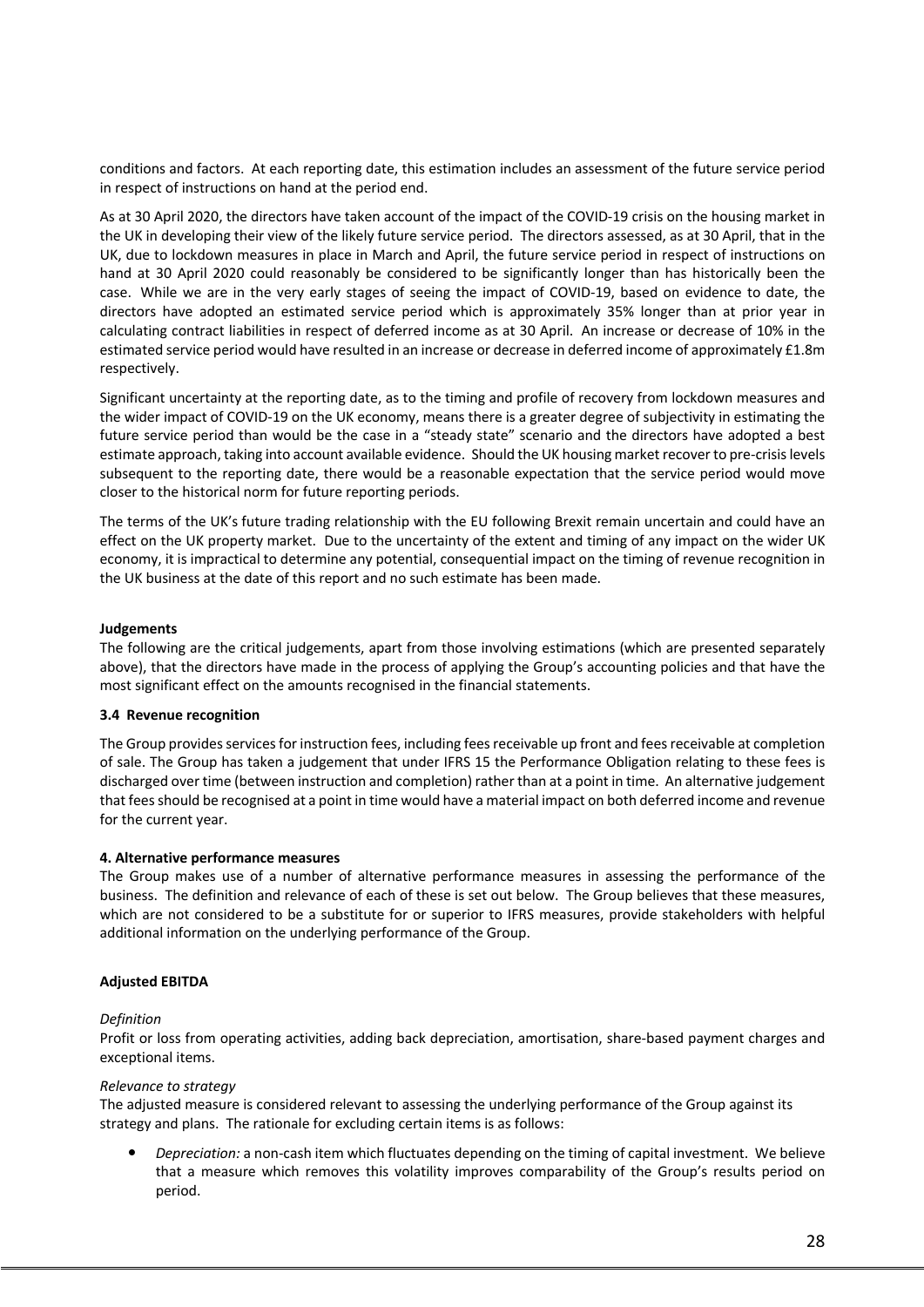- *Amortisation:* a non-cash item which varies depending on the timing of and nature of acquisitions, and on the timing of and extent of investment in internally generated intangibles such as software. We believe that a measure which removes this volatility improves comparability of the Group's results period on period. Where applicable, impairment of intangible assets is also excluded as an exceptional item.
- *Share-based payment charges:* a non-cash item which varies significantly depending on the share price at the date of grants under the Group's share option schemes, and depending on the assumptions used in valuing these awards as they are granted. We believe that a measure which removes this volatility improves comparability of the Group's results period on period and also improves comparability with other companies which typically do not operate similar share-based payment schemes.
- *Exceptional items:* These items represent amounts which result from unusual transactions or circumstances and at a significance which warrants individual disclosure. We believe that adjusting for such exceptional items improves comparability period on period. See note 7 for further detail of amounts disclosed as exceptional in the year.

#### *Reconciliation*

Please see segmental reporting in note 6.

#### **Adjusted operating costs**

#### *Definition*

Adjusted operating costs are administrative and establishment expenses, adjusted by adding back depreciation, amortisation and share-based payment charges and exceptional items.

#### *Relevance to strategy*

The adjusted measure is considered relevant to assessing the underlying performance of the Group against its strategy and plans. The rationale for excluding depreciation, amortisation, share-based payments charges and exceptional costs from this measure is consistent with that set out above in the "Adjusted EBITDA" section.

| Reconciliation                      |                      |              |              |
|-------------------------------------|----------------------|--------------|--------------|
| Continuing Group (2019 restated)    | 2020                 | 2020         | 2019         |
|                                     | <b>IFRS 16 basis</b> | IAS 17 basis | IAS 17 basis |
|                                     | £m                   | £m           | Em           |
| <b>Administrative expenses</b>      | (45.5)               | (45.5)       | (36.3)       |
| Depreciation & amortisation         | 6.1                  | 5.5          | 4.4          |
| Share-based payment charge          | 0.7                  | 0.7          | 2.7          |
| <b>Exceptional items</b>            | 1.6                  | 1.6          | 0.5          |
| <b>Adjusted operating costs</b>     | (37.1)               | (37.7)       | (28.7)       |
|                                     |                      |              |              |
| UK                                  | 2020                 | 2019         | 2020         |
|                                     | <b>IFRS 16 basis</b> | IAS 17 basis | IAS 17 basis |
|                                     | £m                   | Em           | Em           |
| <b>Administrative expenses</b>      | (31.2)               | (31.2)       | (24.8)       |
| Depreciation & amortisation         | 3.5                  | 3.2          | 2.3          |
| Share-based payment (credit)/charge | (0.1)                | (0.1)        | 2.1          |
| <b>Exceptional items</b>            | 1.6                  | 1.6          | 0.5          |
| <b>Adjusted operating costs</b>     | (26.2)               | (26.5)       | (19.9)       |

#### **Adjusted operating profit/loss**

#### *Definition*

Profit or loss from operating activities, adding back share- based payment charges, share of results of joint venture and exceptional items.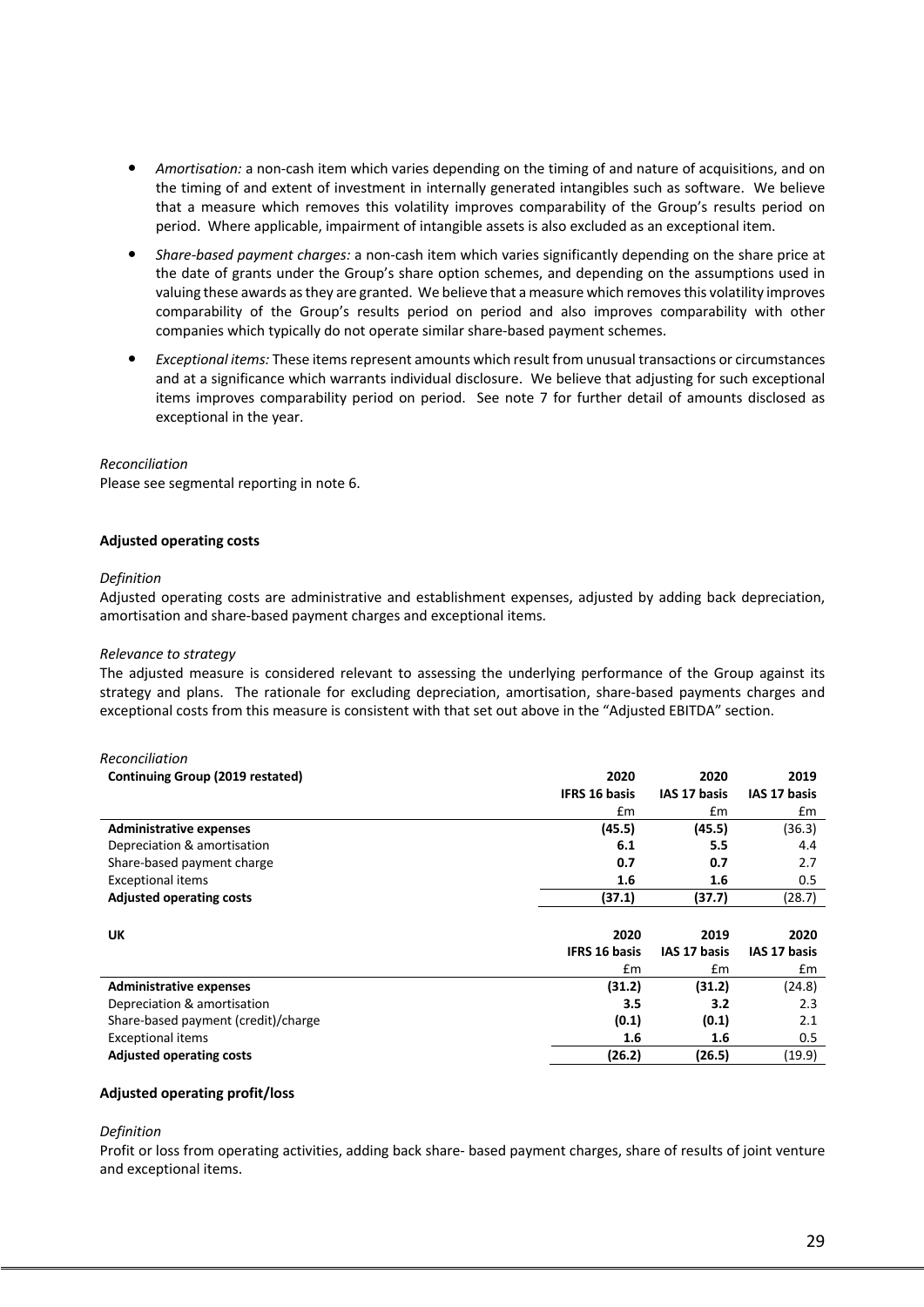#### *Relevance to strategy*

The adjusted measure is considered relevant to assessing the underlying performance of the Group against its strategy and plans. The rationale for excluding share-based payments charges from this measure is consistent with that set out above in the "Adjusted EBITDA" section.

#### *Reconciliation*

Please see segmental reporting in note 6.

#### **5. Revenue**

#### **Revenue by contract type**

|                                | 2020  | 2019  |
|--------------------------------|-------|-------|
|                                | £m    | Em    |
| Continuing operations          |       |       |
| <b>Instructions</b>            | 65.6  | 69.3  |
| Conveyancing                   | 16.7  | 17.9  |
| Other (Lettings and Brokerage) | 28.8  | 26.6  |
|                                |       |       |
|                                | 111.1 | 113.8 |
| Discontinued operations        |       |       |
| <b>Instructions</b>            | 3.6   | 14.1  |
| Conveyancing                   | 1.8   | 2.0   |
| Other (Lettings and Brokerage) | 0.7   | 6.6   |
| Total revenue                  | 117.2 | 136.5 |
|                                |       |       |

#### **6. Segmental reporting**

The Group trade is managed as a single division, providing services relating to the sale and letting of properties, however management report to the Board (the Board being the Chief Operating Decision Maker ("CODM")) using geographical segments. The financial information reviewed by the Board is materially the same as that reported under IFRS and falls under the four geographic locations: the UK, Canada, Australia and the US. During the year, no customer contributed 10% or more of the Group's revenues (2019: none).

On 7 May 2019, the Company announced that it was exiting the Australian market, and on 3 July 2019, the Company announced its withdrawal from the US market. In each case the business was put into an orderly rundown ahead of closure. The segmental analysis includes recharges between segments. Certain of these recharges are of costs which are not classified as discontinued. These are adjusted in the tables below. The operating losses of discontinued segments are reconciled to the net loss relating to discontinued activities within this note.

The following is an analysis of the Group's revenue and results by reporting segment:

| Year ended 30 April<br>2020          | UK<br>£m | Canada<br>£m | Arising on<br>consol.<br>£m | Adjustment<br>for<br>recharges<br>£m | Continuing<br>operations<br>£m | Aus.<br>£m               | US<br>£m                 | Arising<br>on<br>consol.<br>Em | Adj. for<br>recharges<br>£m | Discont.<br>activities<br>£m | Total<br>£m |
|--------------------------------------|----------|--------------|-----------------------------|--------------------------------------|--------------------------------|--------------------------|--------------------------|--------------------------------|-----------------------------|------------------------------|-------------|
| Revenue                              | 80.5     | 30.6         |                             | ٠                                    | 111.1                          | 1.5                      | 4.6                      |                                | ٠                           | 6.1                          | 117.2       |
| Cost of sales                        | (28.9)   | (14.5)       | ٠                           | ۰                                    | (43.4)                         | (2.2)                    | (2.2)                    |                                |                             | (4.4)                        | (47.8)      |
| Gross profit                         | 51.6     | 16.1         | ٠                           | ٠                                    | 67.7                           | (0.7)                    | 2.4                      |                                |                             | 1.7                          | 69.4        |
| Gross profit margin (%)              | 64.1%    | 52.5%        | ٠                           | ٠.                                   | 60.9%                          | (46.7%)                  | 52.2%                    |                                | $\sim$                      | 27.9%                        | 59.2%       |
| Administrative expenses              | (31.2)   | (10.6)       | (1.6)                       | (2.1)                                | (45.5)                         | (3.4)                    | (4.8)                    |                                | 2.1                         | (6.1)                        | (51.6)      |
| Marketing expenses                   | (20.6)   | (8.2)        | $\blacksquare$              | ۰.                                   | (28.8)                         | (1.2)                    | (2.0)                    |                                | ٠.                          | (3.2)                        | (32.0)      |
| Share of results of joint<br>venture |          | ۰            | (2.8)                       | ۰                                    | (2.8)                          | $\overline{\phantom{a}}$ | $\overline{\phantom{a}}$ |                                |                             | $\sim$                       | (2.8)       |
| <b>Operating (loss)/profit</b>       | (0.2)    | (2.7)        | (4.4)                       | (2.1)                                | (9.4)                          | (5.3)                    | (4.4)                    |                                | 2.1                         | (7.6)                        | (17.0)      |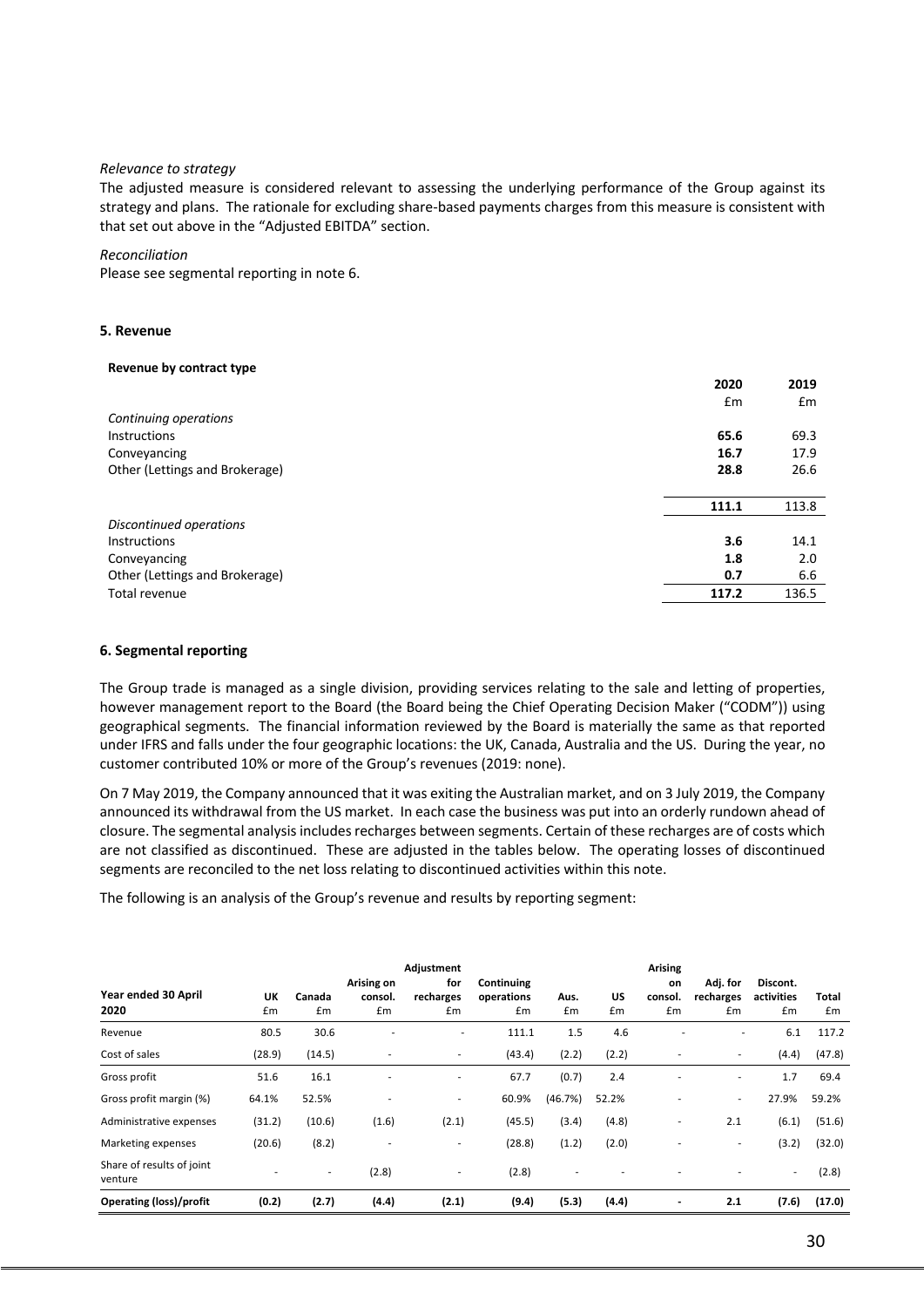#### **Reconciliation to adjusted EBITDA**

| <b>Adjusted EBITDA</b>               | 4.8   | (1.4)                    | $\blacksquare$           | (1.6)                    | 1.8   | (5.5)                    | (4.9) | $\overline{\phantom{a}}$ | 1.6                      | (8.8)                    | (7.0)  |
|--------------------------------------|-------|--------------------------|--------------------------|--------------------------|-------|--------------------------|-------|--------------------------|--------------------------|--------------------------|--------|
| <b>Exceptional items</b>             | 1.6   | $\overline{\phantom{0}}$ | $\overline{\phantom{0}}$ | $\overline{\phantom{a}}$ | 1.6   | $\overline{a}$           | -     | $\overline{\phantom{0}}$ | $\overline{\phantom{0}}$ | $\sim$                   | 1.6    |
| Share of results of joint<br>venture | -     | $\overline{\phantom{a}}$ | 2.8                      | $\overline{\phantom{0}}$ | 2.8   | $\overline{\phantom{a}}$ | -     | $\overline{\phantom{0}}$ | -                        | $\overline{\phantom{0}}$ | 2.8    |
| Share-based payments                 | (0.1) | 0.3                      | $\overline{\phantom{a}}$ | 0.5                      | 0.7   | (0.7)                    | (0.8) | $\overline{\phantom{a}}$ | (0.5)                    | (2.0)                    | (1.3)  |
| Depreciation &<br>amortisation       | 3.5   | 1.0                      | 1.6                      |                          | 6.1   | 0.5                      | 0.3   |                          | $\overline{\phantom{a}}$ | 0.8                      | 6.9    |
| Operating (loss)/profit              | (0.2) | (2.7)                    | (4.4)                    | (2.1)                    | (9.4) | (5.3)                    | (4.4) | $\overline{\phantom{a}}$ | 2.1                      | (7.6)                    | (17.0) |
|                                      |       |                          |                          |                          |       |                          |       |                          |                          |                          |        |

#### **Reconciliation of administrative expenses to adjusted operating costs**

| <b>Adjusted operating</b><br>costs | (26.2) | (9.3)                    | $\overline{\phantom{a}}$ | (1.6)                    | (37.1) | (3.6)                    | (5.3)                    | $\overline{\phantom{a}}$ | 1.6                      | (7.3)  | (44.4) |
|------------------------------------|--------|--------------------------|--------------------------|--------------------------|--------|--------------------------|--------------------------|--------------------------|--------------------------|--------|--------|
| <b>Exceptional items</b>           | 1.6    | $\overline{\phantom{a}}$ | $\overline{\phantom{0}}$ | $\overline{\phantom{a}}$ | 1.6    | $\overline{\phantom{a}}$ | $\overline{\phantom{a}}$ | $\overline{\phantom{0}}$ | $\overline{\phantom{0}}$ | $\sim$ | 1.6    |
| Share-based payments               | (0.1)  | 0.3                      | $\overline{\phantom{a}}$ | 0.5                      | 0.7    | (0.7)                    | (0.8)                    | $\overline{\phantom{a}}$ | (0.5)                    | (2.0)  | (1.3)  |
| Depreciation &<br>amortisation     | 3.5    | 1.0                      | 1.6                      | $\overline{\phantom{0}}$ | 6.1    | 0.5                      | 0.3                      | $\overline{\phantom{a}}$ | $\overline{\phantom{a}}$ | 0.8    | 6.9    |
| Administrative expenses            | (31.2) | (10.6)                   | (1.6)                    | (2.1)                    | (45.5) | (3.4)                    | (4.8)                    | $\overline{\phantom{a}}$ | 2.1                      | (6.1)  | (51.6) |

## **Reconciliation of operating loss)/profit to adjusted operating (loss)/profit**

| <b>Adjusted operating</b><br>profit / (loss) | 1.3   | (2.4)                    | (1.6)                    | (1.6)                    | (4.3) | (6.0)                    | (5.2)                    | $\blacksquare$           | 1.6                      | (9.6)                    | (13.9) |
|----------------------------------------------|-------|--------------------------|--------------------------|--------------------------|-------|--------------------------|--------------------------|--------------------------|--------------------------|--------------------------|--------|
| <b>Exceptional items</b>                     | 1.6   | $\overline{\phantom{a}}$ | $\overline{\phantom{a}}$ | $\overline{\phantom{a}}$ | 1.6   | $\overline{\phantom{0}}$ | $\overline{\phantom{0}}$ | $\sim$                   | $\overline{\phantom{0}}$ | $\sim$                   | 1.6    |
| Share of results of joint<br>venture         |       | $\overline{\phantom{0}}$ | 2.8                      | $\overline{\phantom{0}}$ | 2.8   | -                        | $\overline{\phantom{0}}$ |                          |                          | $\overline{\phantom{a}}$ | 2.8    |
| Share-based payments                         | (0.1) | 0.3                      | $\overline{\phantom{0}}$ | 0.5                      | 0.7   | (0.7)                    | (0.8)                    | $\overline{\phantom{a}}$ | (0.5)                    | (2.0)                    | (1.3)  |
| Operating (loss)/profit                      | (0.2) | (2.7)                    | (4.4)                    | (2.1)                    | (9.4) | (5.3)                    | (4.4)                    | $\overline{\phantom{0}}$ | 2.1                      | (7.6)                    | (17.0) |
|                                              |       |                          |                          |                          |       |                          |                          |                          |                          |                          |        |

## **Year ended 30 April 2019**

|                                          |        |                          | Adjustment               |                          |                      | Adjustment |        |               |                  |              |
|------------------------------------------|--------|--------------------------|--------------------------|--------------------------|----------------------|------------|--------|---------------|------------------|--------------|
|                                          |        |                          | Arising on               |                          | for Continuing       |            |        |               | for Discontinued |              |
|                                          | UK     | Canada consolidation     |                          |                          | recharges operations | Australia  | US     | recharges     | activities       | <b>Total</b> |
|                                          | £m     | Em                       | £m                       | £m                       | £m                   | £m         | Em     | $\mathsf{fm}$ | £m               | Em           |
| Revenue                                  | 90.1   | 23.7                     |                          | $\overline{\phantom{a}}$ | 113.8                | 11.4       | 11.3   | ÷,            | 22.7             | 136.5        |
| Cost of sales                            | (33.3) | (11.1)                   |                          | $\frac{1}{2}$            | (44.4)               | (7.4)      | (4.8)  |               | (12.2)           | (56.6)       |
| Gross profit                             | 56.8   | 12.6                     |                          | $\overline{\phantom{0}}$ | 69.4                 | 4.0        | 6.5    |               | 10.5             | 79.9         |
| Gross profit margin (%)                  | 63.0%  | 53.2%                    |                          | $\overline{\phantom{0}}$ | 61.0%                | 35.1%      | 57.5%  | ٠             | 46.3%            | 58.5%        |
| Administrative expenses                  | (24.8) | (8.4)                    | (1.0)                    | (2.1)                    | (36.3)               | (10.7)     | (16.1) | 2.1           | (24.7)           | (61.0)       |
| Marketing expenses                       | (26.7) | (7.4)                    |                          | $\overline{\phantom{a}}$ | (34.1)               | (12.1)     | (24.5) |               | (36.6)           | (70.7)       |
| Share of results of joint<br>venture     |        | $\overline{\phantom{a}}$ | (0.5)                    | Ξ.                       | (0.5)                |            |        |               |                  | (0.5)        |
| <b>Operating profit/(loss)</b>           | 5.3    | (3.2)                    | (1.5)                    | (2.1)                    | (1.5)                | (18.8)     | (34.1) | 2.1           | (50.8)           | (52.3)       |
| <b>Reconciliation to adjusted EBITDA</b> |        |                          |                          |                          |                      |            |        |               |                  |              |
| Operating profit/(loss)                  | 5.3    | (3.2)                    | (1.5)                    | (2.1)                    | (1.5)                | (18.8)     | (34.1) | 2.1           | (50.8)           | (52.3)       |
| Depreciation & amortisation              | 2.3    | 0.8                      | 1.3                      |                          | 4.4                  |            |        |               |                  | 4.4          |
| Share-based payments                     | 2.1    | 0.4                      | $\overline{\phantom{a}}$ | 0.2                      | 2.7                  | 0.9        | 0.9    | (0.2)         | 1.6              | 4.3          |
| Share of results of joint<br>venture     |        |                          | 0.5                      |                          | 0.5                  |            |        |               |                  | 0.5          |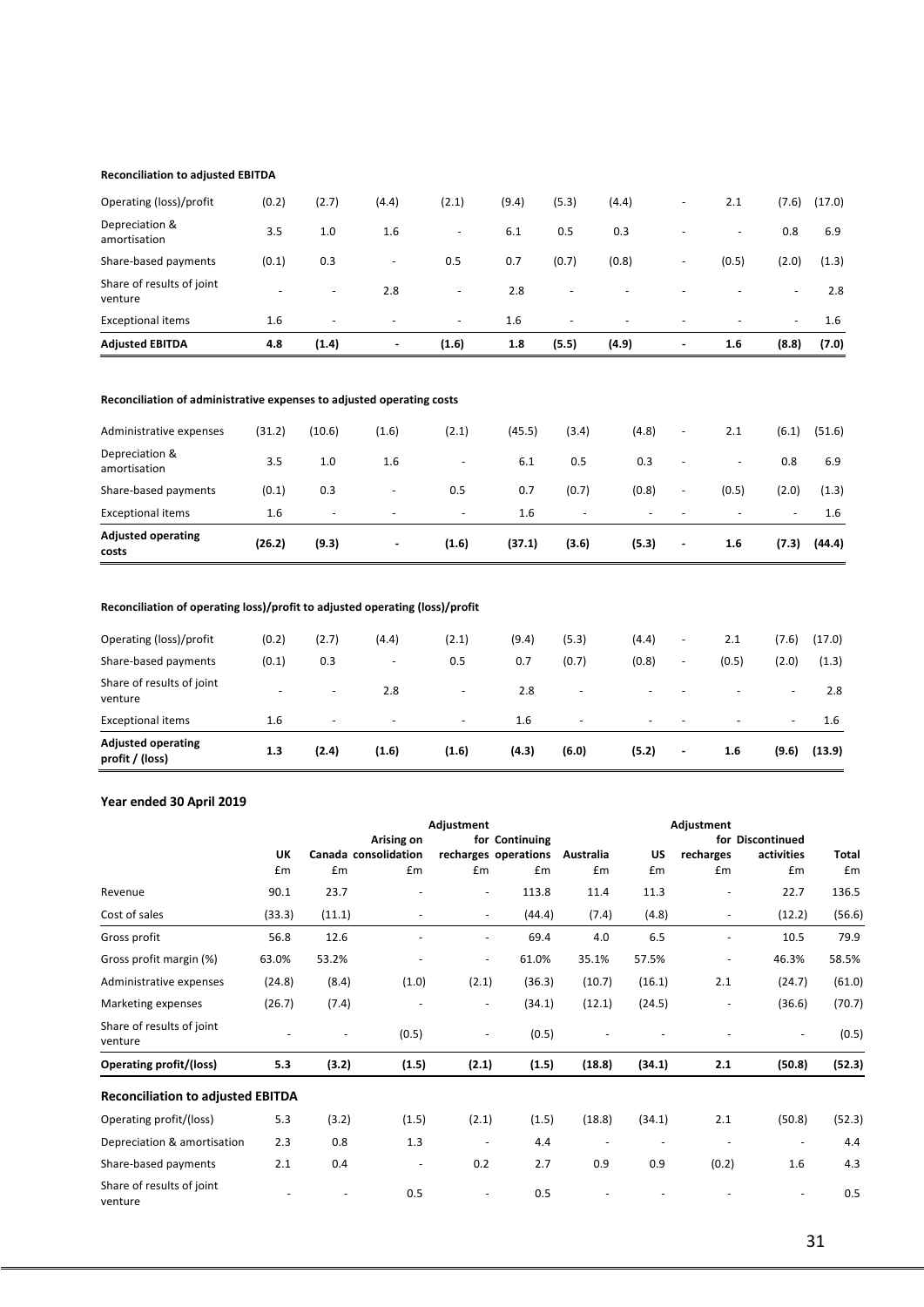| Non-recurring acquisition<br>costs                                                     | 0.5    |       |       |        | 0.5    |                          |        |       |        | 0.5    |
|----------------------------------------------------------------------------------------|--------|-------|-------|--------|--------|--------------------------|--------|-------|--------|--------|
| Adjustment to present<br>adjusted EBITDA as if IFRS 16<br>had been applied in the year |        |       |       |        |        |                          |        |       |        |        |
| <b>Adjusted EBITDA</b>                                                                 | 10.2   | (2.0) | 0.3   | (1.9)  | 6.6    | (17.9)                   | (33.2) | 1.9   | (49.2) | (42.6) |
| Reconciliation of administrative expenses to adjusted operating costs                  |        |       |       |        |        |                          |        |       |        |        |
| Administrative expenses                                                                | (24.8) | (8.4) | (1.0) | (2.1)  | (36.3) | (10.7)                   | (16.1) | 2.1   | (24.7) | (61.0) |
| Depreciation & amortisation                                                            | 2.3    | 0.8   | 1.3   | $\sim$ | 4.4    | $\overline{\phantom{a}}$ |        |       |        | 4.4    |
| Share-based payments                                                                   | 2.1    | 0.4   |       | 0.2    | 2.7    | 0.9                      | 0.9    | (0.2) | 1.6    | 4.3    |
| Non-recurring acquisition<br>costs                                                     | 0.5    |       | ٠     | $\sim$ | 0.5    | ÷,                       |        |       | ÷,     | 0.5    |
| <b>Adjusted operating costs</b>                                                        | (19.9) | (7.2) | 0.3   | (1.9)  | (28.7) | (9.8)                    | (15.2) | 1.9   | (23.1) | (51.8) |
| Reconciliation of operating profit / (loss) to adjusted operating profit / (loss)      |        |       |       |        |        |                          |        |       |        |        |
| Operating profit / (loss)                                                              | 5.3    | (3.2) | (1.5) | (2.1)  | (1.5)  | (18.8)                   | (34.1) | 2.1   | (50.8) | (52.3) |
| Share-based payments                                                                   | 2.1    | 0.4   |       | 0.2    | 2.7    | 0.9                      | 0.9    | (0.2) | 1.6    | 4.3    |
| Share of results of joint<br>venture                                                   |        |       | 0.5   |        | 0.5    |                          |        |       |        | 0.5    |
| Non-recurring acquisition<br>costs                                                     | 0.5    |       |       |        | 0.5    |                          |        |       |        | 0.5    |
| Adjusted operating profit /<br>(loss)                                                  | 7.9    | (2.8) | (1.0) | (1.9)  | 2.2    | (17.9)                   | (33.2) | 1.9   | (49.2) | (47.0) |

|                           | 2020<br>£m               | 2019<br>£m |
|---------------------------|--------------------------|------------|
| Non-current assets        |                          |            |
| UK                        | 69.0                     | 77.2       |
| Canada                    | 5.7                      | 4.5        |
| Continuing operations     | 74.7                     | 81.7       |
| Australia                 |                          | 0.1        |
| US                        |                          | $0.2\,$    |
| Discontinued activities   |                          | 0.3        |
| Consolidation adjustments | (11.0)                   | (20.8)     |
| <b>Total</b>              | 63.7                     | 61.2       |
|                           | 2020<br>£m               | 2019<br>£m |
| <b>Total assets</b>       |                          |            |
| UK                        | 113.6                    | 228.9      |
| Canada                    | 13.0                     | 9.9        |
| Continuing operations     | 126.6                    | 238.8      |
| Australia                 |                          | 5.0        |
| US                        | $\overline{\phantom{a}}$ | 4.6        |
| Discontinued activities   |                          | 9.6        |
| Consolidation adjustments | (11.0)                   | (95.8)     |
| <b>Total</b>              | 115.6                    | 152.6      |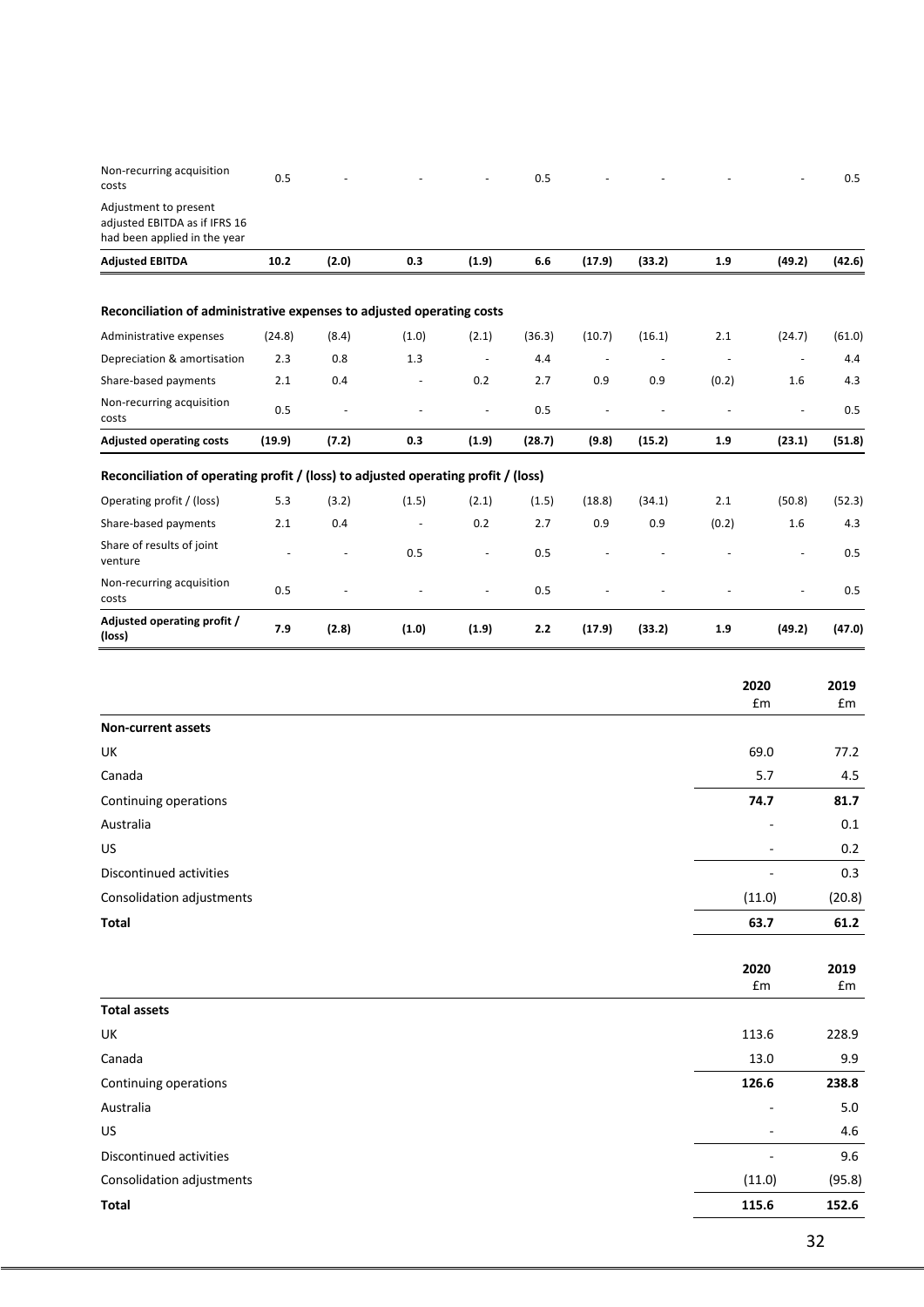|                           | 2020                     | 2019   |
|---------------------------|--------------------------|--------|
|                           | £m                       | £m     |
| <b>Total liabilities</b>  |                          |        |
| UK                        | 22.0                     | 28.1   |
| Canada                    | 13.1                     | 7.2    |
| Continuing operations     | 35.1                     | 35.3   |
| Australia                 | $\overline{\phantom{a}}$ | 32.6   |
| US.                       | $\overline{\phantom{a}}$ | 49.0   |
| Discontinued activities   | $\overline{\phantom{0}}$ | 81.6   |
| Consolidation adjustments | (1.6)                    | (68.0) |
| <b>Total</b>              | 33.5                     | 48.9   |

The Australia and US operations represent in their entirety the segments as disclosed above. The operating losses of discontinued segments are reconciled to the net loss relating to discontinued activities as follows:

|                                                                     | 2020<br>£m | 2019<br>£m |
|---------------------------------------------------------------------|------------|------------|
|                                                                     |            |            |
| Operating loss relating to discontinued segments                    | (7.6)      | (50.8)     |
| Net finance expense relating to discontinued segments               | (0.1)      | (0.3)      |
| Tax charge relating to discontinued segments                        |            | (0.2)      |
| Loss from discontinued operations                                   | (7.7)      | (51.3)     |
| Cashflows relating to discontinued operations were as follows:      |            |            |
|                                                                     | 2020<br>£m | 2019<br>£m |
| Operating cash inflow / (outflow) before changes in working capital |            |            |
| Continuing operations                                               | (2.5)      | 8.8        |
| Discontinued operations                                             | (10.4)     | (56.2)     |
|                                                                     | (12.9)     | (47.4)     |
| Changes in working capital, interest and taxation paid              |            |            |
| Continuing operations                                               | (10.9)     | 9.9        |
| Discontinued operations                                             | (13.1)     | (59.0)     |
| Net cash outflow from operating activities                          | (24.0)     | (49.1)     |
| <b>Investing activities</b>                                         |            |            |
| Continuing operations                                               | (7.1)      | (42.0)     |
| Discontinued operations                                             |            | (0.2)      |
|                                                                     | (7.1)      | (42.2)     |
| <b>Financing activities</b>                                         |            |            |
| Continuing operations                                               | (0.7)      | $1.0$      |
| Discontinued operations                                             |            |            |
|                                                                     | (0.7)      | $1.0\,$    |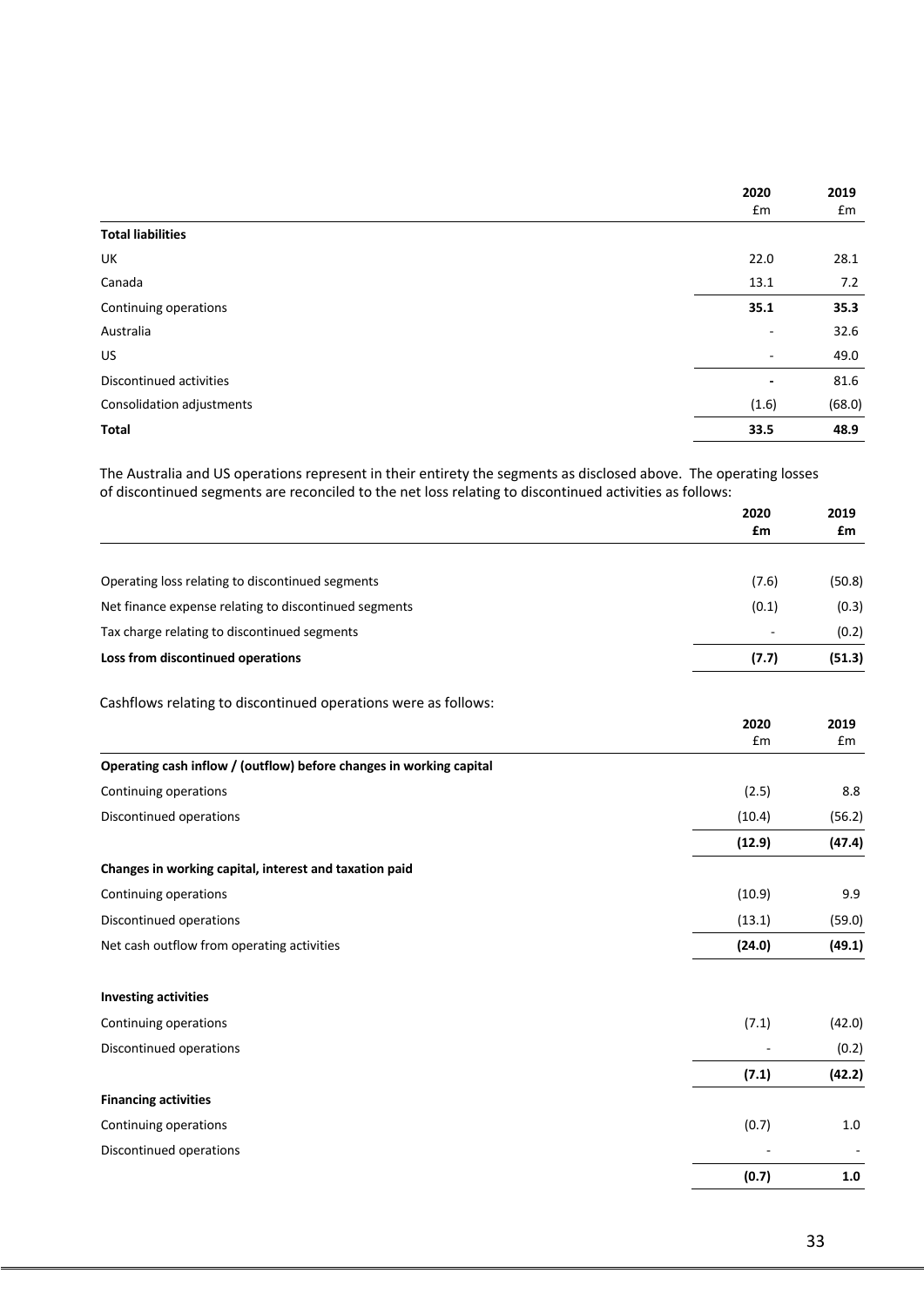### **7. Exceptional items**

|                          | 2020<br>£m | 2019<br>£m |
|--------------------------|------------|------------|
| <b>Exceptional items</b> | 1.6        | 0.5        |

### **Exceptional items comprise:**

- i. Costs of a fundamental restructuring of the customer service and sales functions of the UK business, primarily reflecting changes to the network of independent LPEs as described in the business model, of £1.2m
- ii. Costs of supporting the network of independent LPEs in response to the COVID-19 crisis of £0.4m

These items have been identified as exceptional because they are (i) the first instance of such costs being incurred in the group's history and (ii) they are not expected to recur regularly or cyclically.

Support to the LPE network during the Covid-19 crisis has continued into FY21.

Further costs in relation to restructuring other operational aspects of the UK business are expected continued in FY21, as part of the same overarching, one-off restructuring programme. The Board expects the aggregate costs of each of these items to be material across the two years.

The aggregate amounts accrued but not yet paid in respect of exceptional charges total £0.5m. All amounts are expected to be paid in cash within 12 months. All amounts disclosed as exceptional are deductible to tax.

All exceptional items are presented within administration expenses in the consolidated income statement.

### **8. Earnings per share**

|                                                            |         | <b>Basic and diluted</b> |
|------------------------------------------------------------|---------|--------------------------|
|                                                            | 2020    | 2019                     |
| Total including discontinued operations                    |         |                          |
| Loss Em                                                    | (19.2)  | (54.9)                   |
| Weighted average number of shares ('000)                   | 306,389 | 303,090                  |
| Basic loss per share (£)                                   | (0.06)  | (0.18)                   |
| Potentially dilutive shares unissued at year end ('000)    | 9.738   | 21,827                   |
| Total potentially dilutive shares at reporting date ('000) | 316,127 | 324,917                  |
| Loss per share $(f)$ - diluted                             | (0.06)  | (0.18)                   |

Diluted loss per share is equal to the basic loss per share as a result of the Group recording a loss for the year, which cannot be diluted.

|                                                            |         | <b>Basic and diluted</b> |
|------------------------------------------------------------|---------|--------------------------|
|                                                            | 2020    | 2019                     |
| Continuing operations                                      |         |                          |
| Loss £m                                                    | (11.5)  | (3.6)                    |
| Weighted average number of shares ('000)                   | 306,389 | 303,090                  |
| Basic loss per share (£)                                   | (0.04)  | (0.01)                   |
| Potentially dilutive shares unissued at year end ('000)    | 9.738   | 21,827                   |
| Total potentially dilutive shares at reporting date ('000) | 316,127 | 324.917                  |
| Loss per share $(f)$ - diluted                             | (0.04)  | (0.01)                   |

Diluted loss per share from continuing operations is equal to the basic loss per share as a loss cannot be diluted.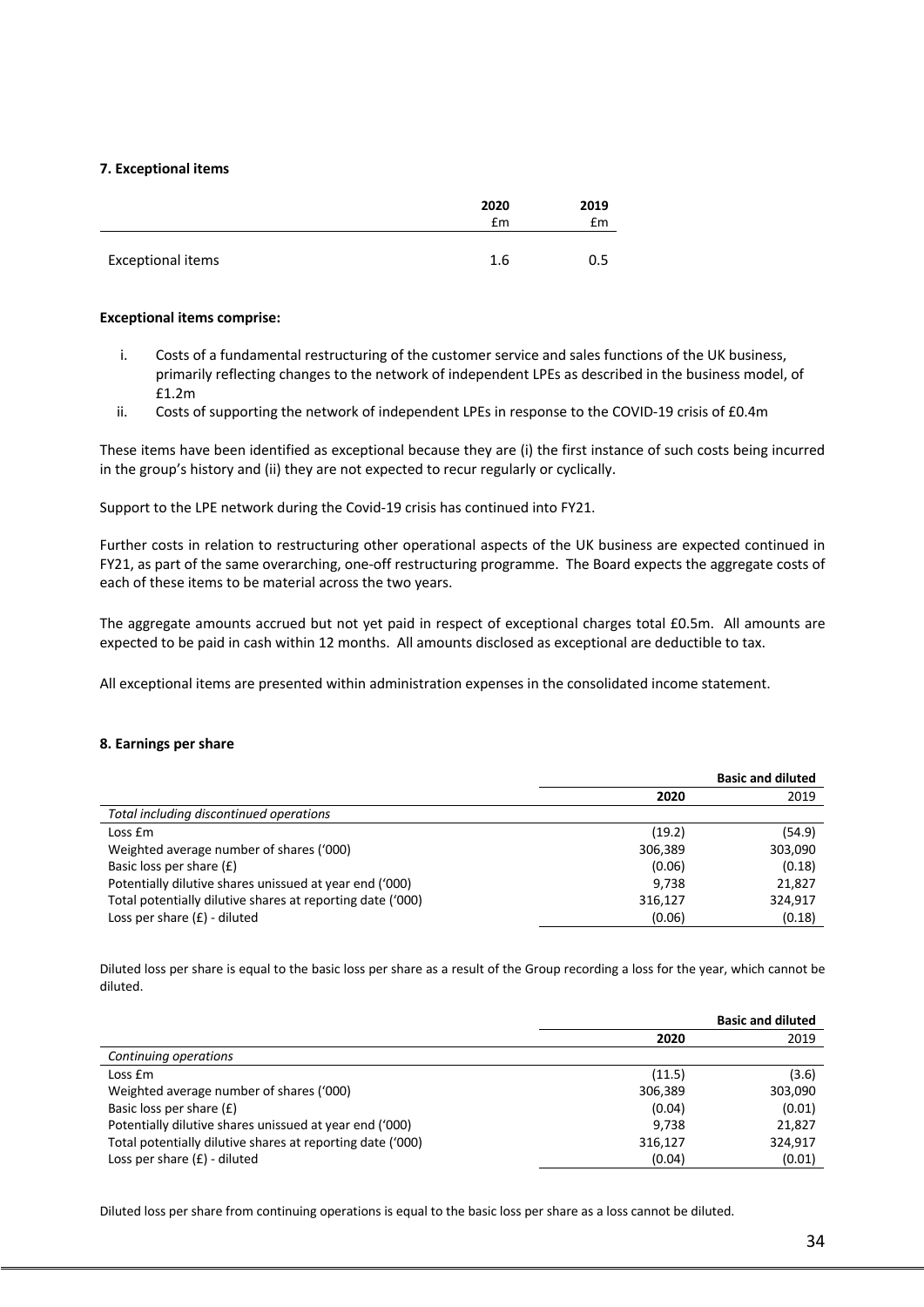The table below reconciles the weighted average number of shares ('000):

Weighted average number of shares 2019 Weighted average issue of new shares under share option schemes Weighted average number of shares 2020

| 306,389 |
|---------|
| 3,299   |
| 303,090 |

#### **9. Investment in jointly controlled entity**

|                                          | Group | Company |
|------------------------------------------|-------|---------|
|                                          | £m    | £m      |
| At 1 May 2019                            | 10.7  | 11.2    |
|                                          |       |         |
| Equity investments in the year           | 4.6   | 4.6     |
| Share of result for the year (see below) | (2.8) |         |
| At 30 April 2020                         | 12.5  | 15.8    |

In December 2018 Purplebricks Group plc purchased 50% of the ordinary share capital of Einhundertsiebte "Media" Vermogensverwaltungsgesellschaft bmH ("JV HoldCo"), a company incorporated in Germany which held a 26% investment in Homeday GbmH ("Homeday"), another company incorporated in Germany, from AVIV Group GmbH (then called Funfundachtzigste "Media" Vermoegensverwaltungsgesellschaft mbH), a wholly owned subsidiary of Axel Springer SE, a related party of the Company. The other 50% shareholding in JV HoldCo continues to be held by the Axel Springer group.

Purplebricks and the Axel Springer group operate JV HoldCo as a joint venture under a Joint Venture Agreement. Based in Berlin, Homeday operates homeday.de, a transaction-based digital real estate platform in Germany that brings customers together with experienced brokers and supports them in buying and selling property.

Axel Springer has the right once per year to choose to increase its investment in JV Holdco beyond 50% by acquiring shares from Purplebricks at defined points up to 2023 for variable consideration which is based on the future performance of Homeday GmbH or a return on investment for Purplebricks.

JV HoldCo and the other shareholders of Homeday entered into an Investment Agreement and a Shareholders' Agreement. These agreements set out put and call options under which the remaining shares of Homeday can be acquired in the future by JV HoldCo. These agreements included a milestone target set during 2018 which was achieved in December 2019 and which has led to the acquisition of Homeday by JV HoldCo during the year (see below).

### *Current year developments*

In August 2019, the Joint Venture Agreement, the Investment Agreement and the Shareholders' Agreement were amended and restated in to reflect the progress made by Homeday. Under the amended Investment Agreement, in September 2019, JV HoldCo provided a convertible loan to Homeday of €10m, funded equally by Purplebricks and Axel Springer via an equity investment into JV HoldCo. The €5m provided by Purplebricks to JV HoldCo has led to the increase in investment in the year reflected in the table above.

In November 2019, Axel Springer invested EUR 10m into JV HoldCo in the form of a convertible loan. JV HoldCo then invested the same amount into Homeday in the form of a convertible loan.

Following the achievement of the "AS Capital Increase" "Milestone" target set during 2018 in December 2019, in March 2020 Axel Springer invested a further EUR 20m into JV HoldCo in the form of a convertible loan. Purplebricks did not participate in this round of funding to JV HoldCo. Of this EUR 20m, EUR 5m was invested into Homeday, along with the conversion of existing convertible loans with a principal value of EUR 20m held by JV HoldCo, in exchange for 49,063 newly issued shares of EUR 1 each in Homeday. The other EUR 15m was lent to Homeday in the form of a loan. These transactions took the shareholding of JV HoldCo in Homeday to 54.39% and therefore following these transactions JV HoldCo controls Homeday. JV HoldCo therefore consolidated 100% of the results of Homeday from 1 January 2020, with Purplebricks accounting for a 50% share of those results.